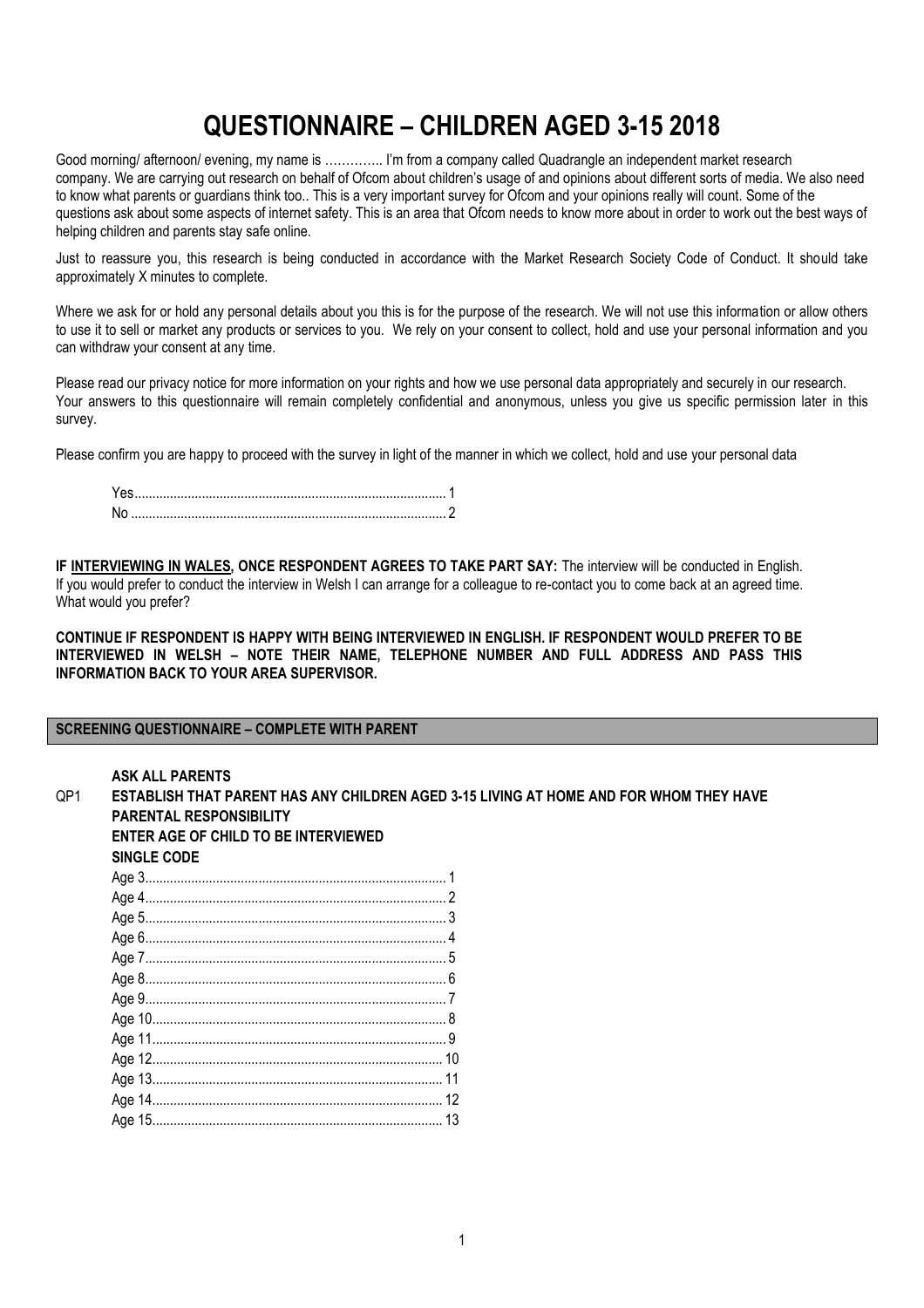#### **ASK ALL PARENTS** QP<sub>2</sub> ENTER GENDER OF CHILD TO BE INTERVIEWED **SINGLE CODE**

## **ASK ALL PARENTS**

QP2A What is the occupation of the main wage earner in your household?

> Position/ Rank/ Grade: Industry/ type of company: Qual's/ degree/ apprenticeship: Number of staff responsible for:

## **CODE SOCIAL GRADE BELOW**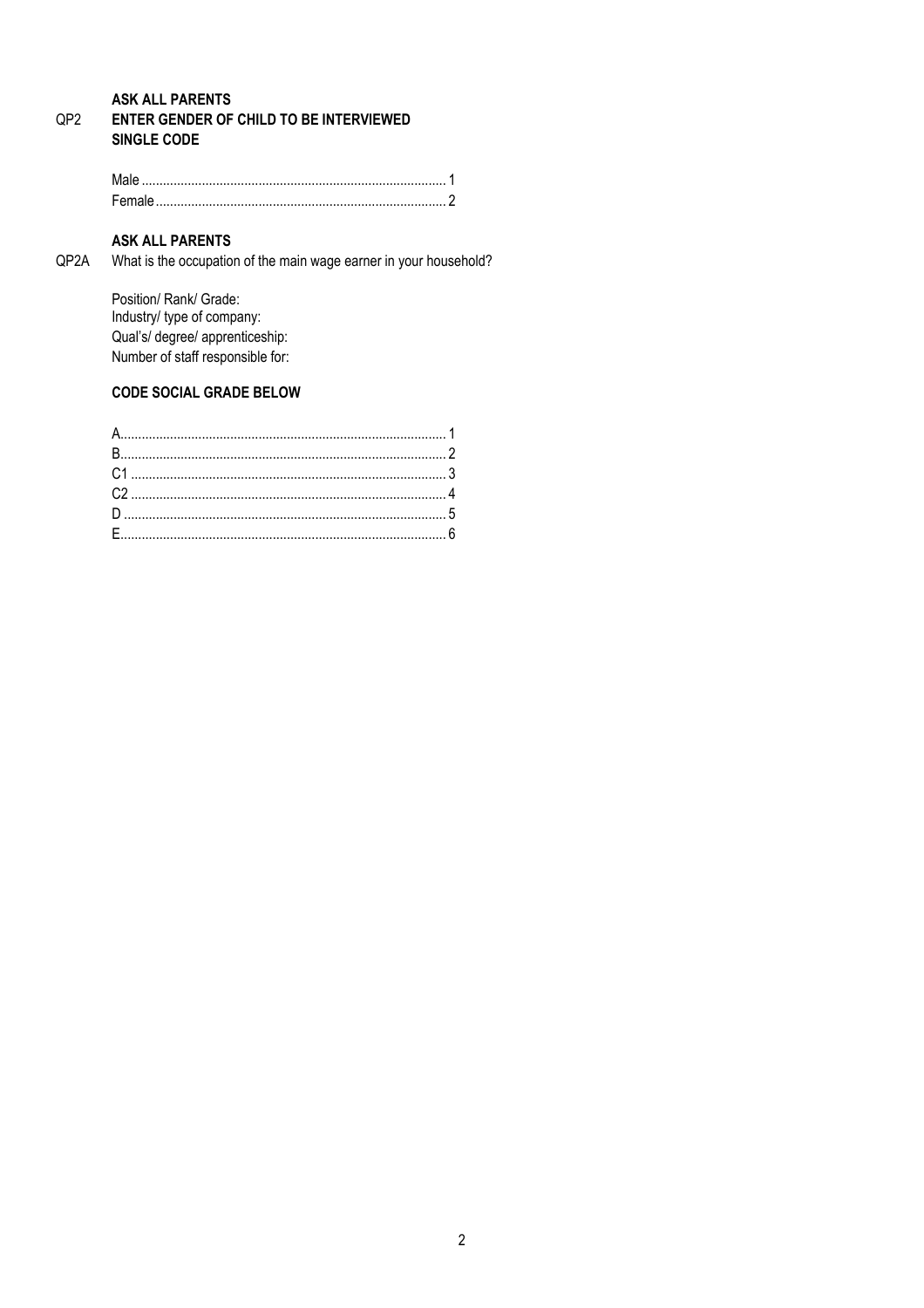#### **ASK ALL PARENTS - SINGLE CODE SHOWCARD 1**

QP3 I'm going to read out a list of different types of media devices that you may or may not have in your home, and which your child (**NB the child to be interviewed)** may or may not use. Please note, we will be asking parents of children aged from 3 to 15 about the same types of devices, so it may be that some types of devices are not relevant for children in each age group. Could you please let me know which **one** of the answers on this sheet applies to each of the different types of devices? In each case we're interested in working devices.

### **READ FULL DESCRIPTION AND CODE THE FIRST RESPONSE GIVEN BY THE RESPONDENT THAT APPLIES INTERVIEWER – THE CHILD DOES NOT HAVE TO OPERATE THE EQUIPMENT TO 'USE' THE EQUIPMENT – E.G. WATCHING A DVD COUNTS AS USING THE DVD PLAYER**

|              |                                                                                                                                                                                                                                | Child has      | Household      | Household      | Do not have             | Don't |
|--------------|--------------------------------------------------------------------------------------------------------------------------------------------------------------------------------------------------------------------------------|----------------|----------------|----------------|-------------------------|-------|
|              |                                                                                                                                                                                                                                | their own one  | has & child    | has but child  | in the                  | know  |
|              |                                                                                                                                                                                                                                |                | makes use of   | does not use   | household               |       |
| A            | Smart TV set (a TV that connects<br>directly to the internet, and doesn't<br>need a computer, set-top box or<br>games console to go online)                                                                                    | 1              | 2              | 3              | 4                       | 5     |
| B            | Standard TV set                                                                                                                                                                                                                | 1              | $\overline{2}$ | 3              | $\overline{\mathbf{4}}$ | 5     |
| C            | Digital Video Recorder/ DVR (such<br>as Sky+, Virgin TiVo, YouView or<br>Freeview HD recorder) that allows<br>you to record and store TV<br>programmes and pause/ rewind live<br>TV programmes. May be referred to<br>as a PVR | 1              | $\overline{2}$ | 3              | $\overline{\mathbf{4}}$ | 5     |
| D            | Desktop computer / laptop/ netbook-<br>with internet access (Access to<br>websites)                                                                                                                                            | $\mathbf{1}$   | $\overline{2}$ | 3              | $\overline{4}$          | 5     |
| E            | Tablet computer - like an iPad,<br>Kindle Fire, Samsung Galaxy Tab                                                                                                                                                             | 1              | $\overline{2}$ | 3              | $\overline{4}$          | 5     |
| F            | Any type of mobile phone, including<br>Smartphone - (iPhone/ Samsung<br>Galaxy/ BlackBerry etc.)                                                                                                                               | $\mathbf{1}$   | $\overline{2}$ | 3              | $\overline{\mathbf{4}}$ | 5     |
| G            | Games console or games player -<br>like a PlayStation, Xbox, Nintendo<br>Switch/ 3DS, PS Vita and so on                                                                                                                        | 1              | $\overline{2}$ | 3              | $\overline{\mathbf{4}}$ | 5     |
| H            | Radio<br>(whether FM/AM or digital DAB)                                                                                                                                                                                        | 1              | $\overline{2}$ | 3              | 4                       | 5     |
| $\mathbf{I}$ | DVD/ Blu Ray player                                                                                                                                                                                                            | 1              | 2              | $\mathfrak{Z}$ | 4                       | 5     |
| J            | Smart speakers which can respond<br>to voice commands - e.g. Amazon<br>Echo (Alexa), Google Home, Apple<br>HomePod                                                                                                             | $\overline{1}$ | $\overline{2}$ | $\overline{3}$ | 4                       | 5     |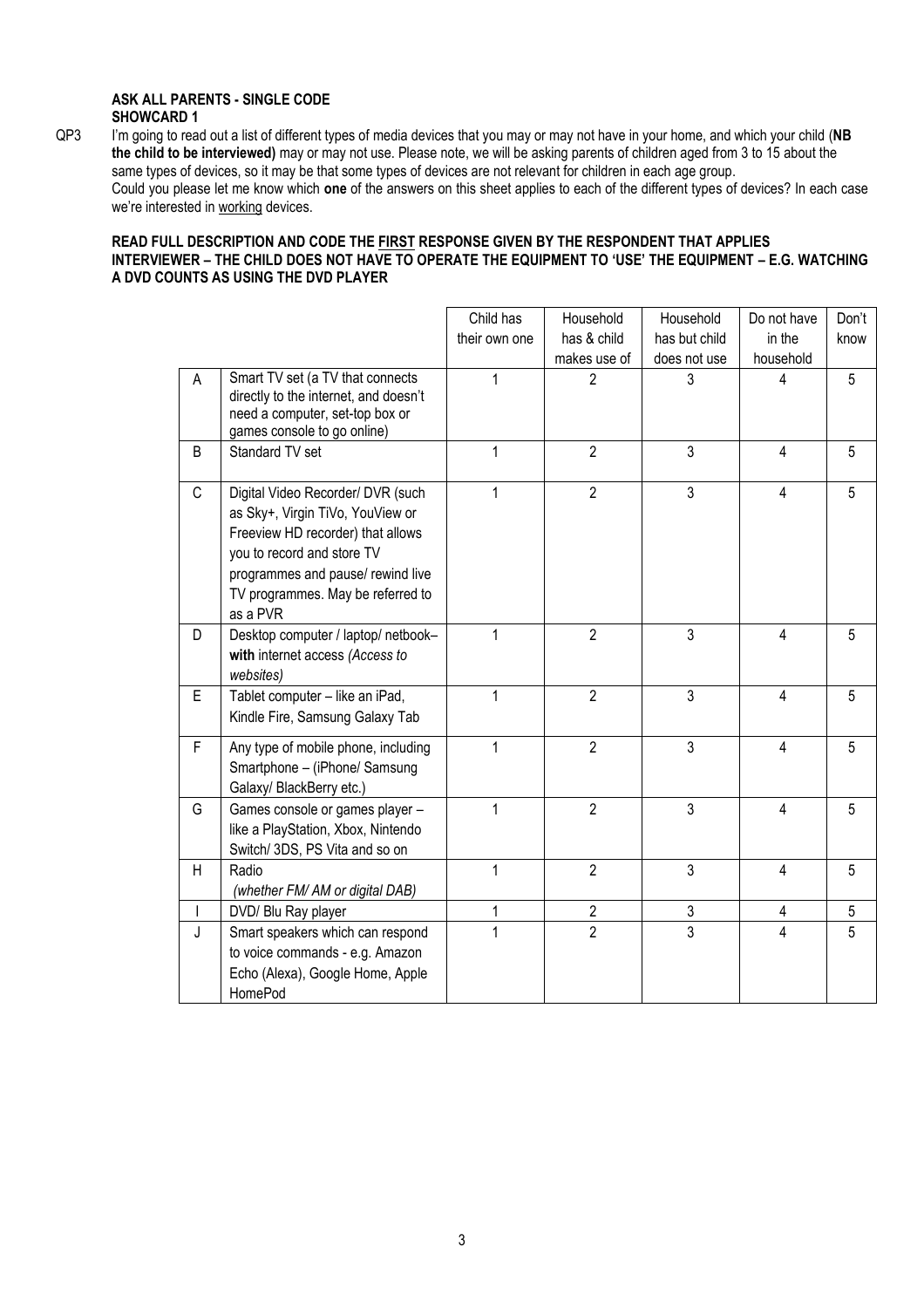#### **ASK IF CHILD HAS THEIR OWN MOBILE PHONE/ SMARTPHONE AT QP3F (CODE 1) - SINGLE CODE – OTHERS SKIP TO QP4A**

QP4 You mentioned that your child has their own mobile phone. Is this a Smartphone?

**IF NECESSARY**- A smartphone is a phone on which you can easily access emails, download apps/ applications and other files, as well as view websites and generally surf the internet/ go online. Popular brands of smartphone include iPhone, BlackBerry and Android phones such as the Samsung Galaxy.

| Don't know 3 |  |
|--------------|--|

#### **ASK ALL PARENTS – MULTICODE OK FOR CODES 1-2 SHOWCARD 2**

QP4A Which if any of these ways of going online are available to your child at home?

**READ OUT -** Please choose as many as apply

**ASK ALL PARENTS THAT CODE 1 OR 2 AT QP4A – MULTICODE FOR CODES 1-2 - OTHERS SKIP TO QP5** QP4B And does your child go online at home through…

READ OUT CODES AS SHOWN BELOW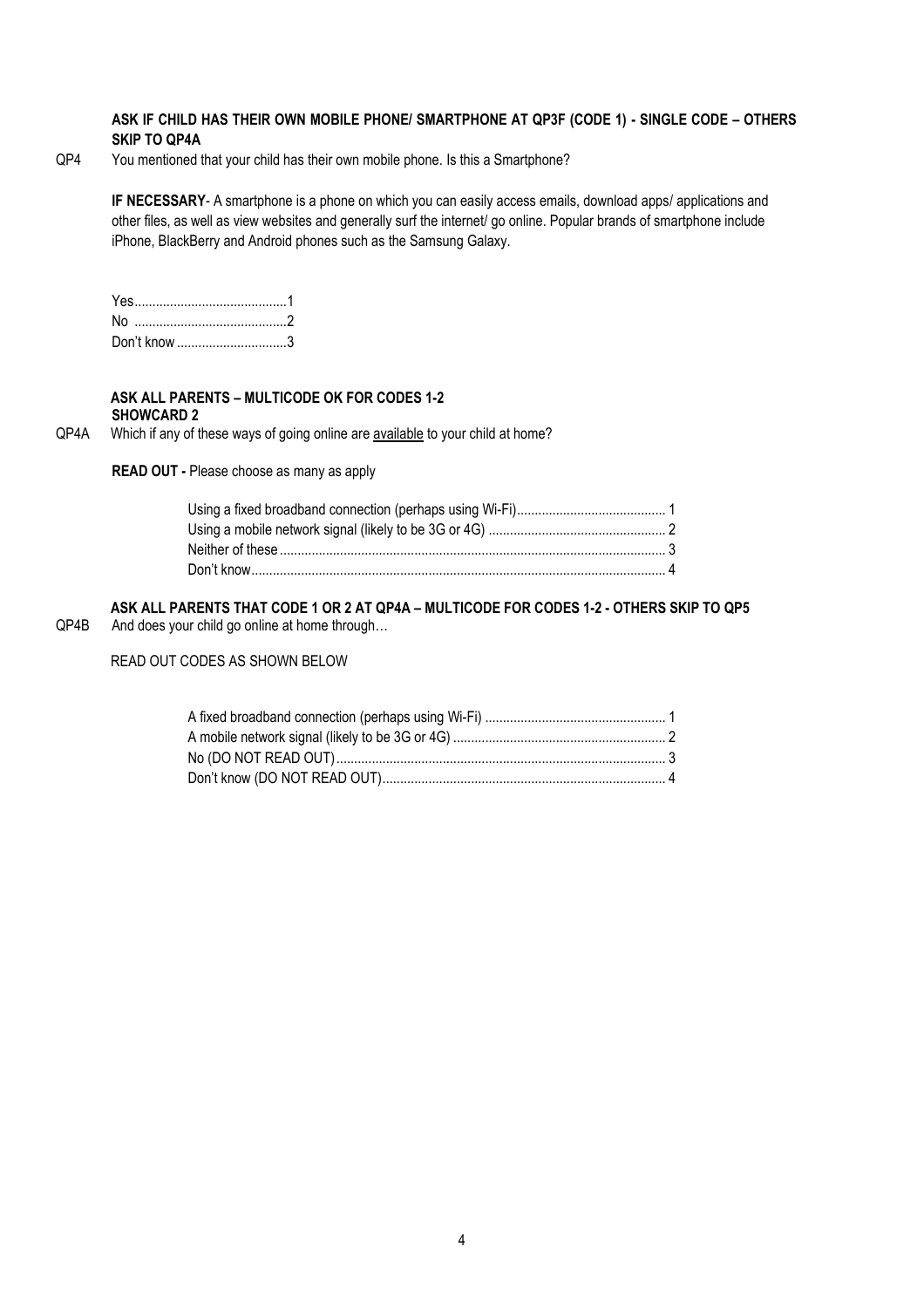#### **TELEVISION**

First, some questions about television.

#### **ASK ALL PARENTS - MULTICODE OK FOR CODES 1-6 SHOWCARD 3**

QP5 Does your child EVER use any of these devices to watch **television programmes or films at home or elsewhere**? This could be watching television programmes or films as they are broadcast, anything recorded from the TV to view later or any use of catch up services or other on-demand content.

IF NECESSARY – Not DVDs or video clips.

**READ OUT -** Please choose as many as apply

| A games console or games player (like a PlayStation/ Xbox/ Nintendo Switch/3DS, PS Vita and |  |
|---------------------------------------------------------------------------------------------|--|
|                                                                                             |  |
|                                                                                             |  |
|                                                                                             |  |
|                                                                                             |  |

#### **ASK ALL PARENTS - SINGLE CODE**

QP6 Does your child ever watch TV programmes or films via any on-demand and streaming TV and video services that you pay to receive such as Netflix, Now TV or Amazon Prime Video?

#### **ASK ALL PARENTS OF CHILDREN AGED 3-11 WHOSE CHILD WATCHES THINGS ON OTT SERVICES (QP6 CODE 1) – SKIPPED IF PARENT OF CHILD AGED 12-15 – OPEN ENDED**

QP7 Thinking now about the types of things your child watches on Netflix, Now TV or Amazon Prime Video what is the TV programme, box set or film that is currently their **favourite** thing to watch?

NOTE TO INTERVIEWER: If they mention more than one ask them to select the ONE that is the favourite. Please ask them to spell out the name of the show so that you enter it correctly – This is very important. When you have entered the name please double check it with the respondent

ENTER FAVOURITE CONTENT HERE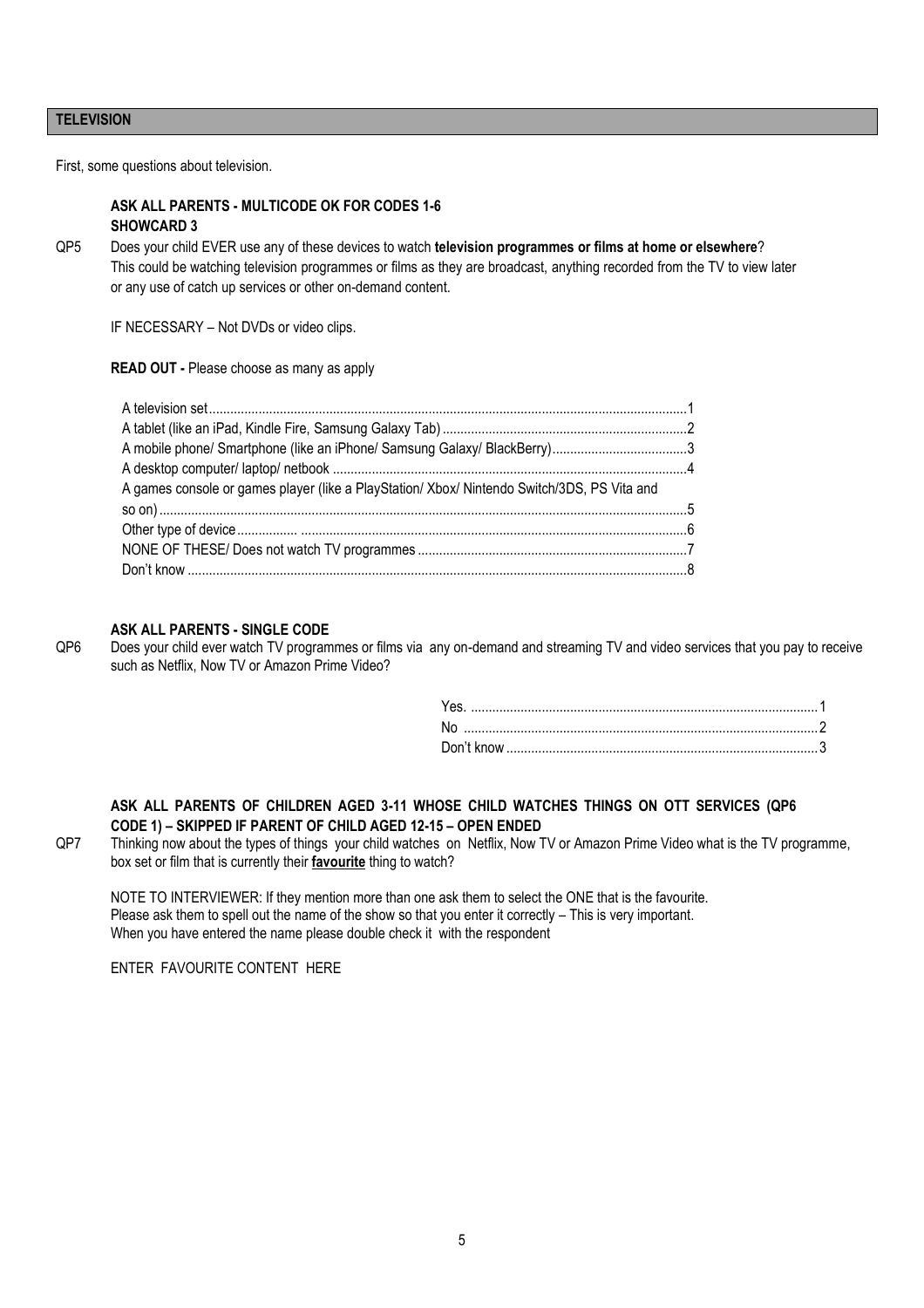#### **ASK ALL PARENTS OF 3-7s IF CHILD WATCHES TV ON A TV SET AT QP5 (CODE 1) – OTHERS SKIP TO QP9**

INTRO: For this next question I'd now like you to think about watching any types of television content whether that is watching programmes as they are broadcast or watching on-demand

Can I ask you to focus on your child's viewing habits but only through a television set. …..

#### **ASK ALL PARENTS OF 3-7s AND IF CHILD WATCHES TV ON A TV SET AT QP5 (CODES 1) – OTHERS SKIP TO QP9**

QP8A Please think about the time your child spends watching television on a TV set on a typical school day.

How many hours would you say he/ she spends watching **TV** programmes on a TV set at home or elsewhere on a typical school day?

 IF NECESSARY – This could be watching TV programmes as they are broadcast or on-demand content which can be accessed at a time that is convenient

IF NECESSARY – Not watching DVDs

#### **INTERVIEWER – OK FOR PARENT TO CHECK WITH CHILD IF THEY ARE UNSURE NB TYPICAL SCHOOL DAY** *NOT* **HOLIDAYS. TELEVISION PROGRAMMES NOT DVDS THROUGH THE TV SET.**

#### **ASK ALL PARENTS OF 3-7S AND IF CHILD WATCHES TV ON A TV SET AT QP5 (CODE1) – OTHERS SKIP TO QP9**

QP8B And how many hours would you say he/she watches TV programmes on a TV set on a weekend day?

**IF NECESSARY** – This could be watching TV programmes as they are broadcast or on-demand content which can be accessed at a time that is convenient **IF NECESSARY** – Not watching DVDs

|                                            | QP8A       | QP8B        |
|--------------------------------------------|------------|-------------|
|                                            | School day | Weekend day |
| Number of hours watch TV on a TV set in    |            |             |
| a typical day – Please enter 0 if none, or |            |             |
| enter 0.5 if less than 1 hour per day      |            |             |

NOTE TO INTERVIEWER – IF AT QP8A THE PARENT MENTIONS A FIGURE OF FIVE HOURS OR MORE PLEASE DOUBLE CHECK THAT THE RESPONDENT HAS UNDERSTOOD THE QUESTION – WE ARE ASKING ABOUT *ONE* SCHOOL DAY IN A TYPICAL WEEK *NOT ALL FIVE* SCHOOL DAYS

LIKEWISE AT QP8B – IF A FIGURE OF SEVEN HOURS OR MORE IS MENTIONED PLEASE DOUBLE CHECK THAT THE RESPONDENT HAS UNDERSTOOD THE QUESTION – WE ARE ASKING ABOUT *ONE* WEEKEND DAY AND NOT *BOTH* WEEKEND DAYS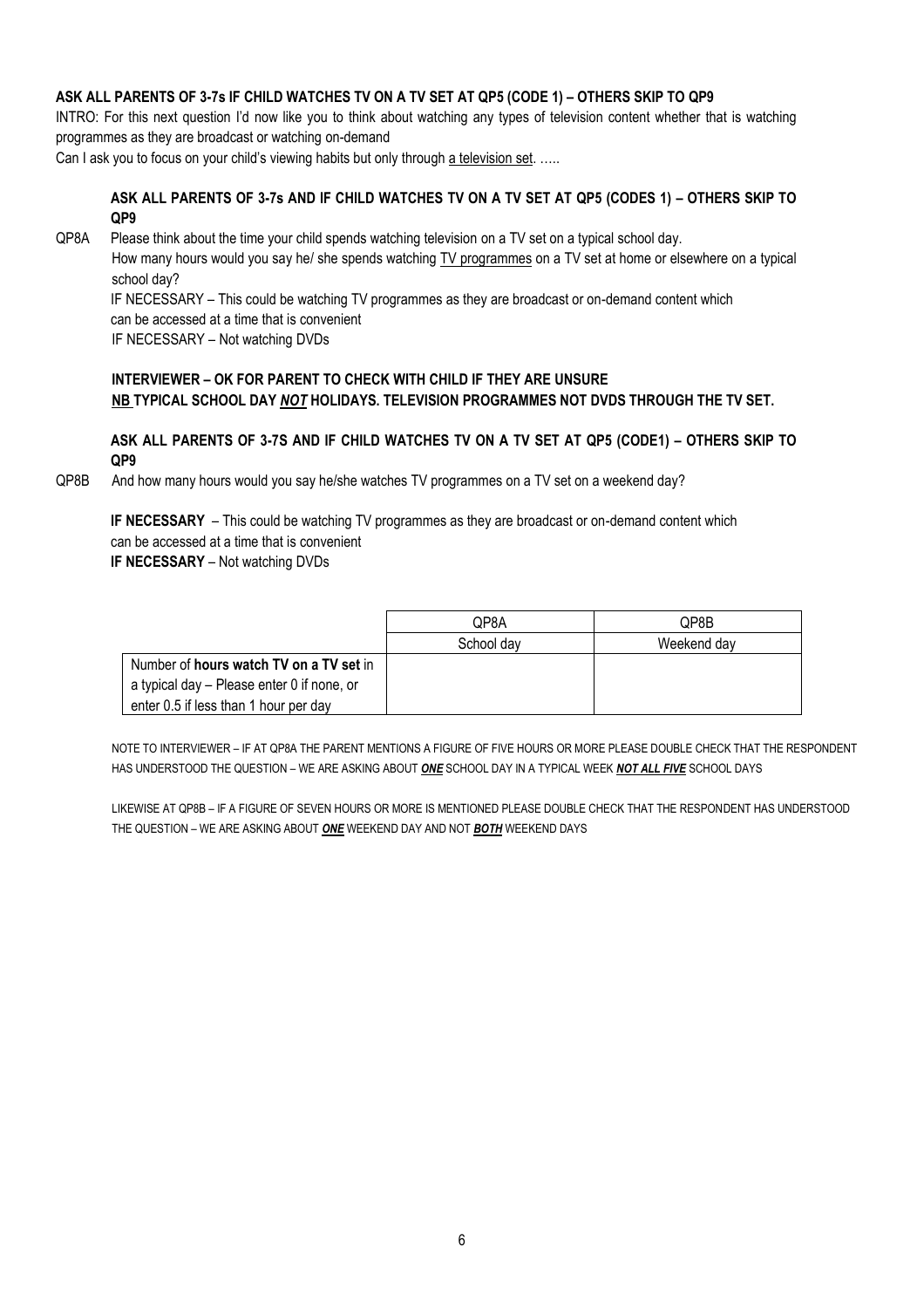#### **ASK ALL PARENTS - SINGLE CODE SHOWCARD 4**

QP9 Can I ask you to please read the following information (**SHOWCARD 4**) and to let me know when you have finished reading it.

#### **DO NOT READ OUT – FOR INFORMATION ONLY**

Thinking specifically about the catch-up services of UK broadcasters (e.g. BBC iPlayer, ITV Hub, All 4 etc.), these services offer information about the age suitability of programmes.

This information can be in the form of ratings (e.g. G for guidance, 12, 15, 18) or labels (such as 'violence', 'sex', 'drug use', or 'strong language'). They may appear as a pop-up screen asking for age confirmation before accessing the content.

#### **READ OUT WHEN READY**- Did you know that, before today?

#### **ASK ALL PARENTS - SINGLE CODE**

QP10 Have you set up a PIN code or password on any of these catch-up services to prevent your child watching or downloading unsuitable programmes or films?

QP11 DELIBERATELY LEFT BLANK

## **ASK IF CHILD WATCHES TV AT QP5 (CODES 1-6) – MULTICODE OK FOR CODES 1-5 - OTHERS SKIP TO QP17A SHOWCARD 5**

QP12 Do you have any of these rules about the TV and DVDs that your child watches?

**READ OUT** - Please choose as many as apply **PROBE** – Any others?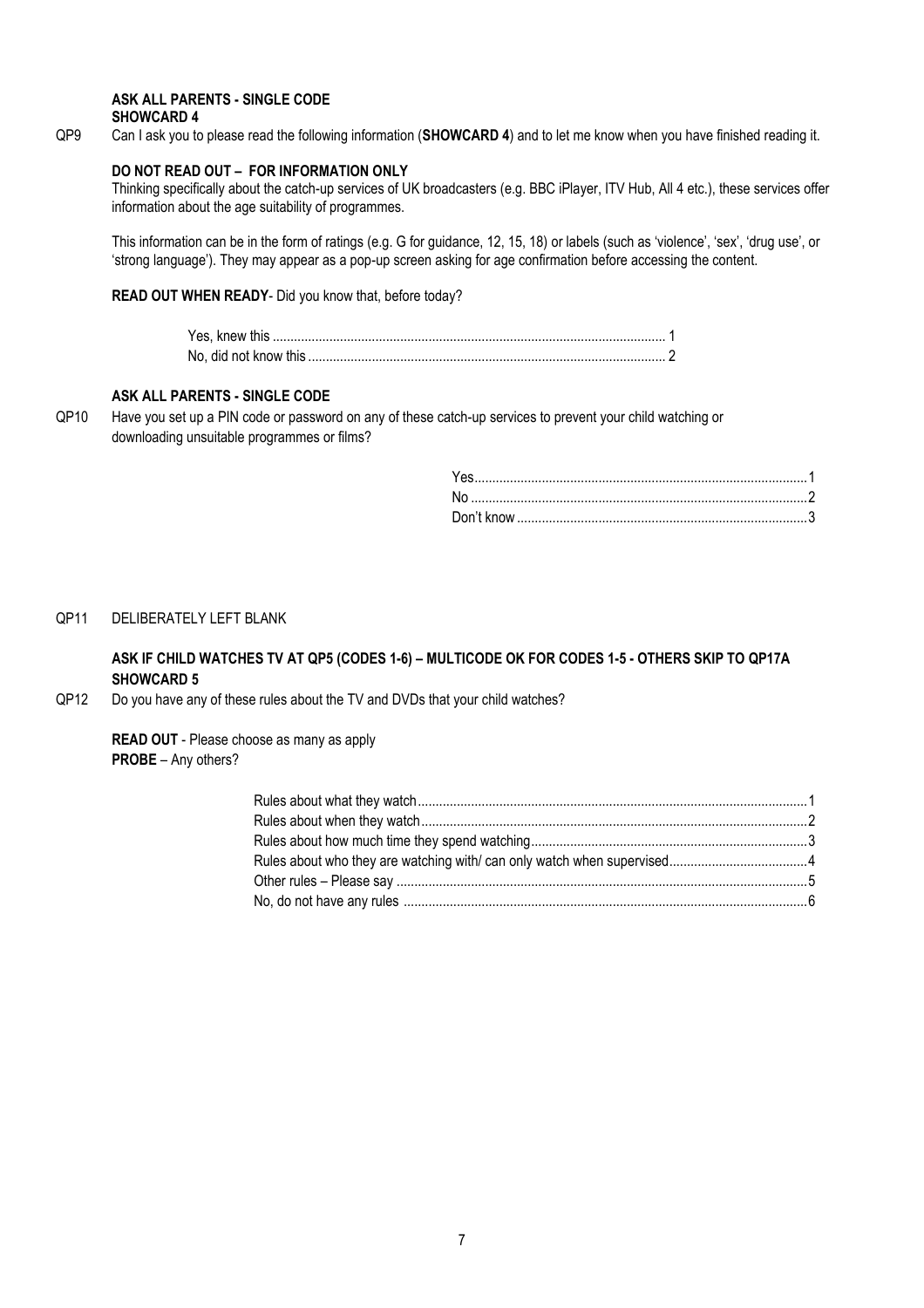#### ASK IF CHILD WATCHES TV AT QP5 (CODES 1-6) ROTATE ORDER OF STATEMENTS A-D - SINGLE CODE -OTHERS SKIP TO QP17A **SHOWCARD 6**

QP13 Please tell me the extent to which you are concerned about these aspects of your child's TV viewing.

#### **SHOWCARD 6**

QP13A READ OUT: A The content of the TV programmes that they watch

## **SHOWCARD 6**

#### QP13B READ OUT: B: How much time they spend watching television

## **SHOWCARD 6**

## QP13C READ OUT: C The amount of TV advertising they see

#### **SHOWCARD 6**

## QP13D READ OUT: D The content of the TV advertising they see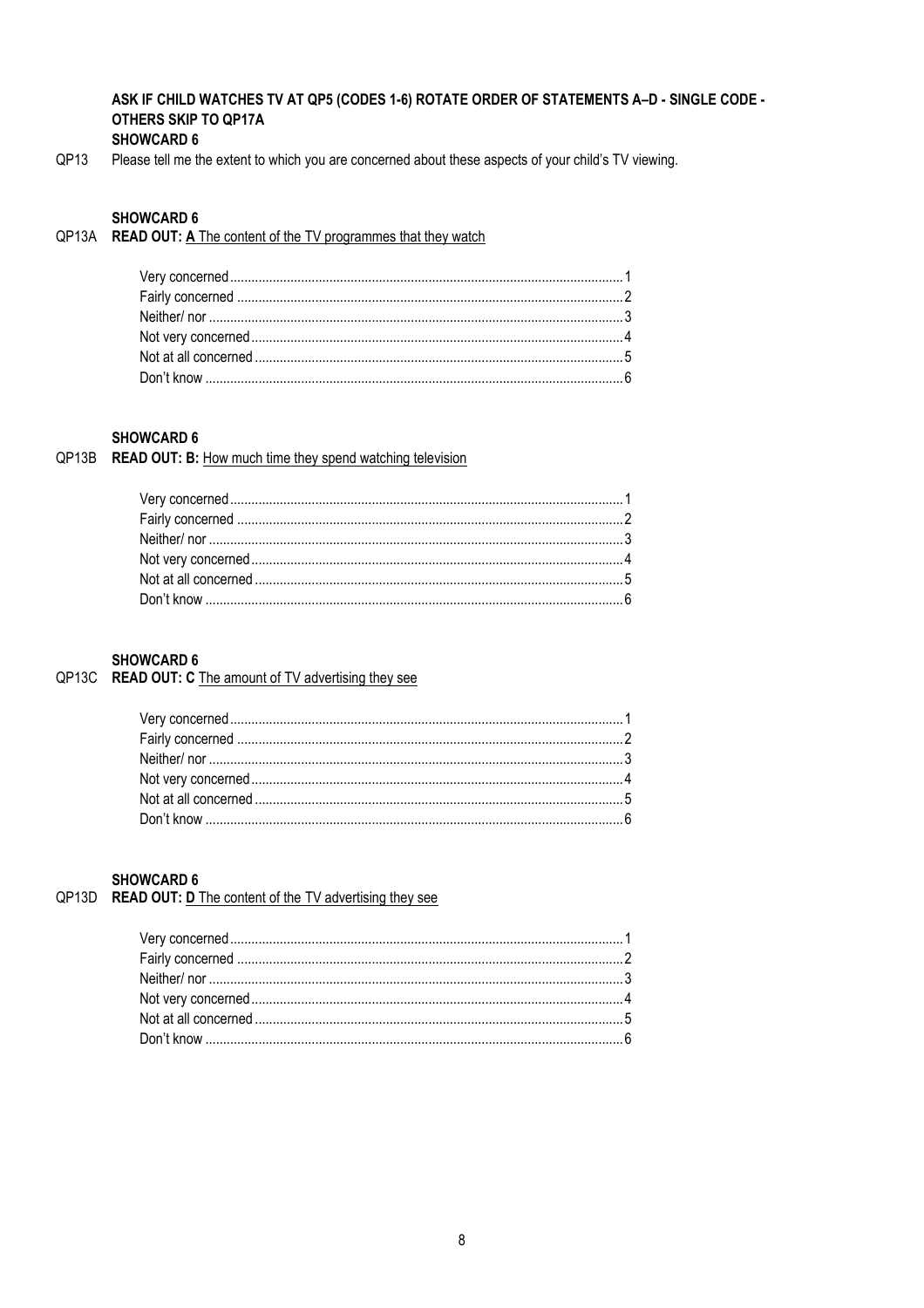#### **ASK IF CHILD WATCHES TV AT QP5 (CODES 1-6) - SINGLE CODE - OTHERS SKIP TO QP17A SHOWCARD 7**

QP14 I'd like to ask you a bit more about your views on the types of programmes your child watches, and would like you to think specifically about TV programmes that are on during the day and evening up until 9pm.

So, thinking about your child's television viewing, how concerned are you, if at all, by the types of things your child has seen on TV in the last 12 months?

#### **ASK IF CONCERNED AT QP14 (CODES 1-2) - MULTICODE OK FOR CODES 1-16 – OTHERS SKIP TO QP17A**

QP15 Still thinking specifically about what your child watches during the day and up until 9pm in the evening, what kind of things concern you about what your child has seen on TV in the last 12 months?

## **DO NOT READ OUT**

## **PROBE –** What else?

| Sexually provocative/ sexualised performances (ie could be through acting or dancing in music videos etc)  3 |  |
|--------------------------------------------------------------------------------------------------------------|--|
|                                                                                                              |  |
|                                                                                                              |  |
|                                                                                                              |  |
|                                                                                                              |  |
|                                                                                                              |  |
|                                                                                                              |  |
|                                                                                                              |  |
|                                                                                                              |  |
|                                                                                                              |  |
|                                                                                                              |  |
|                                                                                                              |  |
|                                                                                                              |  |
|                                                                                                              |  |
|                                                                                                              |  |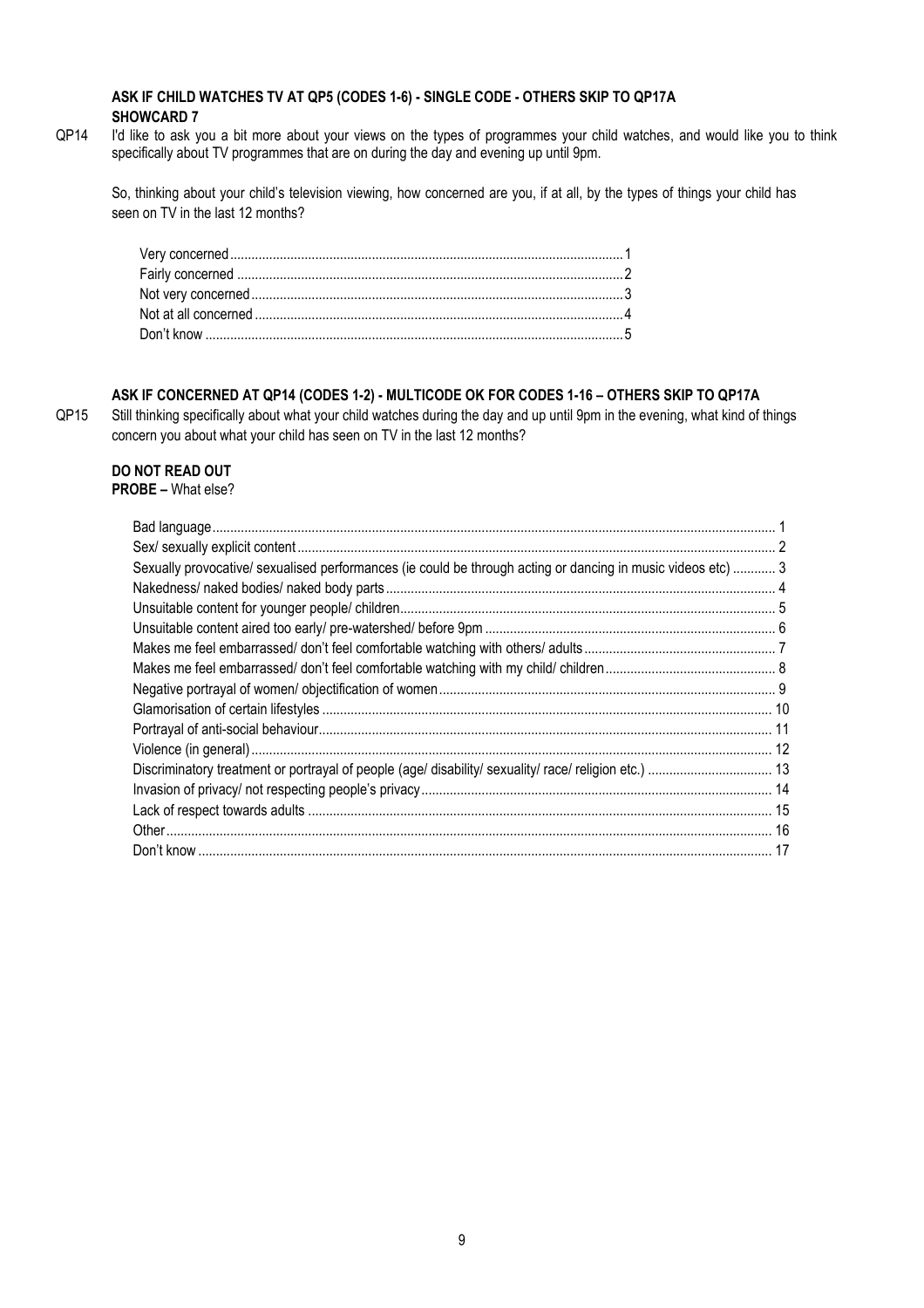#### **ASK IF CHILD WATCHES TV AT QP5 (CODES 1-6) – SINGLE CODE - OTHERS SKIP TO QP17A SHOWCARD 8**

QP16 In the past 12 months, has your child asked you to buy something because they've seen it advertised on TV?

**IF NO** – code 1

**IF YES** - Which of these best describes how frequently in the past 12 months your child has asked you to do this?

**ASK ALL WITH A TV IN THE HOUSEHOLD AT QP3A (CODES 1-3) OR AT QP3B (CODES 1-3) - MULTICODE OK FOR CODES 1-10 - OTHERS SKIP TO QP22A**

## **SHOWCARD 9**

QP17A Which, if any, of these types of television does your household receive at the moment? Please think about all of the TV sets in your household and read through the full list of TV services to let me know which you have at home.

NOTE TO INTERVIEWER – IF RESPONDENT HAS THE 'YOUVIEW' SERVICE, CHECK IF THIS IS WITH BT - **CODE 6** IF RESPONDENT HAS THE 'YOUVIEW' SERVICE, CHECK IF THIS IS WITH TALKTALK – **CODE 7** OTHERWISE IF RESPONDENT HAS THE 'YOUVIEW' SERVICE AS A STANDALONE BOX – **CODE 10**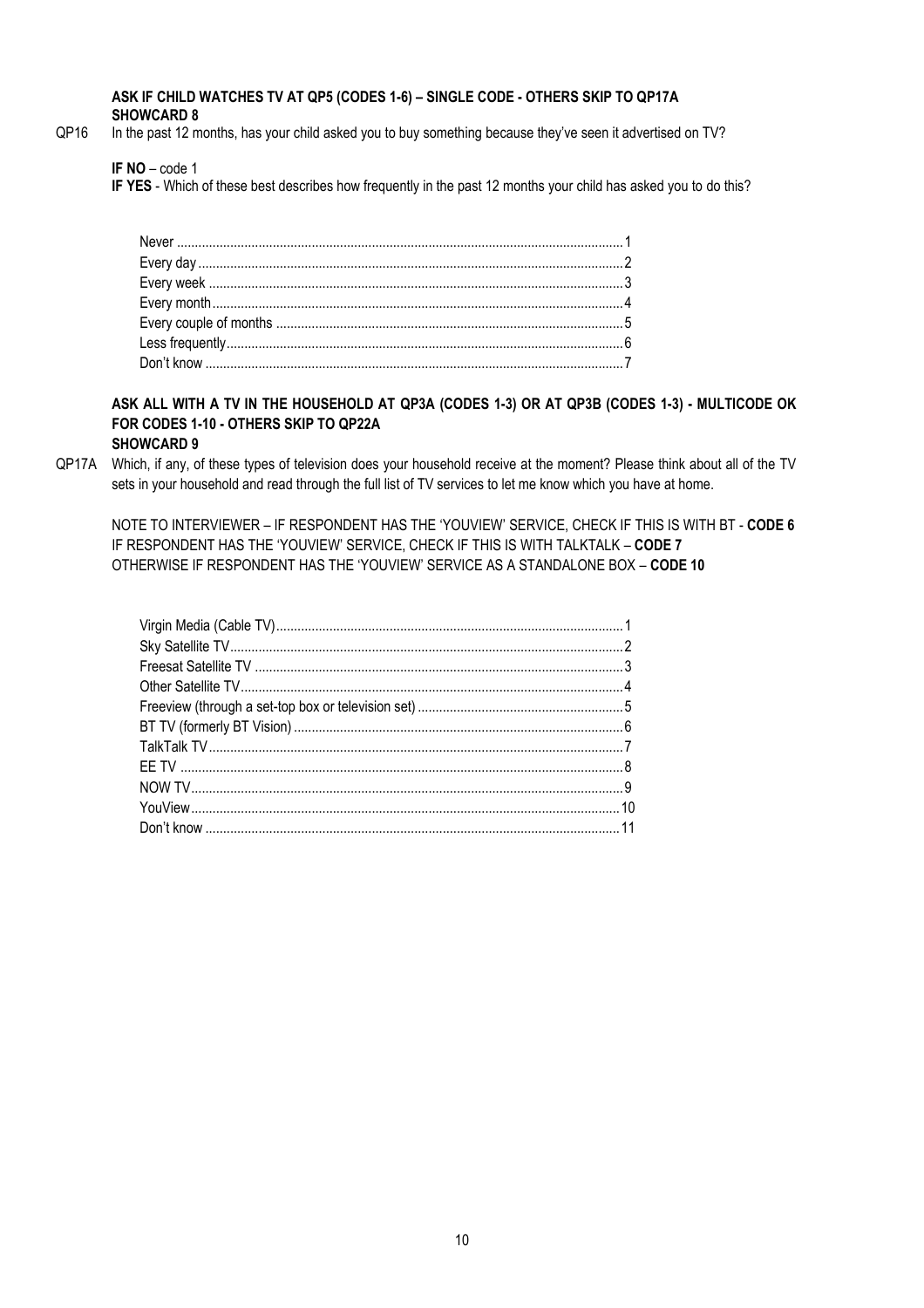## **ASK ALL WITH A TV IN THE HOUSEHOLD AT QP3A (CODES 1-3) OR AT QP3B (CODES 1-3) - SINGLE CODE - OTHERS SKIP TO QP22A**

#### **SHOWCARD 9 AGAIN**

QP17B And which of these do you consider is your main type of television?

**ASK ALL WITH A TV IN THE HOUSEHOLD AT QP3A (CODES 1-3) OR QP3B (CODES 1-3) – SINGLE CODE - OTHERS SKIP TO QP22A**

## **SHOWCARD 10**

QP18 Can I please ask you to read the following information about Personal Identification Numbers or PINs on your TV service?

**NOTE TO INTERVIEWER:** DO NOT READ OUT. WHEN PARENT HAS FINISHED READING, SCROLL DOWN FOR QUESTION

 *PINs are typically 4 digit access codes that need to be used in order to watch certain programmes or access certain channels or services.*

There are two different types of PINs

1. **Mandatory PINs** are used by some TV service providers. They use them to restrict access to unsuitable content and they cannot be removed by the household, so are **always** in place.

Examples of these are when you are required to enter a PIN to:

- Access films on a pay-per-view or premium subscription film service like Sky Cinema
- Access adult content (sex) on a premium subscription service or a pay-per-view service
- 2. **Voluntary PINs** can be set up by users to restrict children's access to unsuitable content, such as programmes with adult themes, sexual or violent content. Users have a choice of whether to set them or not.

Examples include use of PINs to:

- Restrict access to particular TV channels or programmes;
- Restrict access to content that has been recorded that was originally broadcast after 9pm.

First of all, I'd like you to think about **Mandatory PINs.**

As far as you are aware <<does your TV service provider (where QP17A is single punched) >> / << do any of your TV service providers (where QP17A is multipunched)>> use these Mandatory PINs to restrict access to unsuitable content?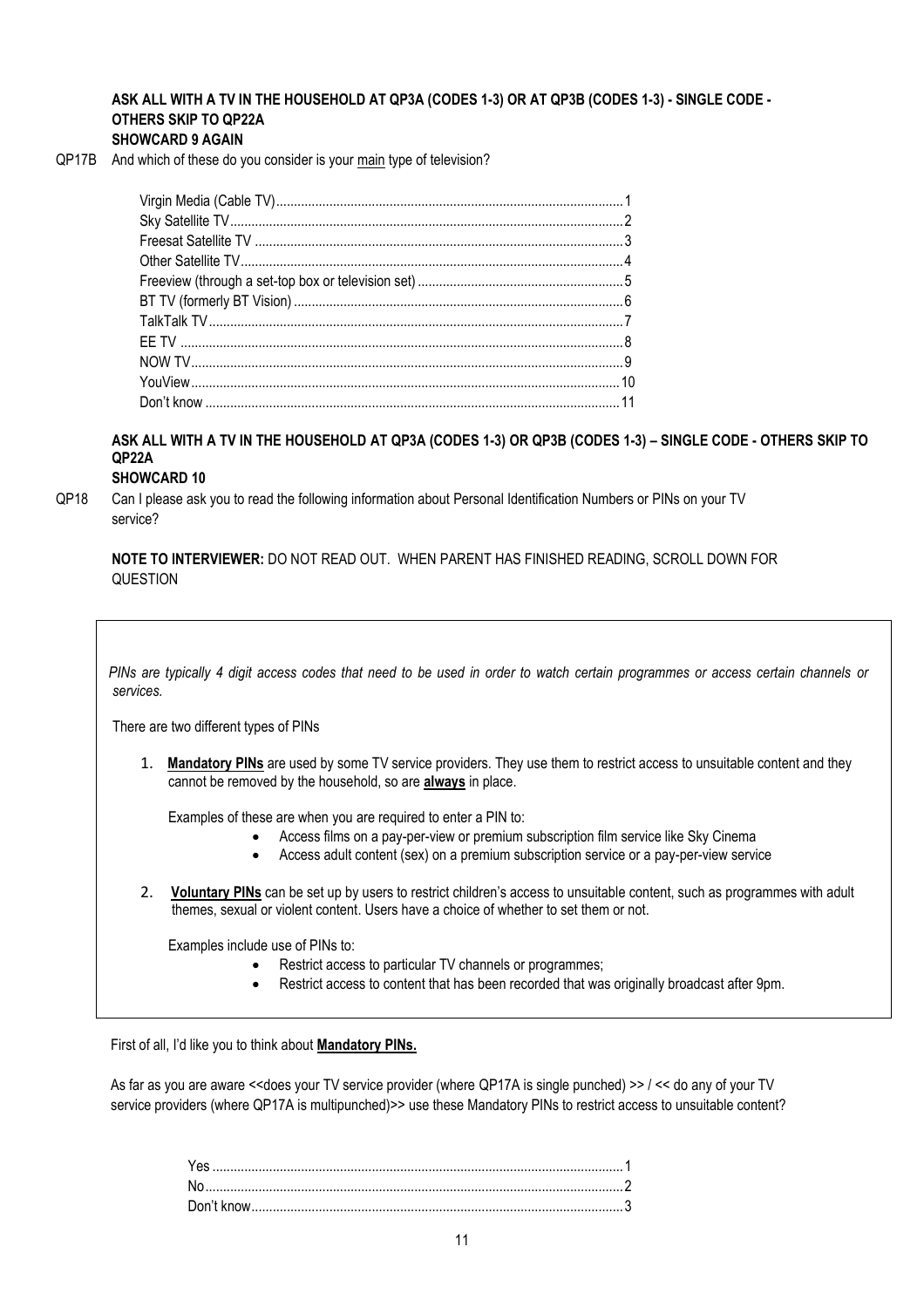#### **ASK ALL AWARE AT QP18 (CODE 1) - SINGLE CODE - OTHERS SKIP TO QP19**

QP18A And as far as you are aware, has your child's viewing ever been blocked by a **Mandatory PIN** on any of the TV services you use at home?

**IF NECESSARY**: Not a voluntary PIN that you may have set up

#### **ASK ALL AWARE AT QP18 (CODE 1) - SINGLE CODE - OTHERS SKIP TO QP19 SHOWCARD 11**

#### QP18B To what extent do you agree with the following statement I am going to read out?

**READ OUT**: The mandatory PINs in place on my <<TV service>> (where QP17A is single punched) / <<TV services>>(where QP17A is multi punched) are effective in managing my child's TV viewing.

#### **ASK ALL WITH A TV IN THE HOUSEHOLD AT QP3A (CODES 1-3) OR QP3B (CODES 1-3) – SINGLE CODE - OTHERS SKIP TO QP22A**

QP19 I'd now like you to think about **Voluntary PINs**. As far as you are aware is it possible to set up **voluntary PINs** to restrict access to unsuitable content on any of the TV services you use at home?

#### **ASK ALL AWARE AT QP19 (CODE 1) - SINGLE CODE - OTHERS SKIP TO QP20**

QP19A And do you use **voluntary PINs** to manage your child's viewing on any of the TV services you use at home?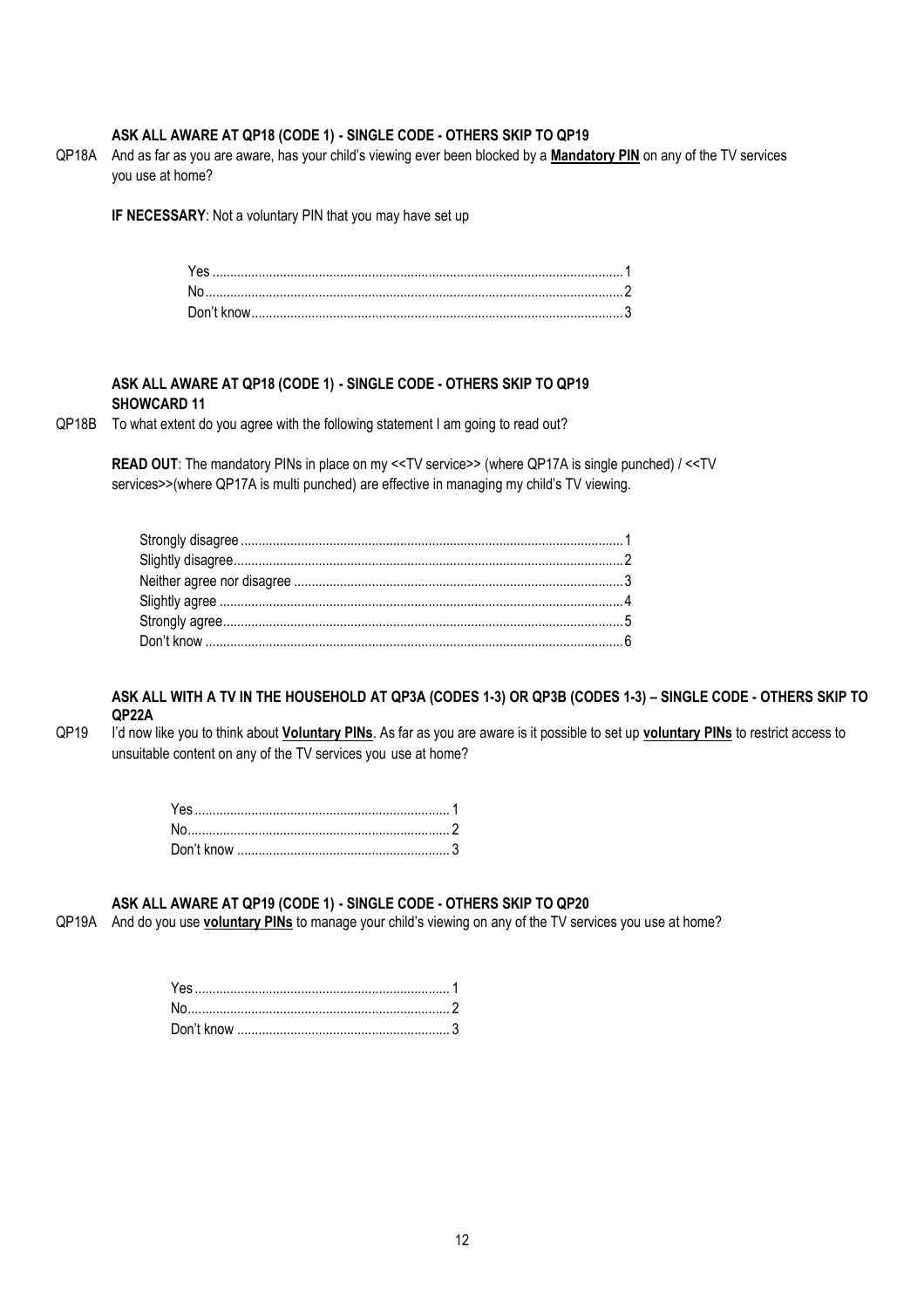#### **ASK ALL WO HAVE USED A VOLUNTARY PIN AT QP19A (CODE 1) – SINGLE CODE - OTHERS SKIP TO QP20 SHOWCARD 12**

QP19B To what extent do you agree with the following statement I am going to read out?

**READ OUT**: The voluntary PINs in place on my <<TV service>> (where QP17A is single punched) / <<TV services>>(where QP17A is multi punched) are effective in managing my child's TV viewing.

#### **ASK ALL WHO HAVE USED EITHER TYPE OF PIN AT QP18A (CODE 1) OR AT QP19A ( CODE 1) – SINGLE CODE - OTHERS SKIP TO QP21A**

QP20 As far as you are aware, does your child know any of the PINs that have been set on any of your TV services?

**IF NECESSARY**: In other words, are they able to access the restricted content as they know the PIN

## **ASK ALL WITH A TV IN THE HOUSEHOLD AT QP3A (CODES 1-3) OR QP3B (CODES 1-3) – OTHERS SKIP TO QP22A**

QP21A As far as you are aware <<does your TV service provider (where QP17A is single punched) >> / << do any of your TV service providers (where QP17A is multipunched)>> allow you to remove adult channels from the on-screen menu of channels, so they cannot be seen?

#### **ASK ALL WHO SAY THEY CAN AT QP21A (CODE 1) - SINGLE CODE – OTHERS SKIP TO QP22A**

QP21B And have you removed adult channels from the on-screen menu of channels?.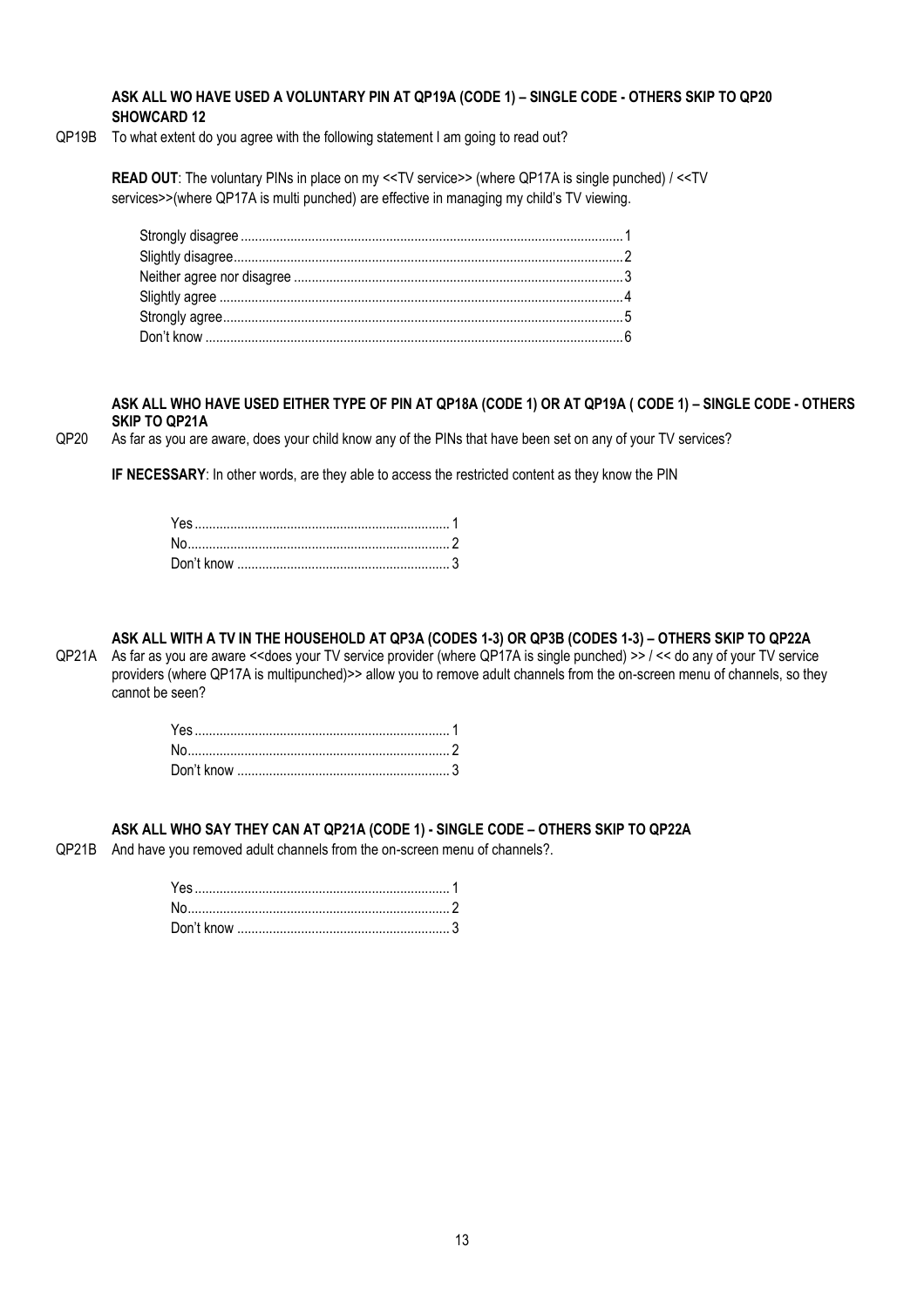#### **YOUTUBE**

#### **ASK ALL PARENTS OF 3-4s AND 5-7s – SINGLE CODE - PARENTS OF 8-15s SKIP TO QP23**

QP22A Does your child ever use the YouTube website or app?

**IF NECESSARY**: On any device they use to go online at home or elsewhere

**ASK IF CHILD AGED 3-4 OR 5-7 WHO USE YOUTUBE QP22A (CODE 1) – MULTICODE OK FOR CODES 1 -2 – OTHERS SKIP TO QP23**

QP22B Do they use the main YouTube website or app, or the app that is aimed specifically at children called YouTube Kids, or do they use both?

#### **NOTE TO INTERVIEWER – MULTICODE CODES 1 AND 2 IF THEY USE BOTH**

#### **ASK IF CHILD AGED 3-4 OR 5-7 AND QP22A (CODE 1) – MULTICODE OK FOR CODES 1-11 – OTHERS SKIP TO QP23 SHOWCARD 13**

QP22C Here is a list of the sorts of things that your child may have watched on YouTube. Which if any of these types of things do they watch on YouTube?

**READ OUT -** Please choose as many as apply

**THEN READ OUT**: What other sorts of things do they watch on YouTube that are not included here?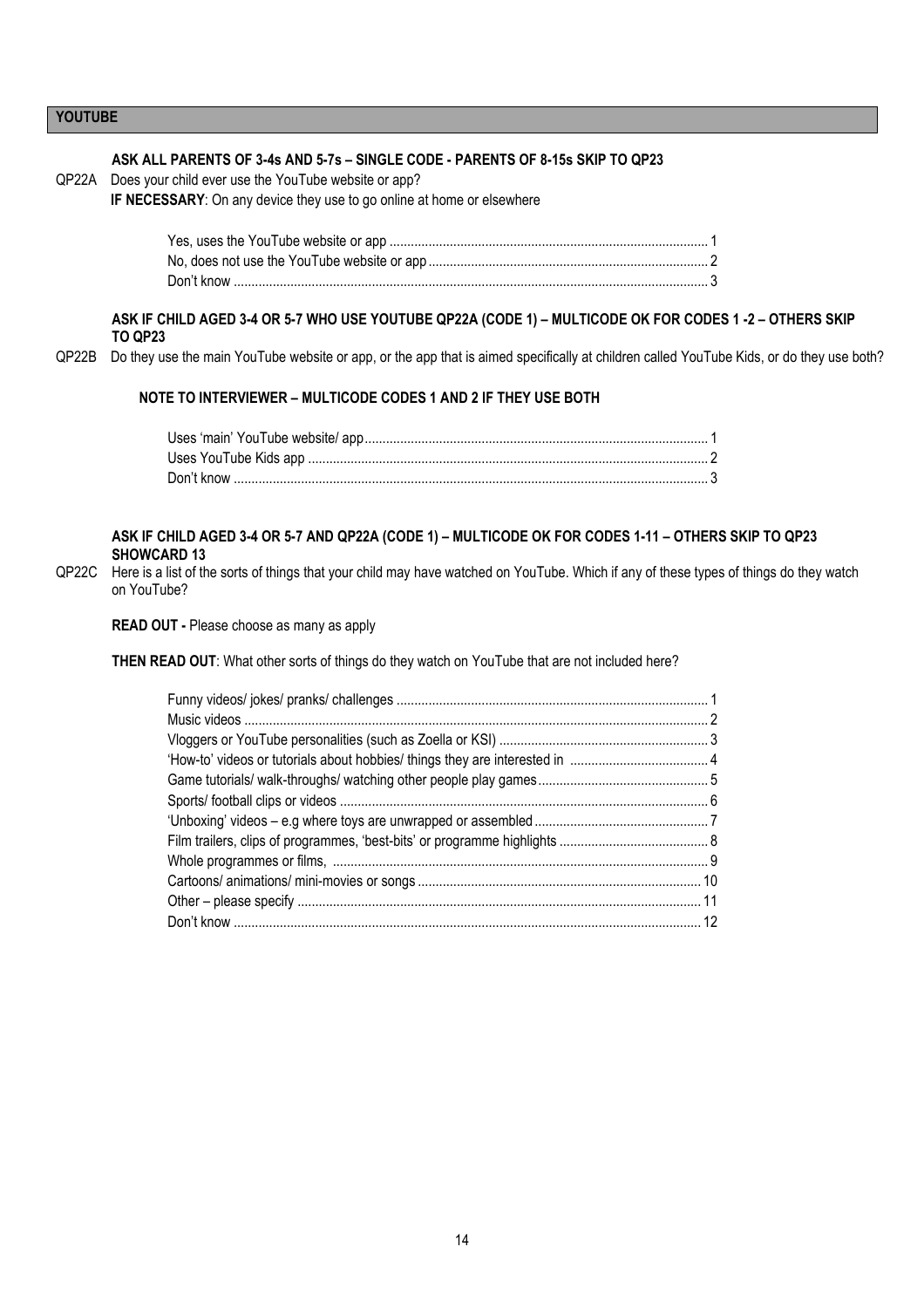#### **INTERNET**

Now some questions about the internet and going online.

#### **ASK ALL PARENTS - MULTICODE OK FOR CODES 1-7**

## QP23 **SHOWCARD 14**

Including any ways you may have already mentioned, does your child EVER use any of the following devices to go online **at home or elsewhere**? Please think about any reason your child may have for going online – maybe to look at a website or use an app, watch a TV programme or video clip, play games online, check emails or visit a social media site or app.

**READ OUT** - Please choose as many as apply

| A games console or games player (like a PlayStation, Xbox, Nintendo Switch/3DS, PS Vita and so on)5  |  |
|------------------------------------------------------------------------------------------------------|--|
| A Smart TV (a TV set that connects directly to the internet and doesn't need a computer, set-top box |  |
|                                                                                                      |  |
|                                                                                                      |  |
|                                                                                                      |  |
|                                                                                                      |  |

## **ASK IF CHILD USES ANY DEVICE TO GO ONLINE AT QP23 (CODES 1-7) - SINGLE CODE - OTHERS SKIP TO QP25A**

#### QP24 **SHOWCARD 14 AGAIN**

And when your child goes online at home or elsewhere, which device do they mostly use?

| A games console or games player (like a PlayStation, Xbox, Nintendo Switch/3DS, PS Vita and so on)  5 |  |
|-------------------------------------------------------------------------------------------------------|--|
| A Smart TV (a TV set that connects directly to the internet and doesn't need a computer, set-top box  |  |
|                                                                                                       |  |
|                                                                                                       |  |
|                                                                                                       |  |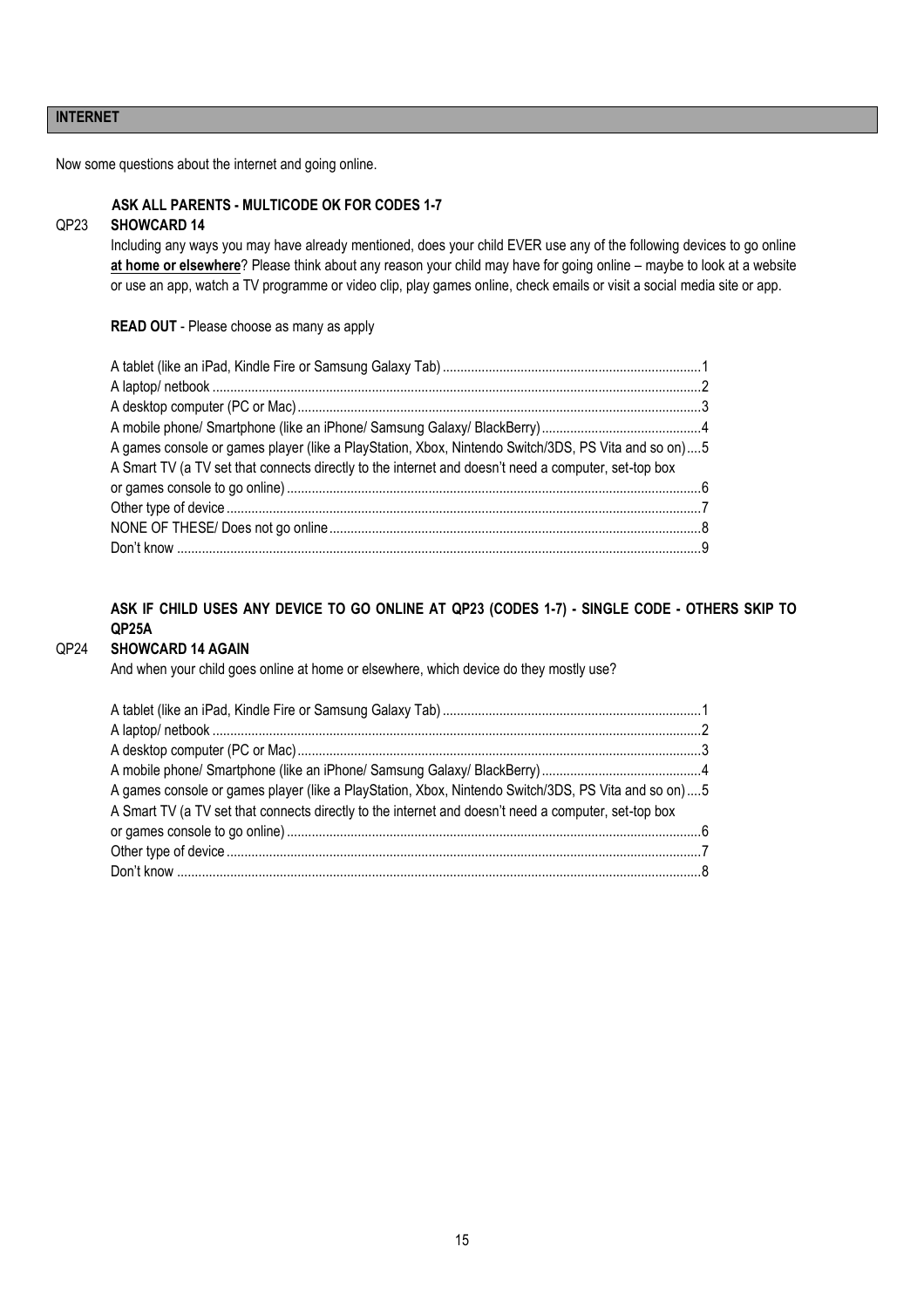#### **ASK ONLY OF PARENTS OF 3-7s - ASK IF CHILD USES INTERNET AT QP23 (CODES 1-7) – OTHERS SKIP TO QP26**

QP25A Please think about the time your child spends going online at home or elsewhere on a typical school day. We're interested in the time spent on all the things they may use to go online.

**IF NECESSARY**: Such as using any type of computer (so a laptop, netbook, desktop) or tablet, mobile phone or a games console to go online.

How many hours would you say he/ she spends going online at home or elsewhere on a typical school day?

**INTERVIEWER** – OK FOR PARENT TO CHECK WITH CHILD IF THEY ARE UNSURE **NB** TYPICAL SCHOOL DAY **NOT** HOLIDAYS

#### **ASK ONLY OF PARENTS OF 3-7s - ASK IF CHILD USES INTERNET AT QP23 (CODES 1-7) – OTHERS SKIP TO QP26**

QP25B And how many hours would you say he/ she goes online at home or elsewhere on a weekend day?

|                                                  | QP25A      | QP25B       |
|--------------------------------------------------|------------|-------------|
|                                                  | School day | Weekend dav |
| Number of <b>hours used</b> in a typical day $-$ |            |             |
| Please enter 0 if none, or enter 0.5 if less     |            |             |
| than 1 hour per day                              |            |             |

NOTE TO INTERVIEWER – IF AT QP25A THE PARENT MENTIONS A FIGURE OF FIVE HOURS OR MORE PLEASE DOUBLE CHECK THAT THE RESPONDENT HAS UNDERSTOOD THE QUESTION – WE ARE ASKING ABOUT ONE SCHOOL DAY IN A TYPICAL WEEK NOT ALL FIVE SCHOOL DAYS

LIKEWISE AT QP25B – IF A FIGURE OF SEVEN HOURS OR MORE IS MENTIONED PLEASE DOUBLE CHECK THAT THE RESPONDENT HAS UNDERSTOOD THE QUESTION – WE ARE ASKING ABOUT ONE WEEKEND DAY AND NOT BOTH WEEKEND DAYS

#### **ASK IF CHILD USES INTERNET AT QP23 (CODES 1-7) - MULTICODE OK FOR CODES 1-7 - OTHERS SKIP TO QP30A SHOWCARD 15**

QP26 Do you have any of these rules about what your child does online?

**IF NECESSARY**: On any of the devices they use to go online

**READ OUT** - Please choose as many as apply

**PROBE** – Do you have any other types of rules about what your child does online?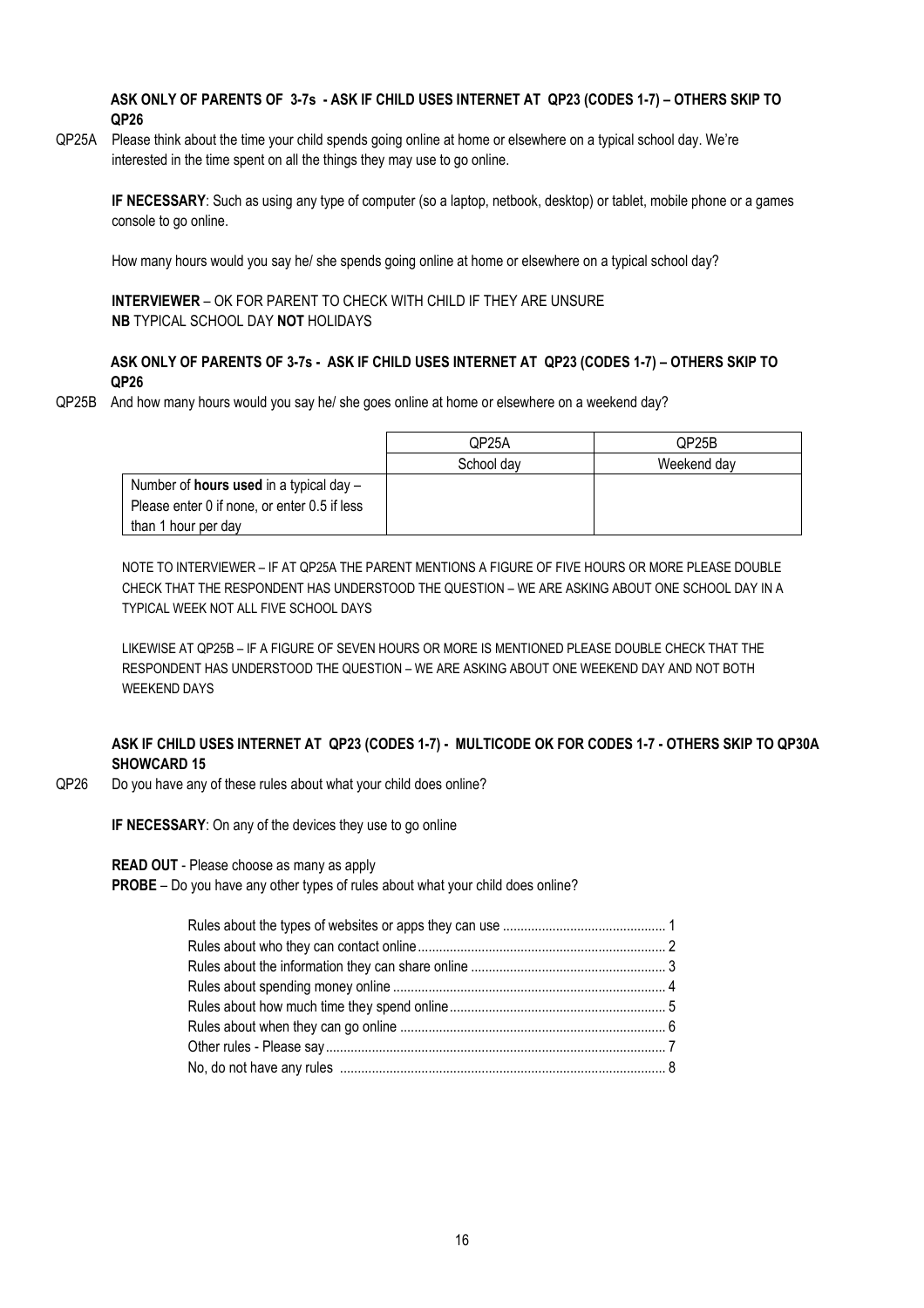**ASK IF CHILD USES INTERNET AT QP23 (CODES 1-7) - MULTICODE FOR CODES 1-5 - OTHERS SKIP TO QP30A SHOWCARD 16**

QP27 When your child goes online, on any devices, would you usually supervise them in any of these ways?

**READ OUT -** Please choose as many as apply

**PROBE** – Do you usually use any other types of supervision?

## **ASK IF CHILD USES INTERNET AT QP23 (CODES 1-7) – SINGLE CODE - OTHERS SKIP TO QP30A**

QP28 Have you ever talked to your child about how to stay safe online?

**IF NECESSARY:** For example , have you ever discussed with them the potential dangers of things like content on sites or apps that might be unsuitable for their age, sharing too much information online, contact with people they don't know personally etc.

## **ASK IF HAVE TALKED TO CHILD ABOUT STAYING SAFE ONLINE AT QP28 (CODE 1) - SINGLE CODE - OTHERS SKIP TO QP30A**

**SHOWCARD 17**

QP29 Which of these best describes how often you talk to your child about how to stay safe online?

| Less often than every few months, but more than once 3 |  |
|--------------------------------------------------------|--|
| Have talked to them once, and not since then4          |  |
|                                                        |  |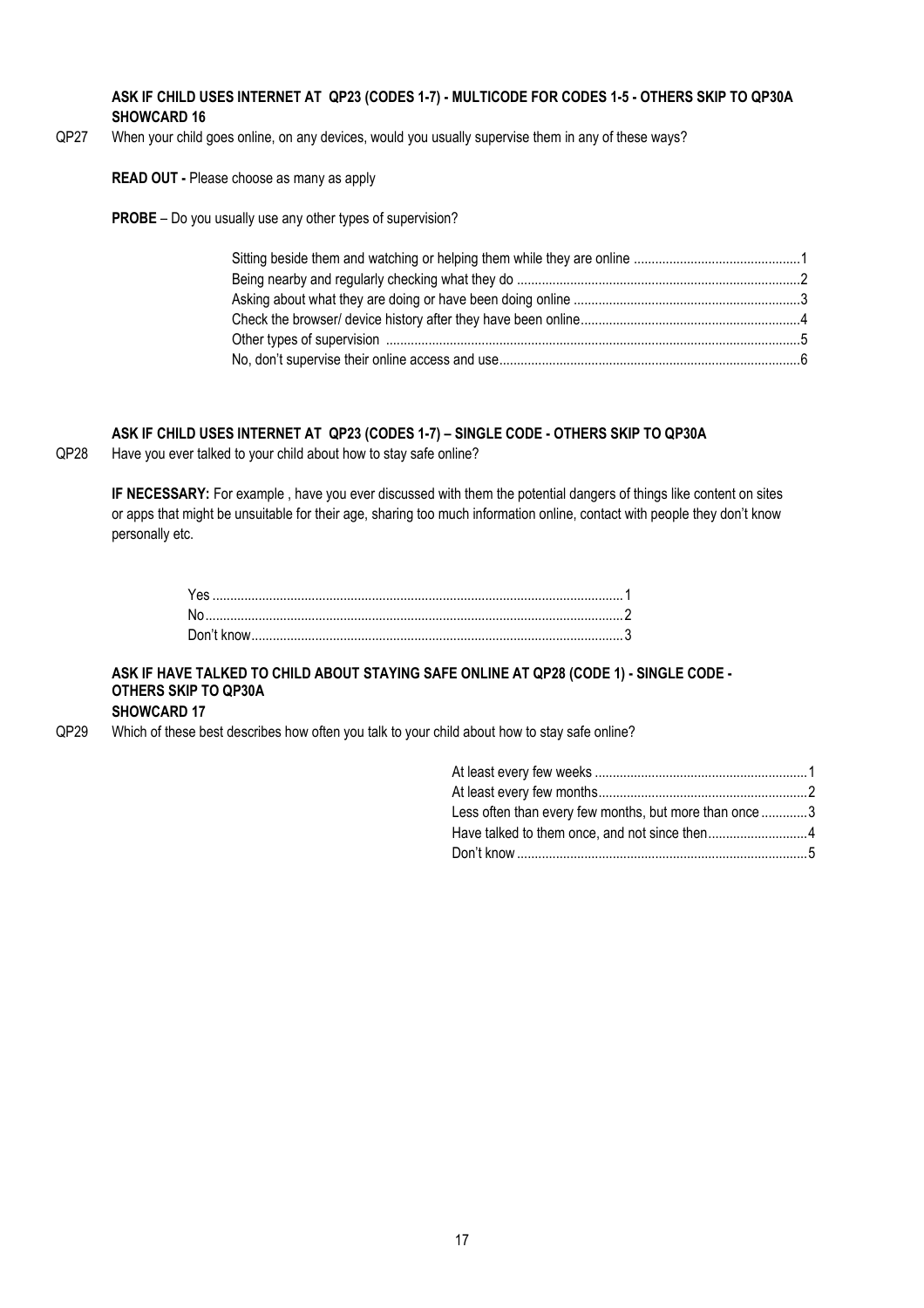#### **ASK IF CHILD USES A MOBILE PHONE AT QP3F (CODES 1-2) – SINGLE CODE – OTHERS SKIP TO QP30B**

QP30A You said earlier your child uses a mobile phone. When they go to bed are they allowed to keep the mobile phone with them?

#### **ASK IF CHILD USES A TABLET AT QP3E (CODES 1-2) – SINGLE CODE – OTHERS SKIP TO QP31**

QP30B You said earlier your child uses a tablet. When they go to bed are they allowed to keep the tablet with them?

#### **ASK ALL PARENTS - MULTICODE OK FOR CODES 1-9 SHOWCARD 18**

QP31 Please read each of the descriptions shown on this card. Before today were you aware of any of these types of technical tools or controls? Which ones?

#### **ASK ALL AWARE OF ANY AT QP31 (CODES 1-9) - MULTICODE FOR CODES 1-9 – OTHERS SKIP TO QP43 SHOWCARD 18 AGAIN**

QP32 Do you use any of these types of technical tools or controls to manage your child's access to online content? Which ones?

## **ASK ALL AWARE OF ANY AT QP31 (CODES 1-2) BUT DO NOT USE AT QP32 (CODES 1-2) ALSO EXCLUDE THOSE THAT SAY DK AT QP31 OR QP32 - MULTICODE FOR CODES 1-2 - OTHERS SKIP TO QP34**

#### **SHOWCARD 19**

QP33 IF ONLY ONE ELIGIBLE (so code 1 or code 2): Have you stopped using this type of technical tool or control to manage your child's access to online content? READ OUT TOOL SHOWN BELOW

IF BOTH (so code 1 and 2): Have you stopped using either or both of these types of technical tools or controls to manage your child's access to online content? (READ OUT TOOL(S) SHOWN BELOW)

Which?

**NOTE TO INTERVIEWER: IF RESPONDENT SAYS 'NO' CODE NONE OF THESE**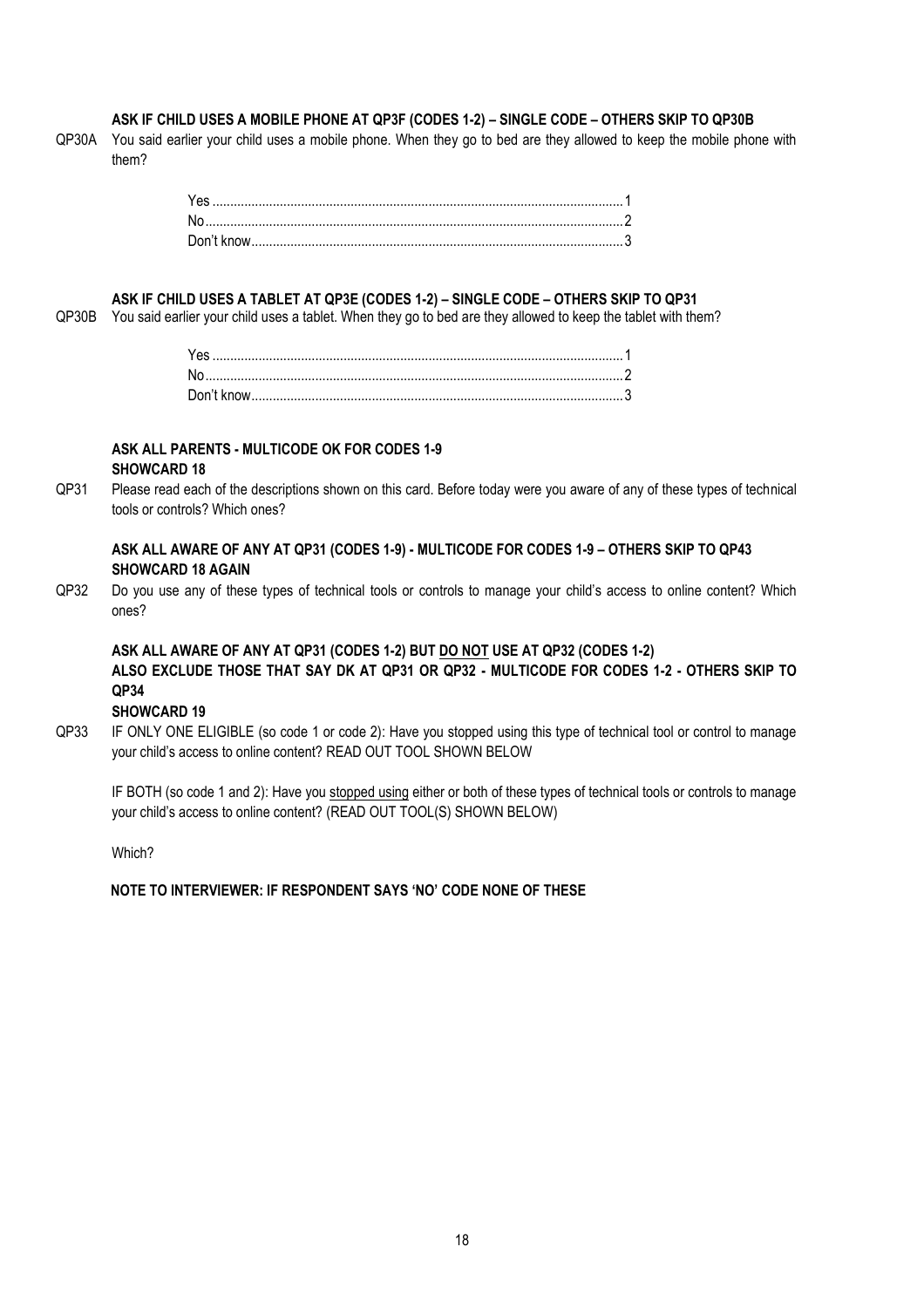## **ASK QP34 THEN QP35 THEN QP36 IN TURN FOR EACH CONTROL USED AT QP32 (CODES 1-2) OR STOPPED USING AT QP33 (CODES 1-2)**

**ASK ALL WHO USE ANY AT QP32 (CODES 1-2) OR STOPPED USING AT QP33 (CODES 1-2) – SINGLE CODE - OTHERS SKIP TO QP42A**

QP34 Do you/ Did you find this tool useful?

**ASK ALL WHO USE ANY AT QP32 (CODES 1-2) OR STOPPED USING AT QP33 (CODES 1-2) – SINGLE CODE - OTHERS SKIP TO QP42A** 

## QP35 **SHOWCARD 20**

Do you/ Did you think they block too much content or too little content?

## **ASK ALL WHO USE ANY AT QP32 (CODES 1-2) OR STOPPED USING AT QP33 (CODES 1-2) - SINGLE CODE - OTHERS SKIP TO QP42A**

QP36 Do you/ Did you think your child can get around them?

| <b>Technical tools/ controls</b>                                               | QP31<br>Aware  | QP32<br><b>Use</b> | QP33<br><b>Stopped</b><br>Using | QP34<br><b>Useful</b> | QP35<br><b>Blocks too</b><br>much/too | QP36<br>Kids can get-<br>around it |
|--------------------------------------------------------------------------------|----------------|--------------------|---------------------------------|-----------------------|---------------------------------------|------------------------------------|
| Content filters provided by your                                               | 1              | $\mathbf{1}$       | $\mathbf{1}$                    | 1.Yes                 | little<br>1. Too much                 | 1. Yes                             |
| broadband internet service provider (e.g.                                      |                |                    |                                 | 2.No                  | 2. Too little                         | 2. No                              |
| BT, TalkTalk, Sky and Virgin Media)                                            |                |                    |                                 | 3.Don't know          | 3. The right                          | 3. Don't know                      |
| where the filters apply to ALL the devices                                     |                |                    |                                 |                       | amount                                |                                    |
| using your home broadband service (also                                        |                |                    |                                 |                       | 4. Don't know                         |                                    |
| known as home network filtering)                                               |                |                    |                                 |                       |                                       |                                    |
| Parental control software set up on a                                          | $\overline{2}$ | $\overline{2}$     | $\overline{2}$                  | 1. Yes                | 1. Too much                           | 1. Yes                             |
| particular device used to go online (e.g.                                      |                |                    |                                 | 2. No                 | 2. Too little                         | 2.No                               |
| Net Nanny, McAfee Family Protection,                                           |                |                    |                                 | 3. Don't know         | 3. The right                          | 3. Don't know                      |
| Open DNS FamilyShield).                                                        |                |                    |                                 |                       | amount                                |                                    |
|                                                                                |                |                    |                                 |                       | 4.Don't know                          |                                    |
| Parental controls built into the device by                                     | 3              | 3                  |                                 |                       |                                       |                                    |
| the manufacturer - e.g. Windows, Apple,                                        |                |                    |                                 |                       |                                       |                                    |
| Xbox, PlayStation etc.                                                         |                |                    |                                 |                       |                                       |                                    |
| PIN/ Password required to enter                                                | 4              | 4                  |                                 |                       |                                       |                                    |
| websites unless already approved                                               |                |                    |                                 |                       |                                       |                                    |
| Safe search enabled on search engine                                           | 5              | 5                  |                                 |                       |                                       |                                    |
| websites - e.g. Google                                                         |                |                    |                                 |                       |                                       |                                    |
| YouTube restricted mode enabled to filter                                      | 6              | 6                  |                                 |                       |                                       |                                    |
| inappropriate content                                                          |                |                    |                                 |                       |                                       |                                    |
| Change the settings on your child's                                            | $\overline{7}$ | $\overline{7}$     |                                 |                       |                                       |                                    |
| phone or tablet to stop any apps being                                         |                |                    |                                 |                       |                                       |                                    |
| downloaded                                                                     |                |                    |                                 |                       |                                       |                                    |
| Change the settings on your child's                                            | 8              | 8                  |                                 |                       |                                       |                                    |
| phone or tablet to stop any in-app<br>purchases                                |                |                    |                                 |                       |                                       |                                    |
|                                                                                | 9              | 9                  |                                 |                       |                                       |                                    |
| Parental control software or apps that<br>can be used on your child's phone or |                |                    |                                 |                       |                                       |                                    |
| tablet to restrict access to content or                                        |                |                    |                                 |                       |                                       |                                    |
| manage their use of the device                                                 |                |                    |                                 |                       |                                       |                                    |
| None of these                                                                  | 10             | 10                 | 3                               |                       |                                       |                                    |
| Don't know                                                                     | 11             | 11                 | 4                               |                       |                                       |                                    |

QP37 TO QP41 DELIBERATELY LEFT BLANK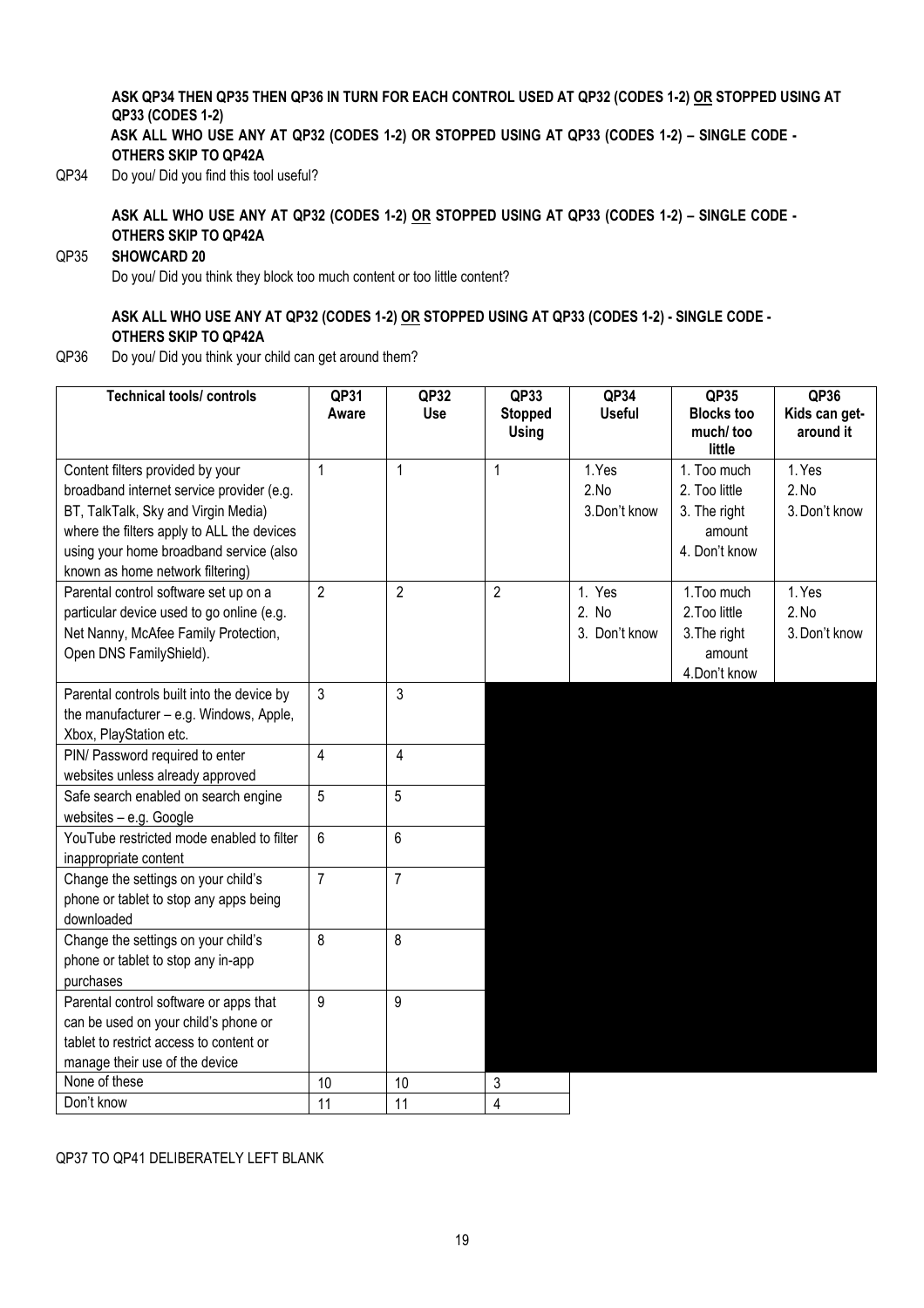#### **ASK IF AWARE AT QP31 ( CODE 1) BUT DO NOT USE AT QP32 (CODE 1 IS NOT PUNCHED) – MULTICODE OK FOR CODES 1-11 - OTHERS SKIP TO QP43 SHOWCARD 21**

QP42A You said earlier you were aware of but don't use :

Content filters provided by your broadband internet service provider (e.g. BT, TalkTalk, Sky and Virgin Media) where the filters apply to ALL of the devices using your home broadband service (also known as home network filtering)

Here are some reasons that other people have given for not using this particular technical tool or control, do any of these apply?

**READ OUT -** Please choose as many as apply

#### **ASK IF CHILD USES INTERNET AT QP23 (CODES 1-7) - SINGLE CODE - OTHERS SKIP TO QP55A**

QP43 I'd now like to ask you some questions about your child's use of social media or messaging sites or apps – so websites or apps like Facebook, Twitter, Instagram, Snapchat, WhatsApp and some activities on YouTube

Does your child have a profile or account on any of these types of sites or apps?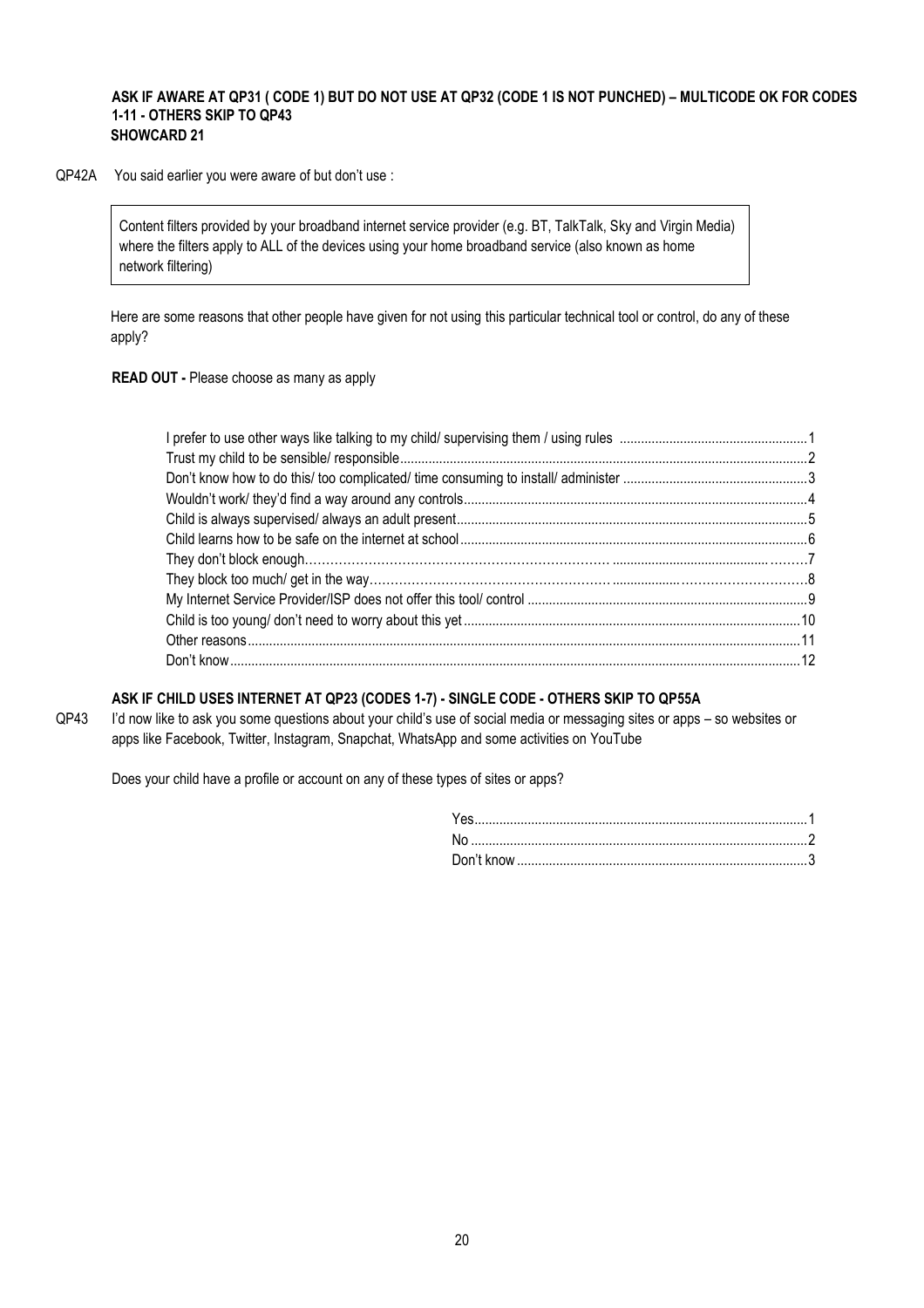ASK IF CHILD HAS A SOCIAL MEDIA PROFILE AT QP43 (CODE 1) - MULTICODE OK FOR CODES 1-14 - OTHERS SKIP TO QP47

QP44 Which social media or messaging sites or apps does your child use?

#### DO NOT READ OUT

PROBE: - Any others?

NOTE TO INTERVIEWER: If parent mentions Facebook then code 2. Only code 3 if they spontaneously mention Facebook Messenger

ASK IF CHILD HAS A SOCIAL MEDIA PROFILE AT QP43 (CODE 1) - SINGLE CODE - OTHERS SKIP TO QP47 QP45 And which is their main social media or messaging site or app, so the one they use most often?

## **DO NOT READ OUT**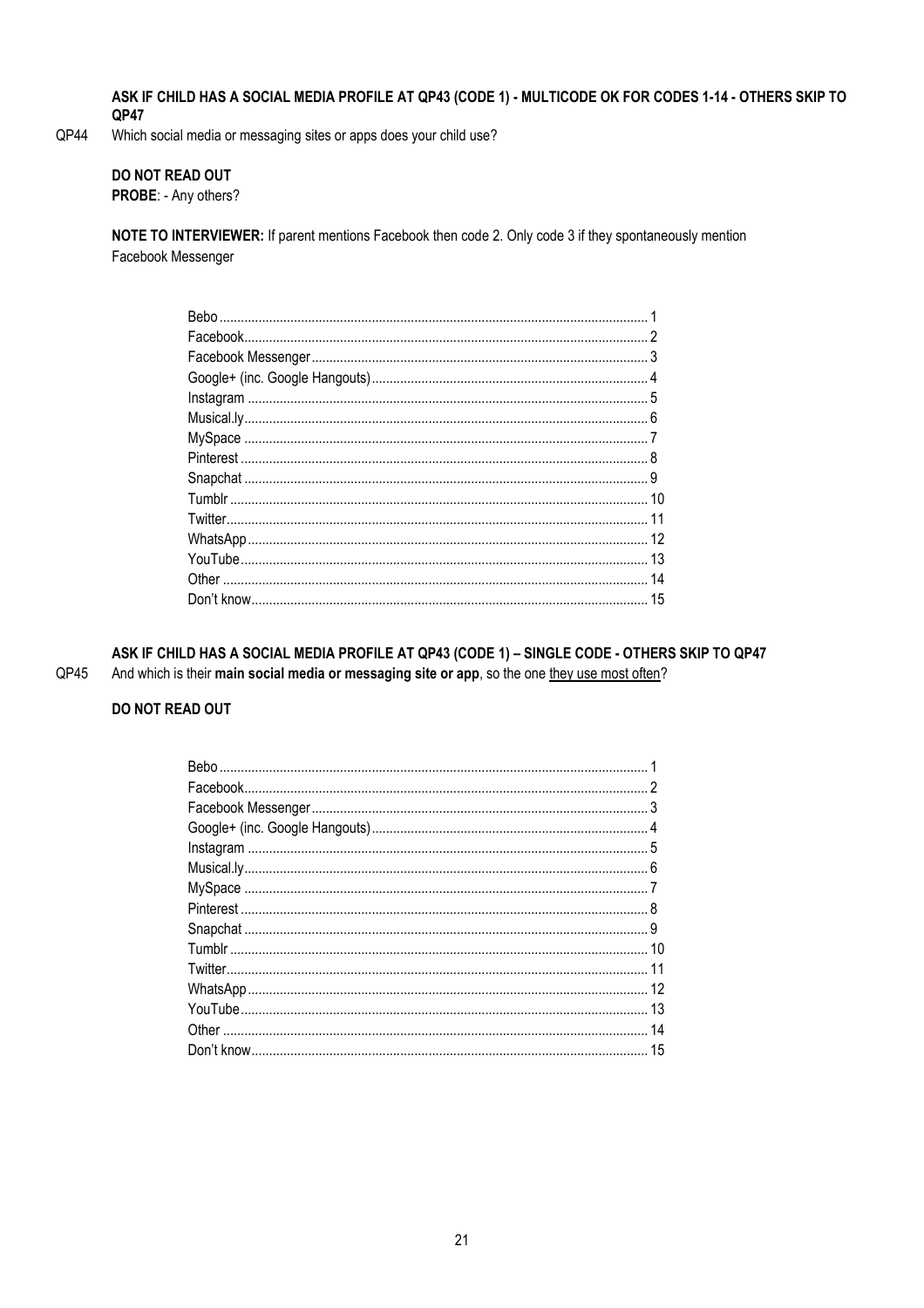#### ASK IF CHILD HAS A SOCIAL MEDIA PROFILE ON FACEBOOK (QP44 CODE 2) OR FACEBOOK MESSENGER (QP44 CODE 3) -- SINGLE CODE - OTHERS SKIP TO QP46B

QP46A You said your child is on <<Facebook>>/<<Facebook Messenger>>. As far as you are aware is there a minimum age that someone has to reach before they can be on <<Facebook>>/ <<Facebook Messenger>>?

IF YES: What age is that? IF NO : code 12 - 'No minimum age'

ASK IF CHILD HAS A SOCIAL MEDIA PROFILE ON INSTAGRAM (QP44 CODE 5) - SINGLE CODE - OTHERS SKIP TO QP46C QP46B You said your child is on Instagram. As far as you are aware is there a minimum age that someone has to reach before they can be on Instagram?

IF YES: What age is that? IF NO : code 12 - 'No minimum age'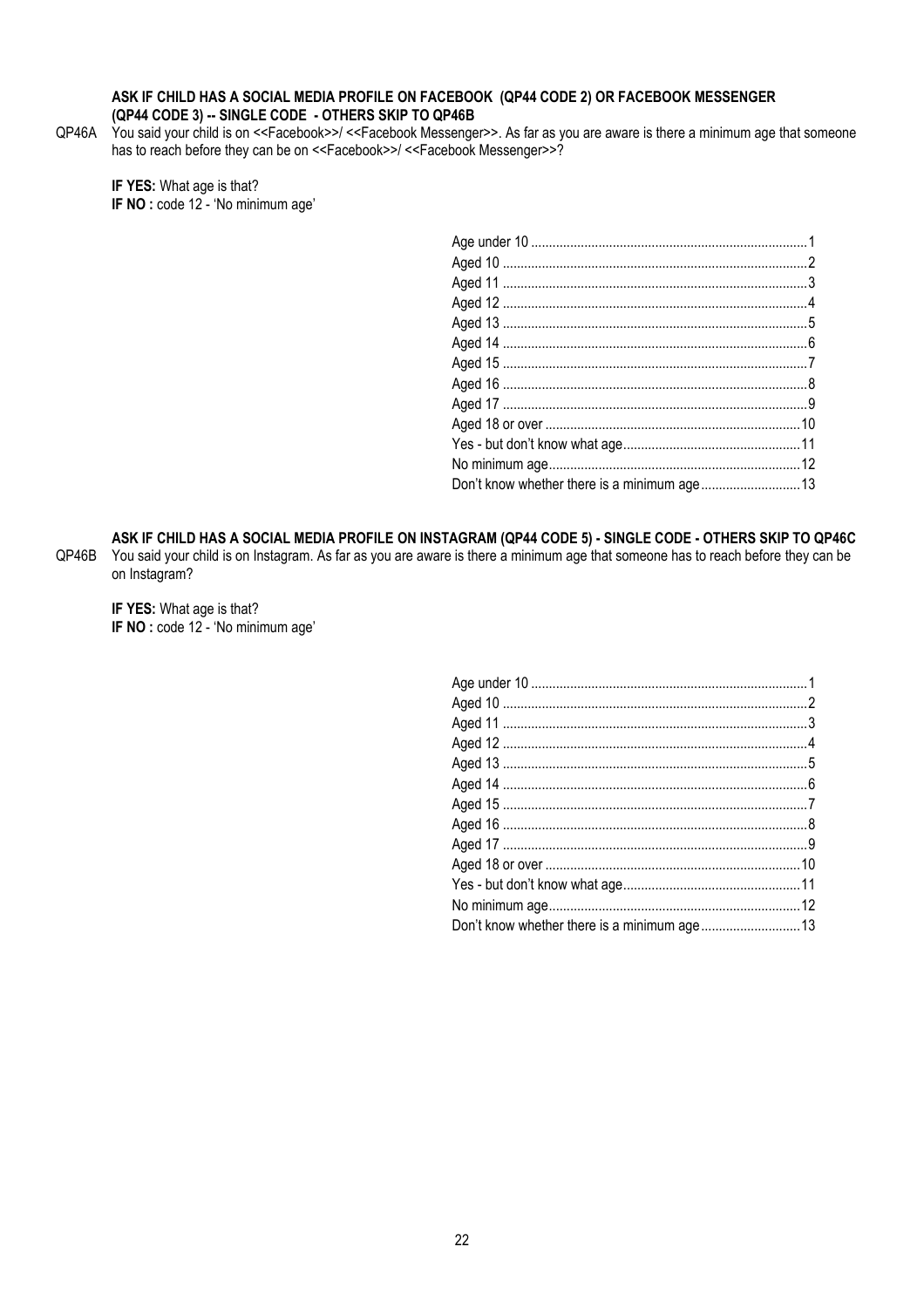## ASK IF CHILD HAS A SOCIAL MEDIA PROFILE ON SNAPCHAT (QP44 CODE 9) - SINGLE CODE - OTHERS SKIP TO QP46D

QP46C You said your child is on Snapchat. As far as you are aware is there a minimum age that someone has to reach before they can be on Snapchat?

IF YES: What age is that? IF NO : code 12 - 'No minimum age'

## ASK IF CHILD USES WHATSAPP (QP44 CODE 12) - SINGLE CODE - OTHERS SKIP TO QP47

QP46D You said your child is on WhatsApp. As far as you are aware is there a minimum age that someone has to reach before they can be on WhatsApp?

IF YES: What age is that? IF NO : code 12 - 'No minimum age'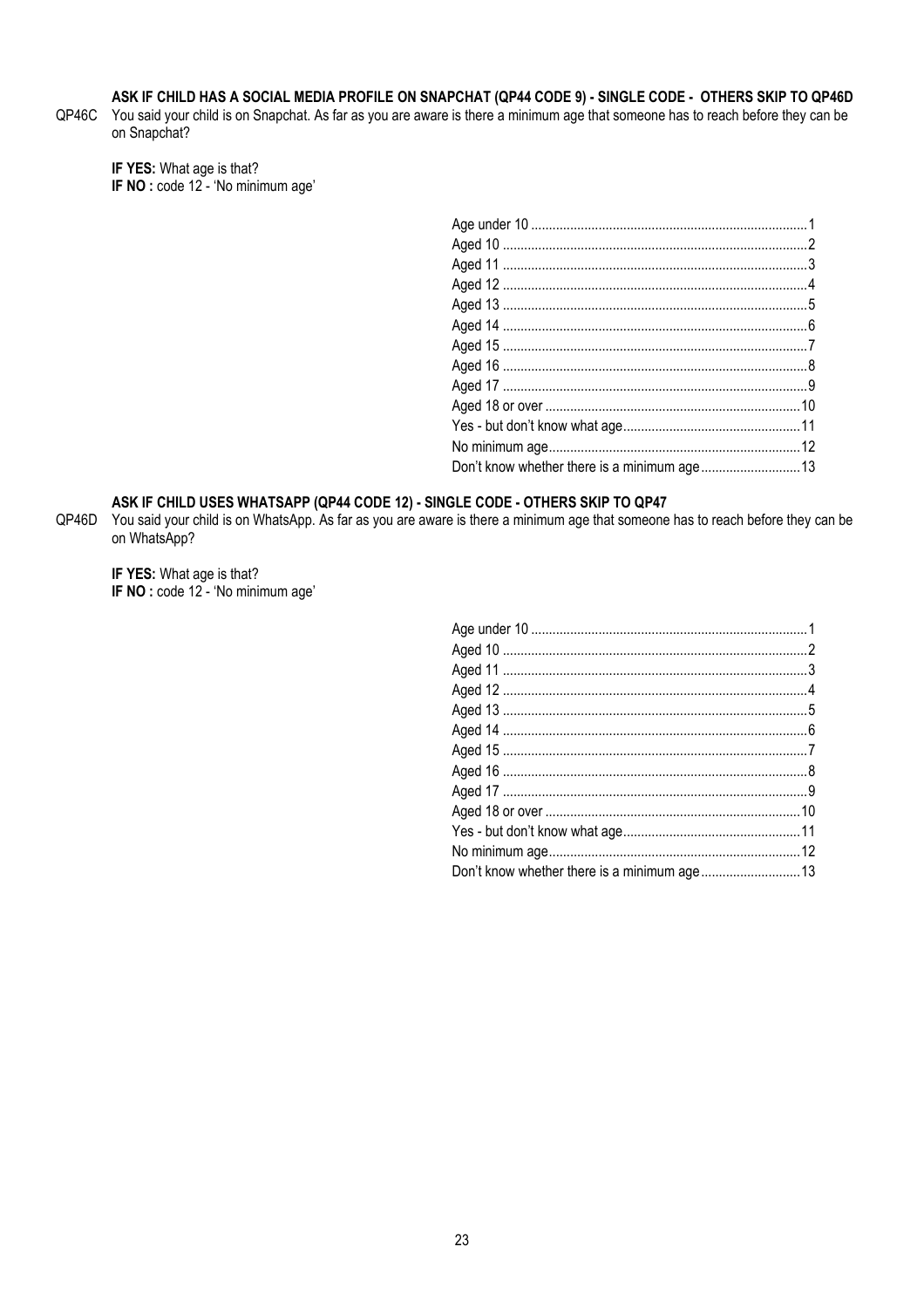#### **ASK IF CHILD USES INTERNET AT QP23 (CODES 1-7) – SINGLE CODE - OTHERS SKIP TO QP55A SHOWCARD 22**

QP47 Please tell me the extent to which you agree or disagree with this statement about social media or messaging sites or apps.

**READ OUT:** I would allow my child to use these sites before they had reached the minimum age required by that site or app.

#### **ASK IF CHILD USES INTERNET AT QP23 (CODES 1-7) ROTATE ORDER OF STATEMENTS A/B - SINGLE CODE OTHERS SKIP TO QP55A**

#### QP48 **SHOWCARD 23**

Please tell me the extent to which you agree or disagree with these statements in relation to your child. Please bear in mind that we are referring to their use of the internet on any device whether it's a desktop computer, laptop, netbook or tablet like an iPad, a mobile phone or a games console.

#### **SHOWCARD 23**

QP48A **READ OUT: A** The benefits of the internet for my child outweigh any risks

## **SHOWCARD 23**

QP48B **READ OUT: B** I feel I know enough to help my child to stay safe online

QP49 AND QP50 DELIBERATELY LEFT BLANK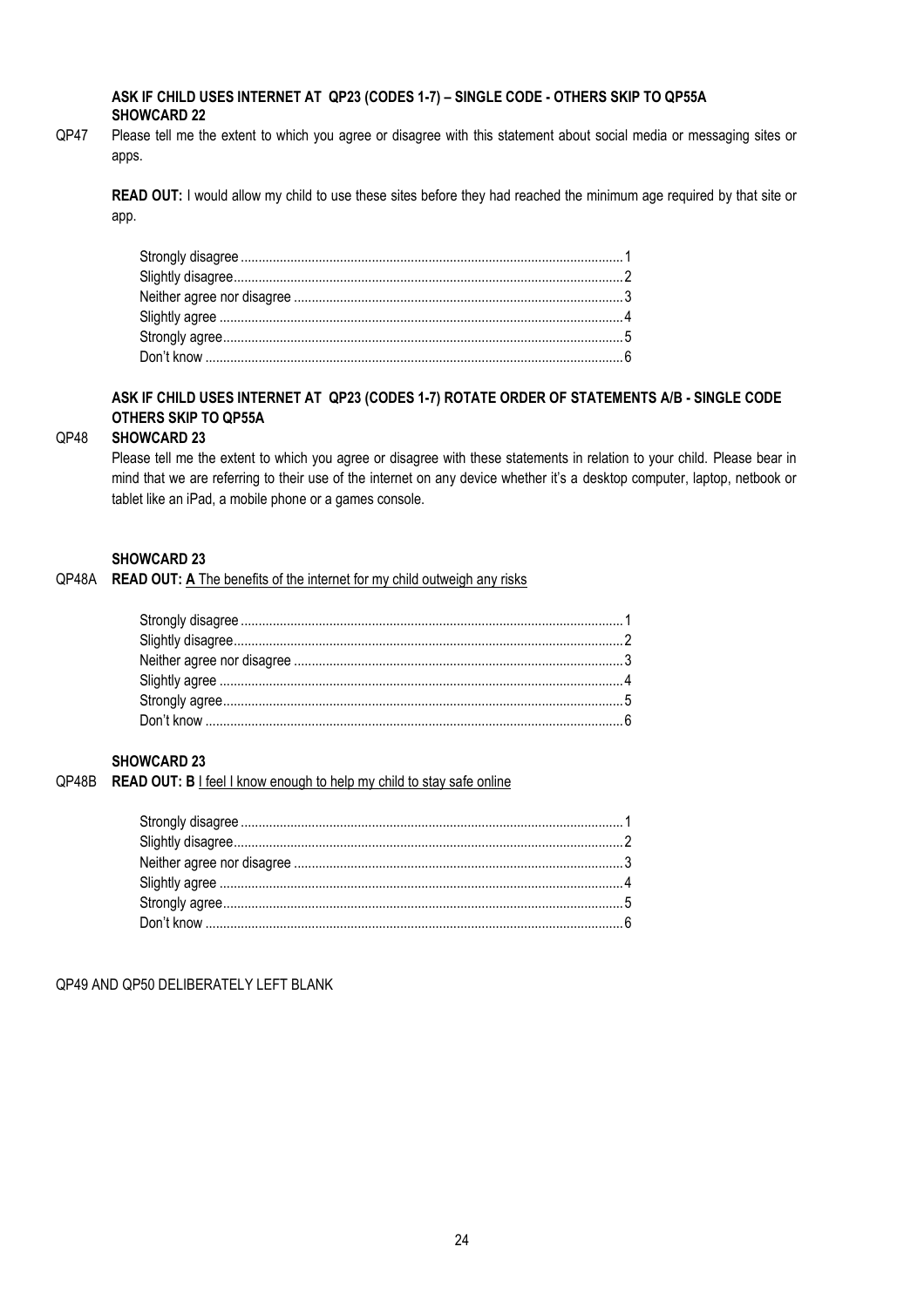#### **ASK IF CHILD USES INTERNET AT QP23 (CODES 1-7) - ROTATE ORDER OF STATEMENTS A/B/D THEN ASK STATEMENTS E TO J IN ORDER SHOWN - SINGLE CODE - OTHERS SKIP TO QP55A SHOWCARD 24**

QP51 Please tell me the extent to which you are concerned about these possible aspects of your child's online activities. Please bear in mind we mean using the internet across any device whether it's a desktop computer, laptop, netbook or tablet like an iPad, a mobile phone or smartphone or a games console.

#### QP51A **READ OUT: A** The content on the websites or apps that they visit

#### **ASK IF CHILD USES INTERNET AT QP23 (CODES 1-7) ROTATE ORDER OF STATEMENTS A/B/D THEN ASK STATEMENTS E TO J IN ORDER SHOWN - SINGLE CODE - OTHERS SKIP TO QP55A SHOWCARD 24**

#### QP51B **READ OUT: B** How much time they spend online

#### QP51C - DELIBERATELY LEFT BLANK

**ASK IF CHILD USES INTERNET AT QP23 (CODES 1-7) ROTATE ORDER OF STATEMENTS A/B/D THEN ASK STATEMENTS E TO J IN ORDER SHOWN - SINGLE CODE -- OTHERS SKIP TO QP55A SHOWCARD 24**

#### QP51D **READ OUT: D** Them giving out their personal details to inappropriate people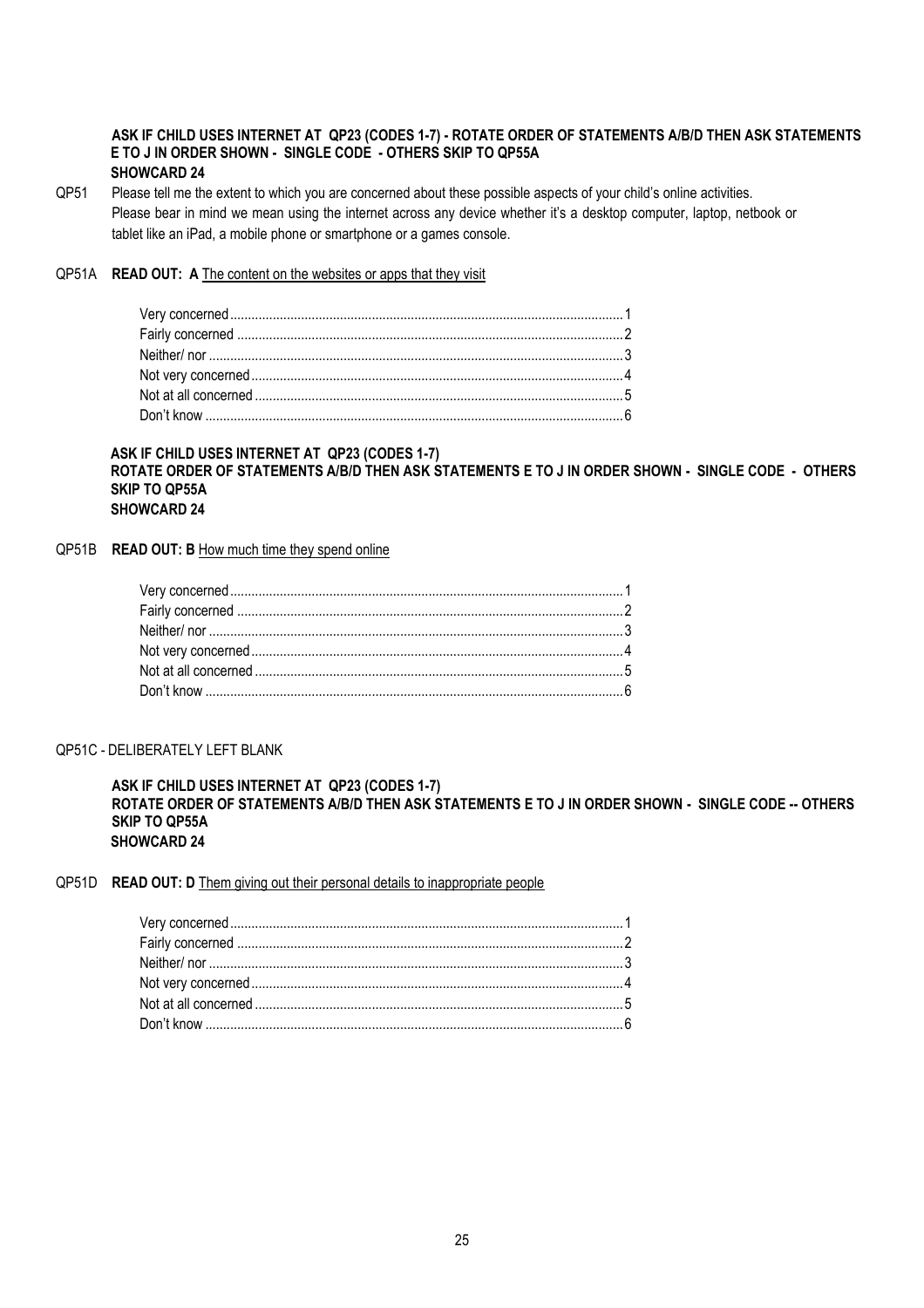#### ASK IF CHILD USES INTERNET AT QP23 (CODES 1-7) - DO NOT ROTATE - SINGLE CODE - OTHERS SKIP TO QP55A **SHOWCARD 24**

QP51E READ OUT: E Them being bullied online/ cyberbullying

## ASK IF CHILD USES INTERNET AT QP23 (CODES 1-7) - DO NOT ROTATE - SINGLE CODE - OTHERS SKIP TO QP55A **SHOWCARD 24**

QP51F READ OUT: F Damaging their reputation either now or in the future

## ASK IF CHILD USES INTERNET AT QP23 (CODES 1-7) - DO NOT ROTATE - SINGLE CODE - OTHERS SKIP TO QP55A **SHOWCARD 24**

QP51G READ OUT: G Seeing content which encourages them to hurt or harm themselves

## ASK IF CHILD USES INTERNET AT QP23 (CODES 1-7) - DO NOT ROTATE - SINGLE CODE - OTHERS SKIP TO QP55A **SHOWCARD 24**

#### QP51H READ OUT: H The pressure on them to spend money online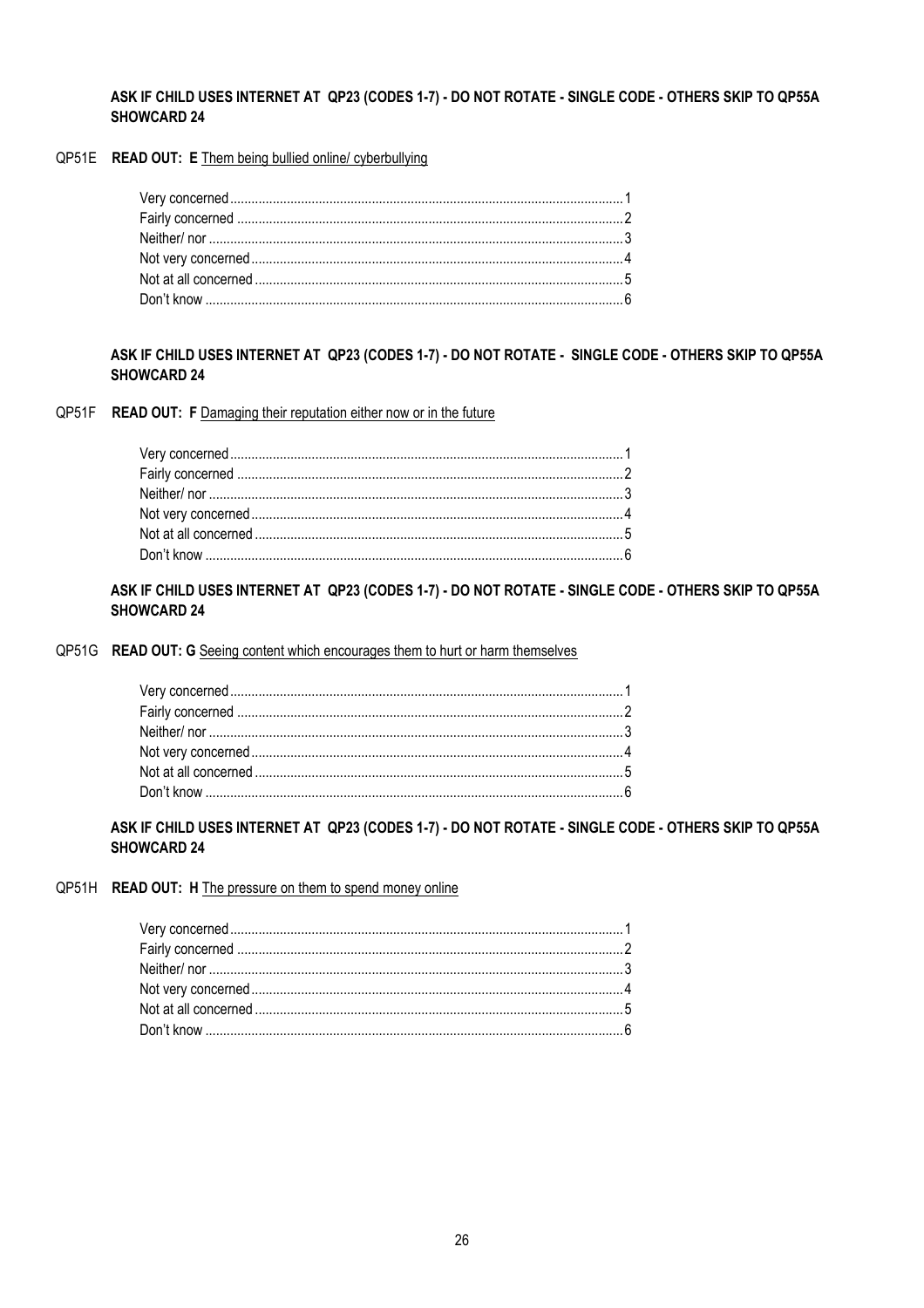#### **ASK IF CHILD USES INTERNET AT QP23 (CODES 1-7) - DO NOT ROTATE - SINGLE CODE - OTHERS SKIP TO QP55A SHOWCARD 24**

QP51I **READ OUT: I** Companies collecting information about what they are doing online (e.g. what they have been looking at online/ sites they have visited etc.)

## **ASK IF CHILD USES INTERNET AT QP23 (CODES 1-7) - DO NOT ROTATE - SINGLE CODE - OTHERS SKIP TO QP55A SHOWCARD 24**

QP51J **READ OUT: J** The possibility of my child being radicalised, e.g. influenced by extreme views online whether political, social or religious

#### **ASK IF CHILD USES INTERNET AT QP23 (CODES 1-7) - MULTICODE FOR CODES 1 -10 - OTHERS SKIP TO QP55A SHOWCARD 25**

QP52 Have you looked for or received information or advice about how to help your child to stay safe online, from any of these sources or in any other way?

#### **READ OUT -** Please choose as many as apply

| Other websites or apps with information about how to stay safe online 9 |  |
|-------------------------------------------------------------------------|--|
|                                                                         |  |
|                                                                         |  |
|                                                                         |  |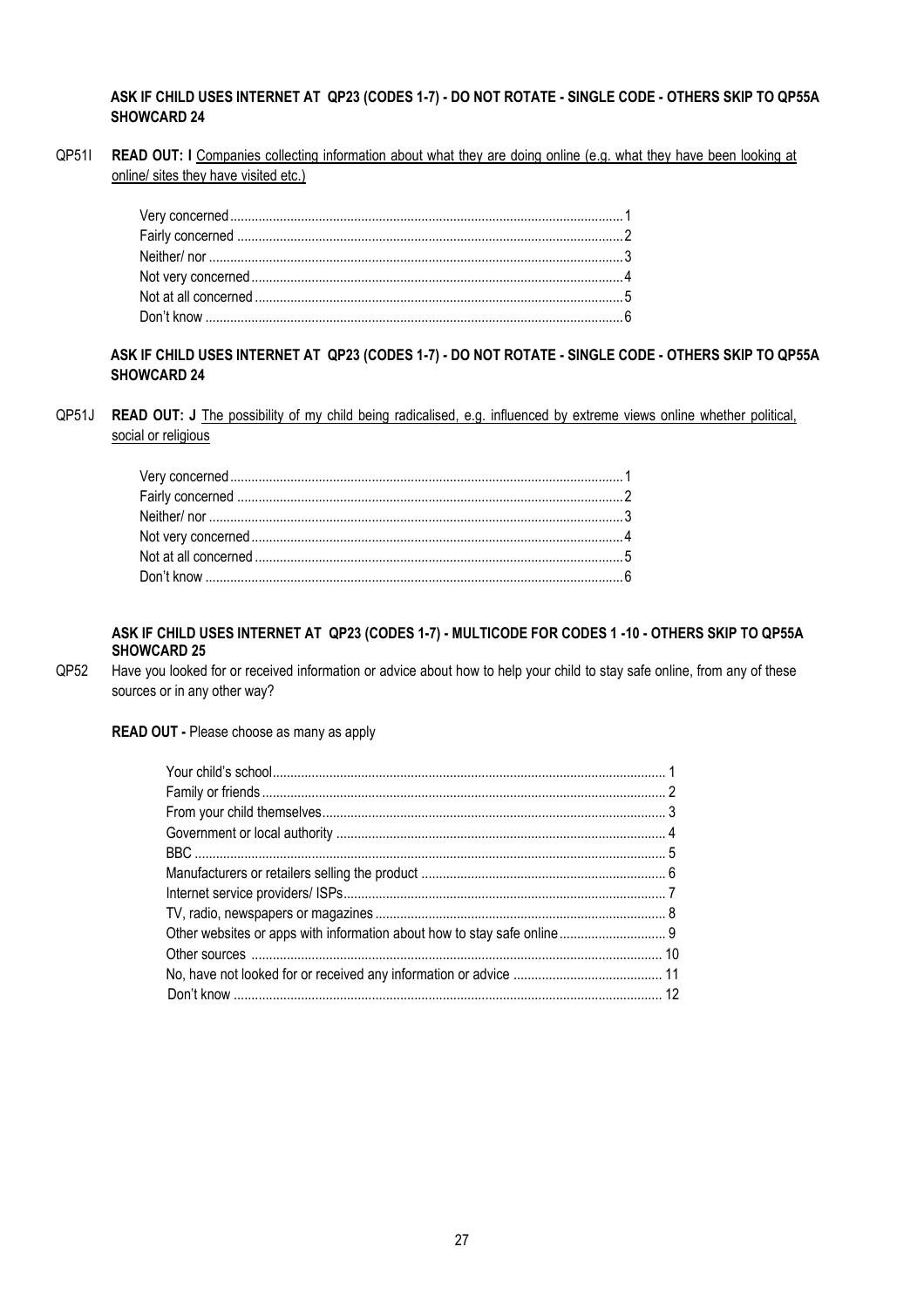## QP53 – DELIBERATELY LEFT BLANK

#### **ASK OF PARENTS OF CHILDREN AGED 3-7 SKIP IF CHILD AGED 8-11 OR 12-15 ASK IF CHILD EVER GOES ONLINE AT QP23 (CODES 1 -7) – MULTICODE OK FOR CODES 1-11 - OTHERS SKIP TO QP55A**

#### **SHOWCARD 26**

QP54 Thinking about the different devices that your child uses, for instance computers, tablets, or mobile phones, have they ever used these devices to do any of the following?

**IF NECESSARY**: This could include any time spent learning about this when they are at school

**READ OUT -** Please choose as many as apply

| Make a meme or gif (an image, video or piece of text that is funny that gets spread around online)4    |  |
|--------------------------------------------------------------------------------------------------------|--|
|                                                                                                        |  |
|                                                                                                        |  |
|                                                                                                        |  |
|                                                                                                        |  |
|                                                                                                        |  |
| Make a character (avatar) that lives and plays in games or sites like Moshi Monsters, Minecraft etc 10 |  |
|                                                                                                        |  |
|                                                                                                        |  |
|                                                                                                        |  |
|                                                                                                        |  |

## **ASK ALL PARENTS OF CHILDREN AGED 3-4 – SINGLE CODE - OTHERS SKIP TO QP55B**

QP55A Does your child ever watch CBeebies or use the CBeebies app or website?

| No. |  |
|-----|--|
|     |  |

#### **ASK ALL PARENTS OF CHILDREN AGED 5-7 WHO GO ONLINE AT QP23 (CODES 1-7) – SINGLE CODE - OTHERS SKIP TO QP56A**

QP55B Does your child ever use BBC websites or apps for their schoolwork or homework, so sites or apps like BBC Bitesize?

| N <sub>0</sub> |  |
|----------------|--|
|                |  |

## **ASK ALL PARENTS OF CHILDREN AGED 3-4 WHO SAY YES AT QP55A (CODE 1) – SINGLE CODE - OTHERS SKIP TO QP56B**

## **SHOWCARD 27**

QP56A Using this card can you please tell me the extent to which you think these CBeebies resources are educational?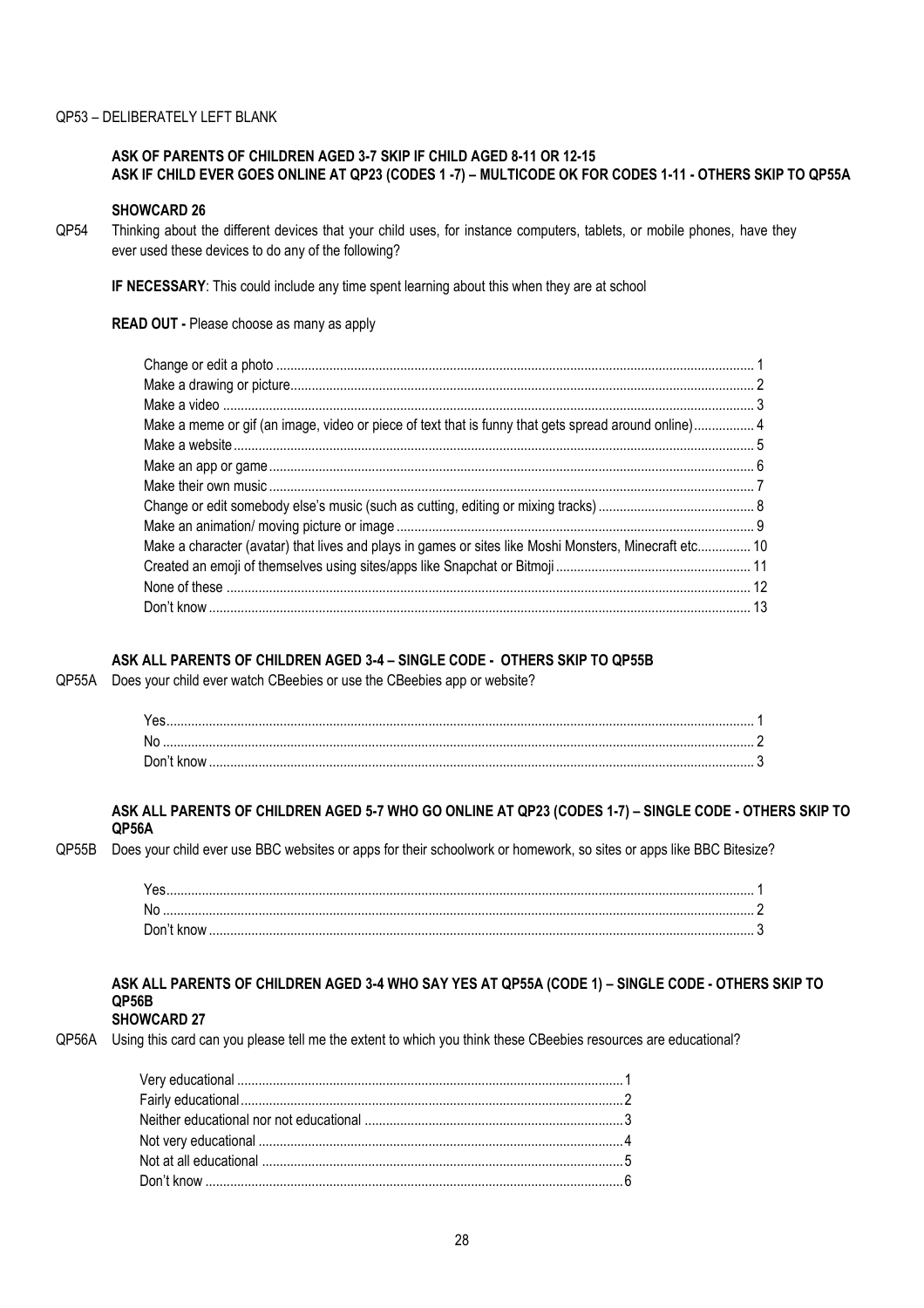**ASK ALL PARENTS OF CHILDREN AGED 5-7 WHO SAY YES AT QP55B (CODE 1) – SINGLE CODE - OTHERS SKIP TO QP57A**

## **SHOWCARD 28**

QP56B To what extent do you agree with the following statement about their use of BBC sites or apps like BBC Bitesize?

**READ OUT**: When my child uses these BBC sites or apps for their schoolwork or homework they find them helpful?

#### **MOBILE PHONE**

Now some questions about mobile phones.

**.....SKIP IF CHILD AGED 8-11 OR 12-15 ASK IF CHILD HAS OWN MOBILE PHONE/ SMARTPHONE AT QP3F (CODE 1) – OTHERS SKIP TO QP65**

QP57A Please think about how your child uses his/ her mobile phone on a typical school day. How many hours would you say he/ she spends using their mobile phone at home or elsewhere on a typical school day? IF NECESSARY – This could be for calls, texts, for going online, checking social media, using other messaging apps, playing games, watching videos etc. INTERVIEWER – OK FOR PARENT TO CHECK WITH CHILD IF THEY ARE UNSURE **NB** TYPICAL SCHOOL DAY **NOT** HOLIDAYS.

## **.....SKIP IF CHILD AGED 8-11 OR 12-15 ASK IF CHILD HAS OWN MOBILE PHONE/ SMARTPHONE AT QP3F (CODE 1) – OTHERS SKIP TO QP65**

QP57B And how many hours would you say he/ she spends using his/ her mobile phone at home or elsewhere on a weekend day?

 IF NECESSARY – This could be for calls, texts, for going online, checking social media, using other messaging apps, playing games, watching videos etc.

|                                            | QP57A      | QP57B       |
|--------------------------------------------|------------|-------------|
|                                            |            |             |
|                                            | School day | Weekend day |
| Number of hours uses their mobile          |            |             |
| phone in a typical day - Please enter 0 if |            |             |
| none, or enter 0.5 if less than 1 hour per |            |             |
| day                                        |            |             |

NOTE TO INTERVIEWER – IF AT QP57A THE PARENT MENTIONS A FIGURE OF FIVE HOURS OR MORE PLEASE DOUBLE CHECK THAT THE RESPONDENT HAS UNDERSTOOD THE QUESTION – WE ARE ASKING ABOUT *ONE* SCHOOL DAY IN A TYPICAL WEEK *NOT ALL FIVE* SCHOOL DAYS

LIKEWISE AT QP57B – IF A FIGURE OF SEVEN HOURS OR MORE IS MENTIONED PLEASE DOUBLE CHECK THAT THE RESPONDENT HAS UNDERSTOOD THE QUESTION – WE ARE ASKING ABOUT *ONE* WEEKEND DAY AND NOT *BOTH* WEEKEND DAYS

#### QP58 - DELIBERATELY LEFT BLANK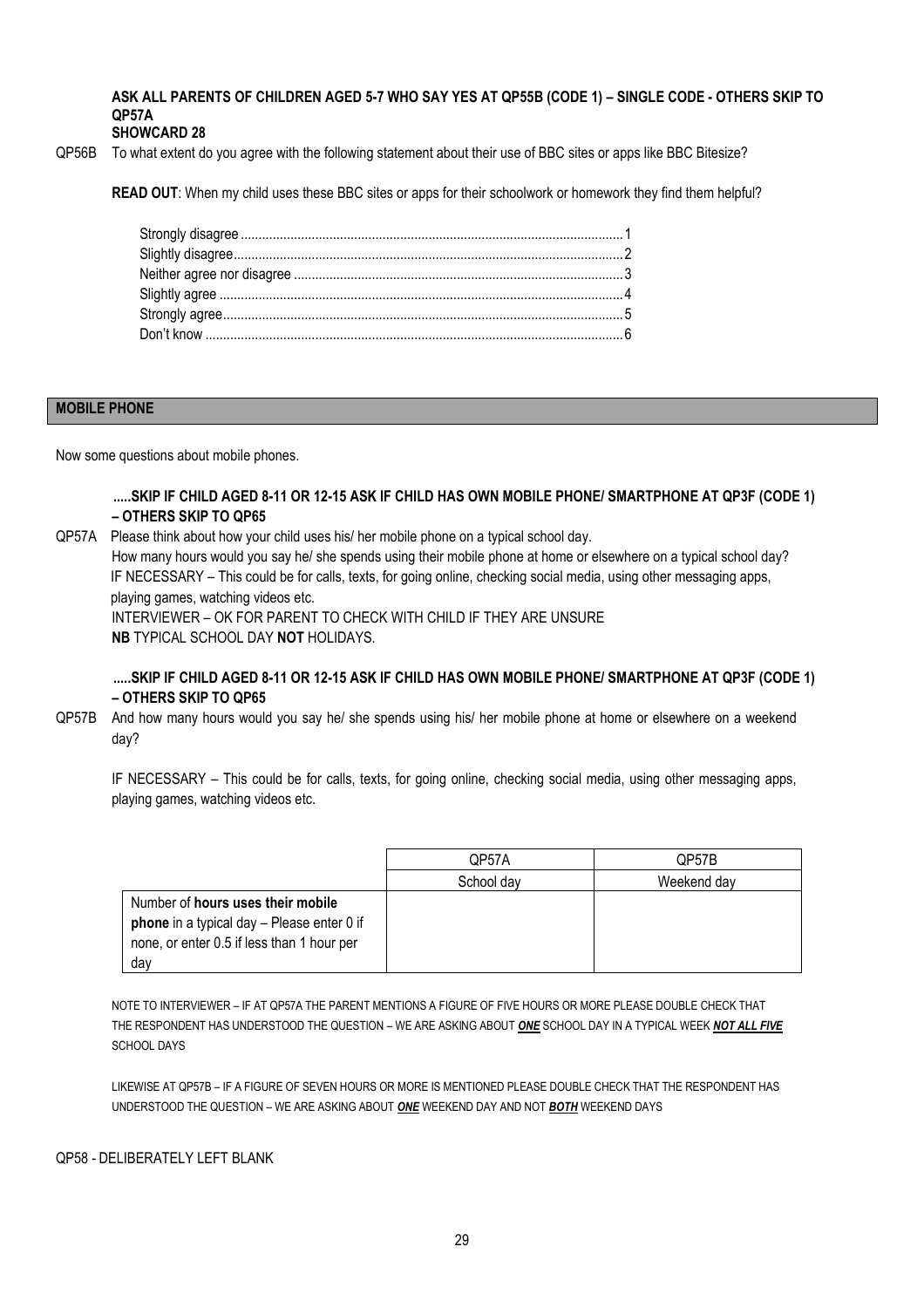## **ASK IF CHILD HAS OWN MOBILE PHONE/ SMARTPHONE AT QP3F (CODE 1) – MULTICODE OK FOR CODES 1-6 - OTHERS SKIP TO QP65**

#### **SHOWCARD 29**

QP59 Do you have any of these rules about the use that your child makes of their mobile phone?

**READ OUT -** Please choose as many as apply **PROBE** – Any others?

#### **ASK IF CHILD HAS OWN MOBILE PHONE/ SMARTPHONE AT QP3F (CODE 1) - ROTATE ORDER OF STATEMENTS A/B THEN ASK STATEMENT D - SINGLE CODE SHOWCARD 30**

QP60 Please tell me the extent to which you are concerned about these aspects of your child's mobile phone use.

#### QP60A **READ OUT: A** How much time they spend using the phone

#### **ASK IF CHILD HAS OWN MOBILE PHONE/ SMARTPHONE AT QP3F (CODE 1) - ROTATE ORDER OF STATEMENTS A/B THEN ASK STATEMENT D - SINGLE CODE SHOWCARD 30**

#### QP60B **READ OUT: B** Who they are in contact with using their mobile phone

QP60C - DELIBERATELY LEFT BLANK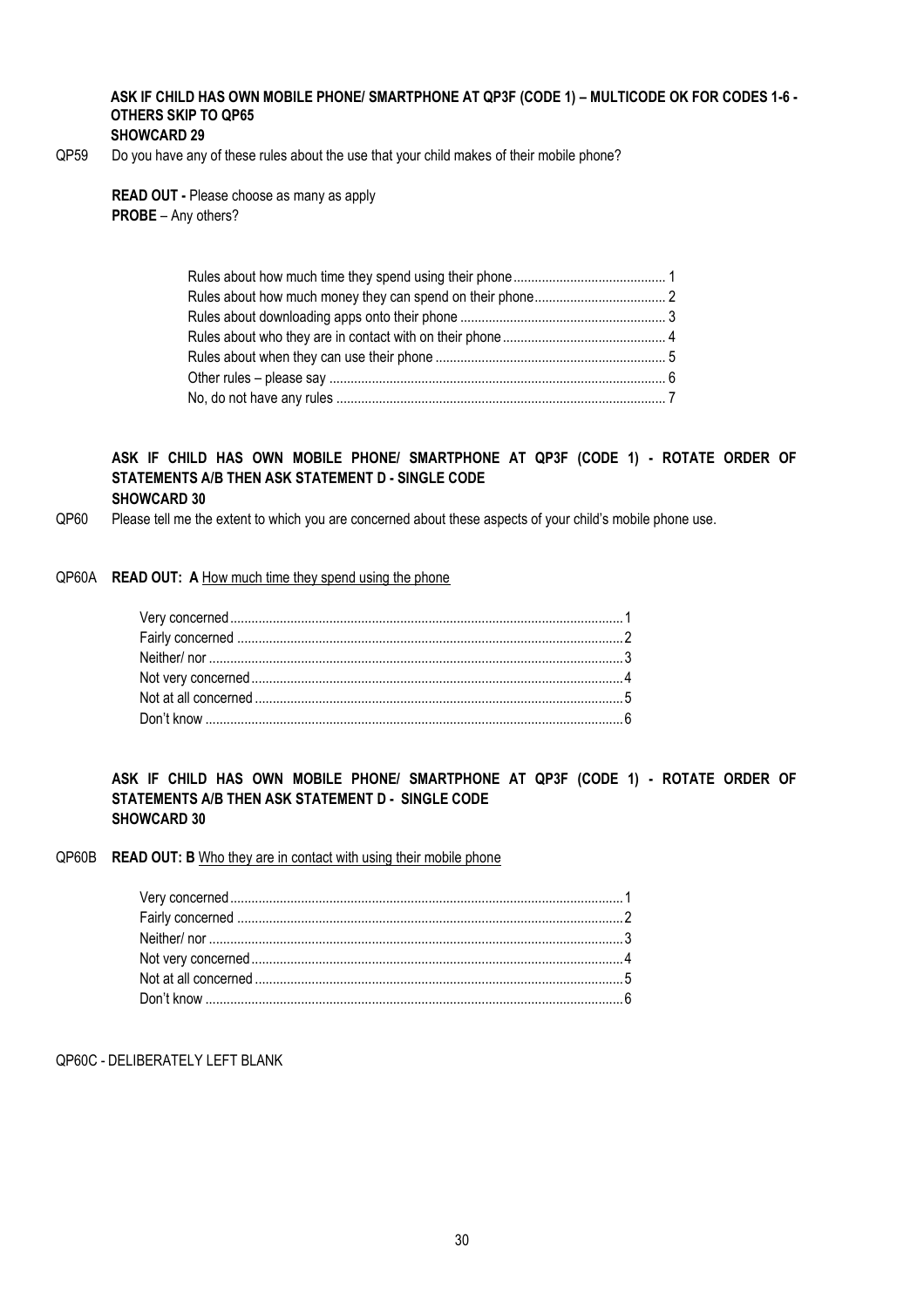#### **ASK IF CHILD HAS OWN MOBILE PHONE/ SMARTPHONE AT QP3F (CODE 1) - DO NOT ROTATE THIS STATEMENT - SINGLE CODE SHOWCARD 30**

QP60D **READ OUT: D** Being bullied via calls/ texts/ emails/ messages to their mobile phone

#### **ASK IF CHILD HAS OWN MOBILE PHONE/ SMARTPHONE AT QP3F (CODE 1) - SINGLE CODE**

QP61 The UK mobile phone networks – so O2, Vodafone, EE and so on have a block on adult or 18+ content which requires users to go through an age verification process before this content can be unblocked and received on the user's phone.

Did you know about this bar on adult content before today?

#### **ASK IF CHILD HAS OWN MOBILE PHONE/ SMARTPHONE AT QP3F (CODE 1) AND AWARE OF BAR AT QP61 (CODE 1) - SINGLE CODE – OTHERS SKIP TO QP65**

QP62 Do you know whether this bar on accessing adult content is set up on your child's mobile phone?

QP63 – DELIBERATELY LEFT BLANK QP64 – DELIBERATELY LEFT BLANK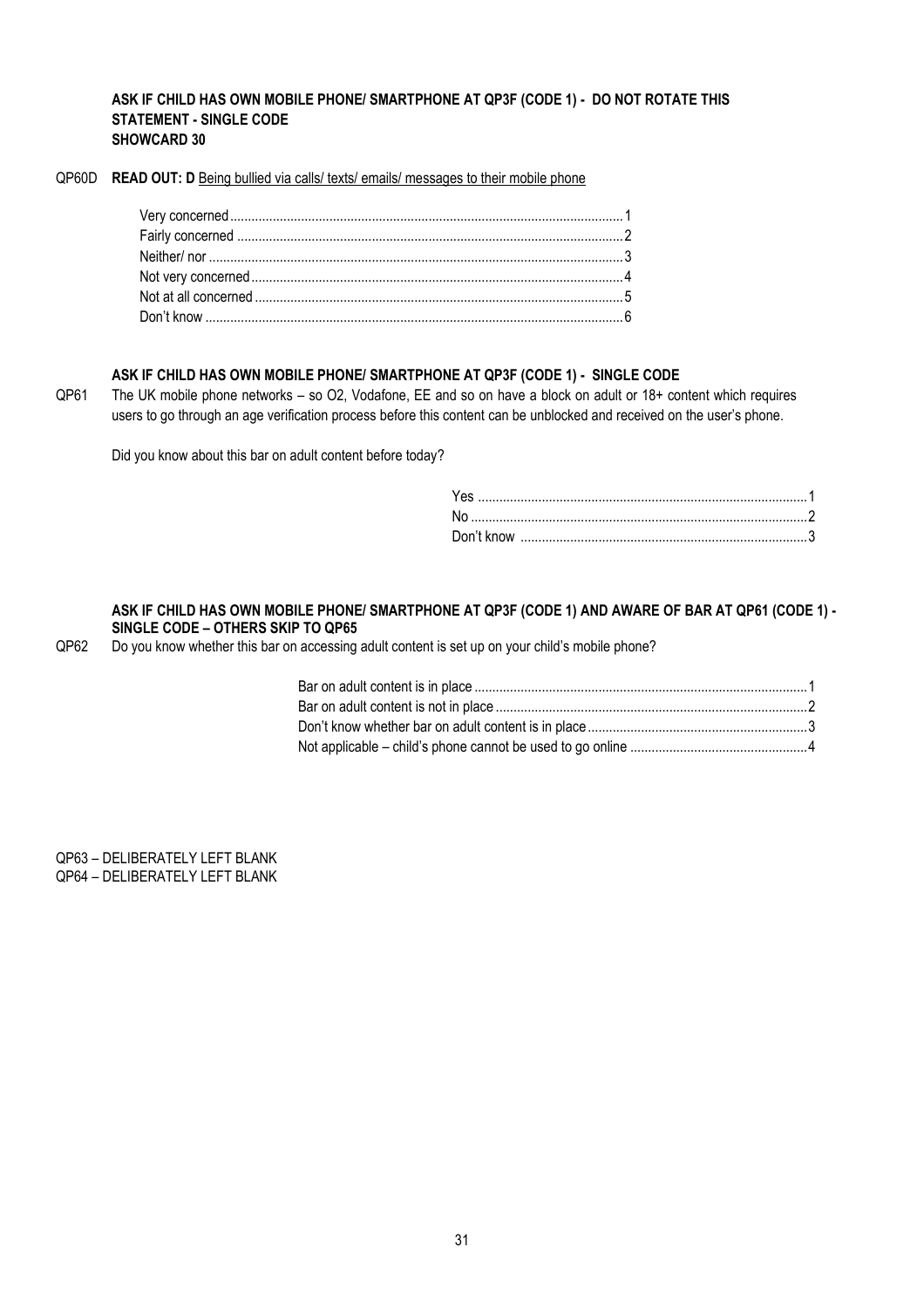## **GAMING**

Now some questions about gaming

#### **ASK ALL PARENTS - MULTICODE OK FOR CODES 1-5 SHOWCARD 31**

QP65 Does your child ever play games at home or elsewhere in any of these ways?

**READ OUT -** Please choose as many as apply

| On a games console or games player (like a PlayStation, Xbox, Nintendo Switch/3DS, PS Vita and so on)1 |  |
|--------------------------------------------------------------------------------------------------------|--|
|                                                                                                        |  |
|                                                                                                        |  |
|                                                                                                        |  |
|                                                                                                        |  |
|                                                                                                        |  |

#### **SKIP IF CHILD AGED 8-11 OR 12-15 ASK IF CHILD EVER PLAYS GAMES AT QP65 (CODES 1-5) – OTHERS SKIP TO QP67**

QP66A Please think about the time your child spends playing these types of games at home or elsewhere on a typical school day.

How many hours would you say he/ she spends playing these types of games at home or elsewhere on a typical school day?

IF NECESSARY – Please think about any device your child uses for playing games.

INTERVIEWER – OK FOR PARENT TO CHECK WITH CHILD IF UNSURE.

**NB** TYPICAL SCHOOL DAY **NOT** HOLIDAYS

**SKIP IF CHILD AGED 8-11 OR 12-15 ASK IF CHILD EVER PLAYS GAMES AT QP65 (CODES 1-5) – OTHERS SKIP TO QP67**

QP66B And how many hours would you say he/ she spends playing these games at home or elsewhere on a **weekend day**?

|                                                        | QP66A      | QP66B       |
|--------------------------------------------------------|------------|-------------|
|                                                        | School dav | Weekend dav |
| Number of hours gaming in a typical day - Please enter |            |             |
| 0 if none, or enter 0.5 if less than 1 hour per day    |            |             |

NOTE TO INTERVIEWER – IF AT QP66A THE PARENT MENTIONS A FIGURE OF FIVE HOURS OR MORE PLEASE DOUBLE CHECK THAT THE RESPONDENT HAS UNDERSTOOD THE QUESTION –WE ARE ASKING ABOUT *ONE* SCHOOL DAY IN A TYPICAL WEEK *NOT ALL FIVE* SCHOOL DAYS

LIKEWISE AT QP66B – IF A FIGURE OF SEVEN HOURS OR MORE IS MENTIONED PLEASE DOUBLE CHECK THAT THE RESPONDENT HAS UNDERSTOOD THE QUESTION – WE ARE ASKING ABOUT *ONE* WEEKEND DAY AND NOT *BOTH* WEEKEND DAYS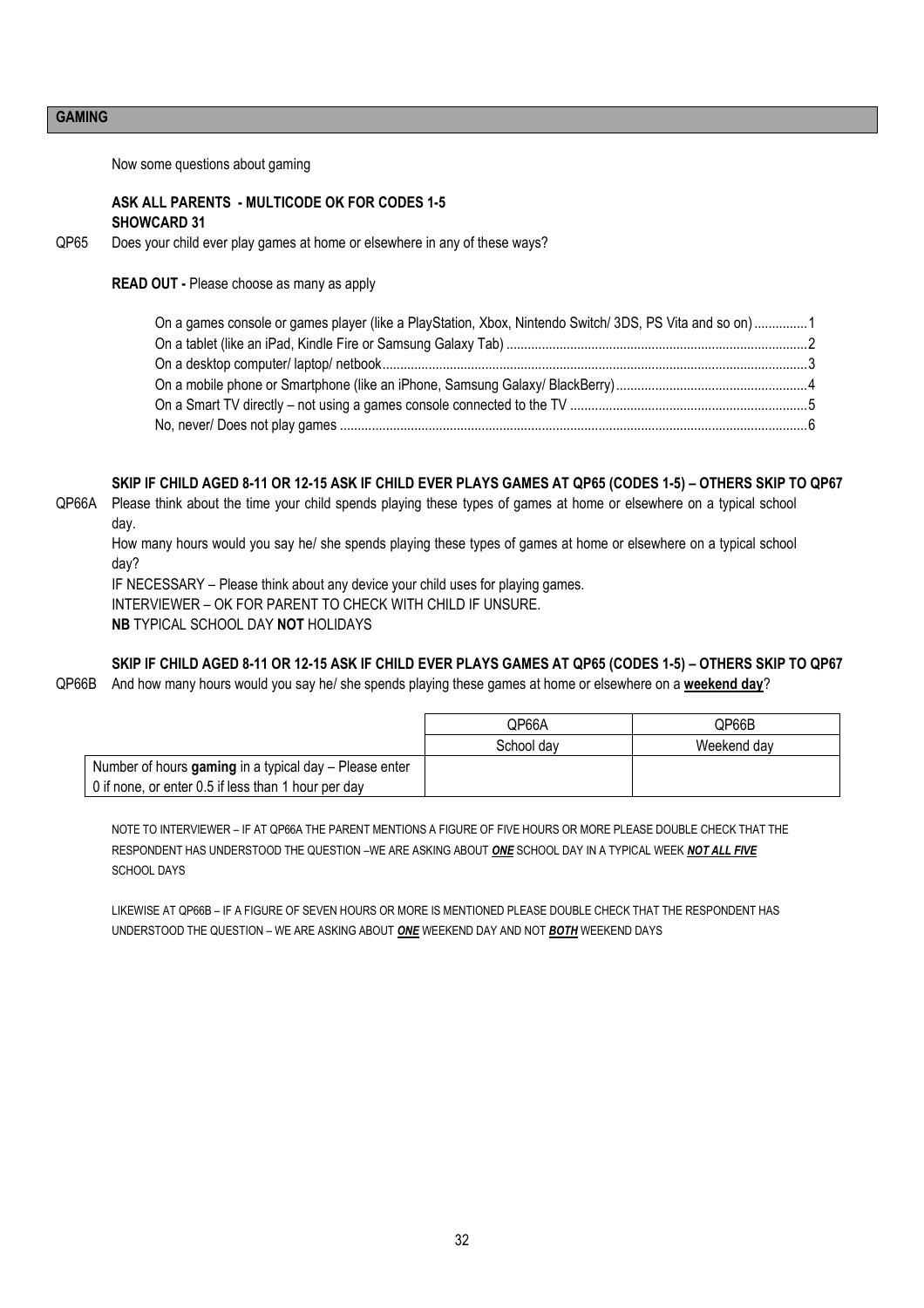#### **ASK IF CHILD EVER PLAYS GAMES AT QP65 (CODES 1-5) – MULTICODE FOR CODES 1-8 - OTHERS SKIP TO QP68 SHOWCARD 32**

QP67 Do you have any of these rules about the games your child plays at home or elsewhere - whether on a games console or player, a computer, or any other device?

**READ OUT -** Please choose as many as apply

#### **PROBE** – Any others?

| Rules about only playing games with appropriate content (no violence/ nudity/ swearing etc)  2 |  |
|------------------------------------------------------------------------------------------------|--|
|                                                                                                |  |
|                                                                                                |  |
|                                                                                                |  |
|                                                                                                |  |
|                                                                                                |  |
|                                                                                                |  |
|                                                                                                |  |
|                                                                                                |  |

## **ASK ALL PARENTS - SINGLE CODE**

QP68 Some games consoles and games players can be used to go online, watch and download TV and films and to chat with others.

Did you know this before today?

#### QP69 DELIBERATELY LEFT BLANK

#### **ASK PARENTS OF 3-15S WHOSE CHILD EVER PLAYS GAMES AT QP65 (CODES 1-5) – MULTICODE FOR CODES 1 -4 - OTHERS SKIP TO QP68 SHOWCARD 33**

QP70 Many games can now be played online, either through games consoles, other games players or through other devices such as desktop computers, laptops, tablets, mobile phones and smart TVs. Examples of popular games that can be played online include FIFA football games, Minecraft, Animal Jam, Stardoll and Moshi Monsters.

Does your child ever play online games?

**IF NO**: code 5

**IF YES**: refer to **SHOWCARD 33 AND SAY:** When your child plays online games, which of these describe how they are playing?

**READ OUT -** Please choose as many as apply.

| Playing against or with someone else they have met in person who is playing somewhere else 3                 |  |
|--------------------------------------------------------------------------------------------------------------|--|
| Playing against or with one or more other people they have not met in person who are playing somewhere else4 |  |
|                                                                                                              |  |
|                                                                                                              |  |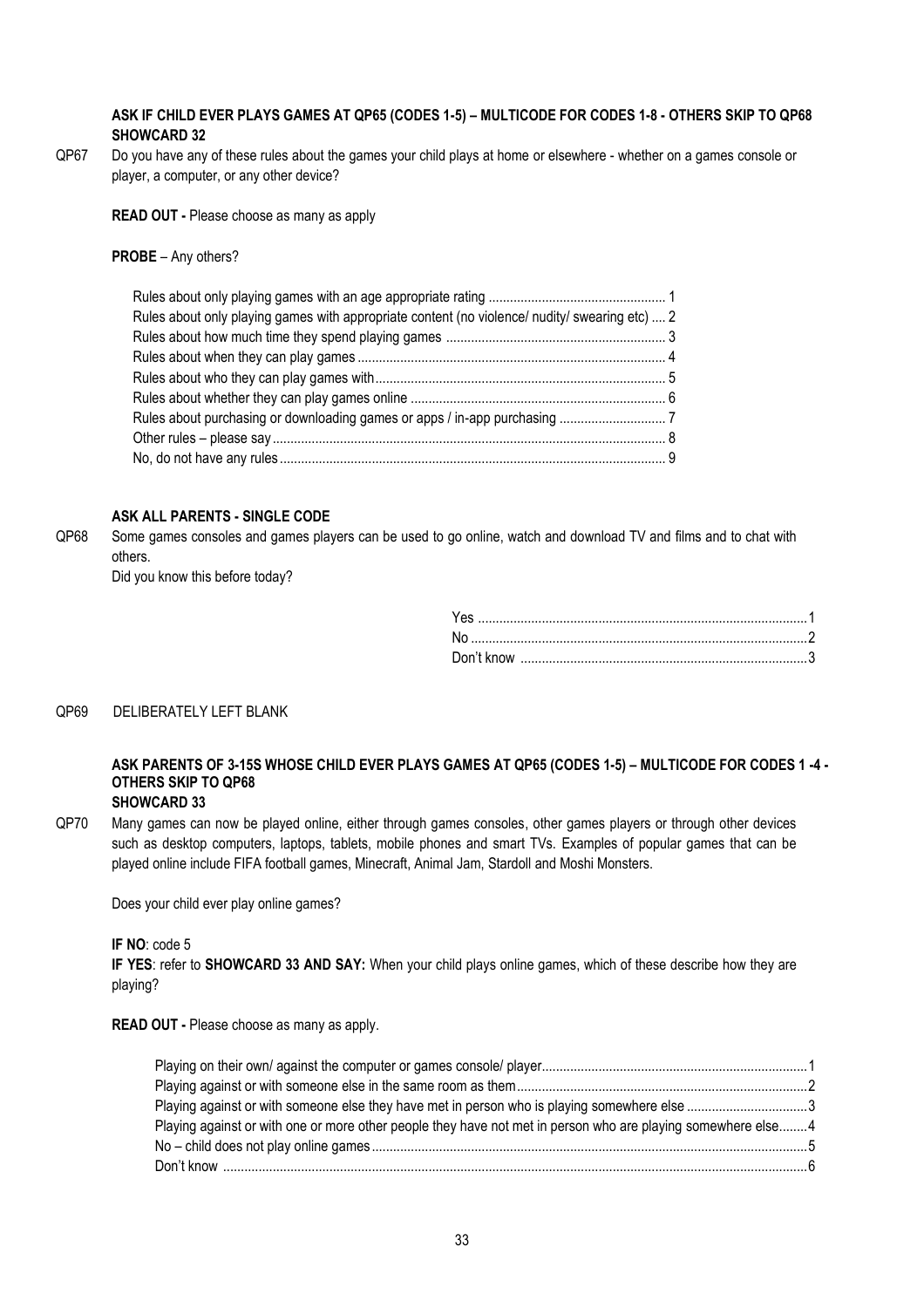#### **ASK IF CHILD EVER PLAYS ON A HANDHELD GAMES PLAYER OR ON A FIXED GAMES CONSOLE QP65 (CODE 1) – SINGLE CODE - OTHERS SKIP TO QP74**

QP71 Are there any parental controls set on either the handheld games player or the games console connected to a TV?

IF NECESSARY – This might include things like time-limiting software that only allows them to play for a set amount of time or controls to stop your child playing games above a certain age rating or to restrict or prevent them going online

#### QP72-73 DELIBERATELY LEFT BLANK

**ASK IF CHILD EVER PLAYS GAMES AT QP65 (CODES 1-5) – SINGLE CODE - ROTATE ORDER OF STATEMENTS A TO F - OTHERS SKIP TO QP75 SHOWCARD 34**

QP74 Please tell me the extent to which you are concerned about these aspects of your child's games playing through any means.

#### QP74A **READ OUT: A** The content of the games they are playing

**ASK IF CHILD EVER PLAYS GAMES AT QP65 (CODES 1-5) - SINGLE CODE - ROTATE ORDER OF STATEMENTS A TO F - OTHERS SKIP TO QP75**

#### QP74B **SHOWCARD 34**

#### **READ OUT: B** How much time they spend playing games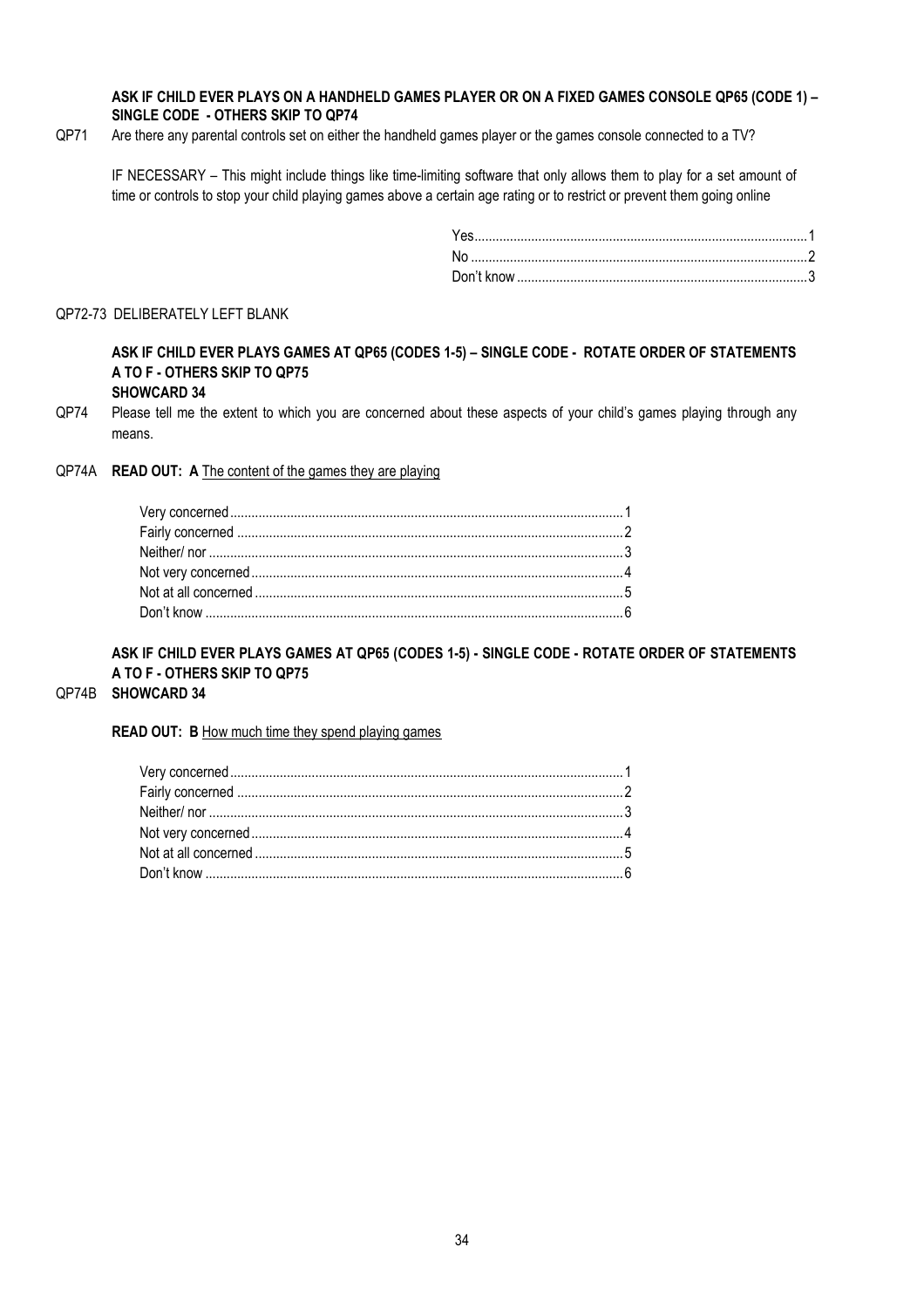#### ASK IF CHILD EVER PLAYS GAMES AT QP65 (CODES 1-5) AND IF QP70 (CODES 1-4) - ROTATE ORDER OF STATEMENTS A TO F - SINGLE CODE - OTHERS SKIP TO QP74D **SHOWCARD 34**

QP74C READ OUT: C Who they are playing online games with

ASK IF CHILD EVER PLAYS GAMES AT QP65 (CODES 1-5) - ROTATE ORDER OF STATEMENTS A TO F - SINGLE **CODE - OTHERS SKIP TO QP75 SHOWCARD 34** 

QP74D READ OUT: D The pressure to make in-game purchases for things like access to additional points/ tokens/ levels or for game upgrades or add-ons

ASK IF CHILD EVER PLAYS GAMES AT QP65 (CODES 1-5) - ROTATE ORDER OF STATEMENTS A TO F -SINGLE CODE - OTHERS SKIP TO QP75 **SHOWCARD 34** 

#### QP74E READ OUT: E The possibility of them being bullied by other players

ASK IF CHILD EVER PLAYS GAMES AT QP65 (CODES 1-5) - ROTATE ORDER OF STATEMENTS A TO F -SINGLE CODE - OTHERS SKIP TO QP75 **SHOWCARD 34** 

QP74F READ OUT: F The amount of advertising in games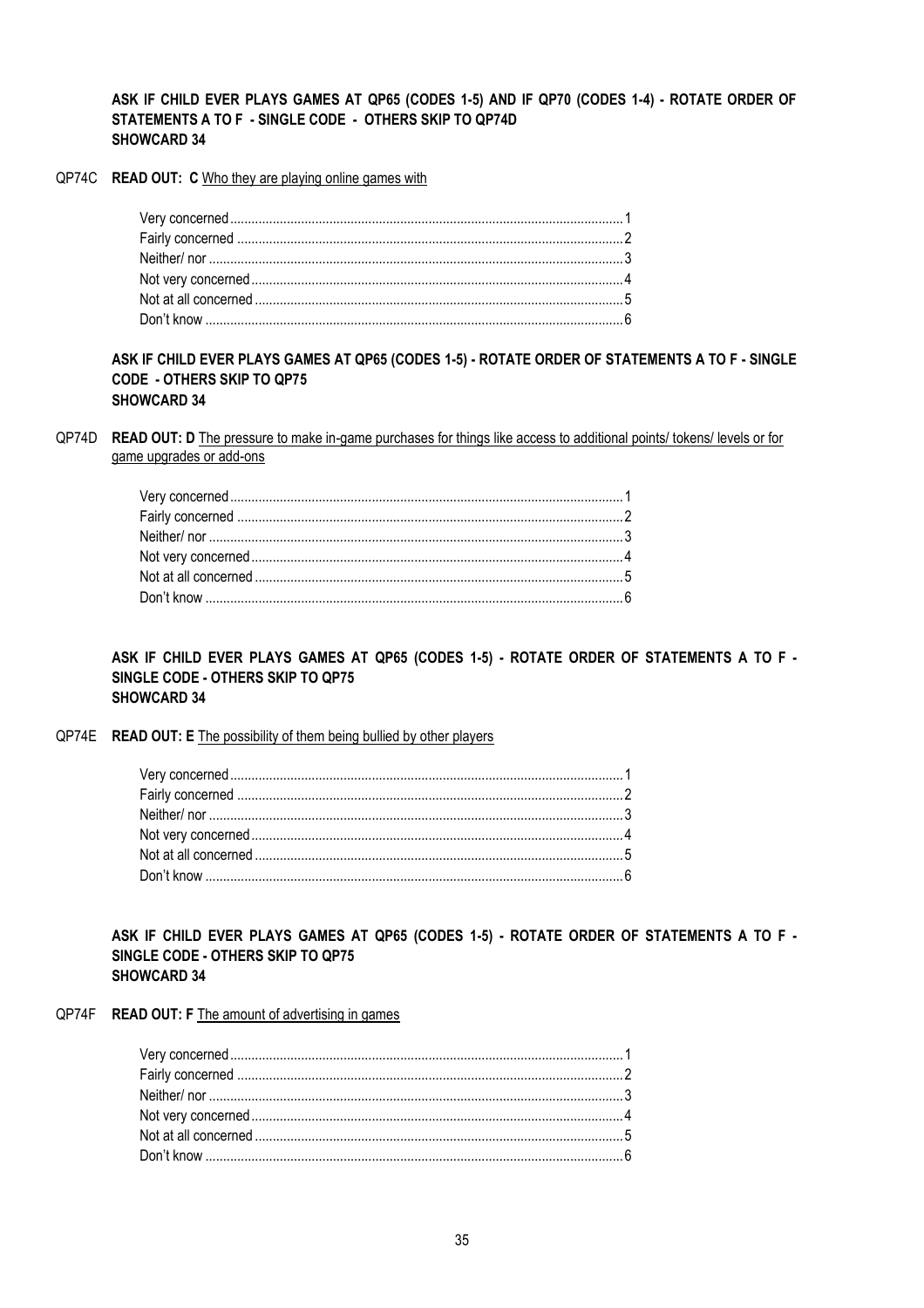## **ASK ALL PARENTS OF 3-15S – ASK A TO B IN ORDER**

#### **SHOWCARD 35**

QP75 Moving on, I'd now like to ask you some questions about your child's screen time. By screen time I mean the time your child spends looking at screens on all the different devices they may use, including TV, mobile phones, laptops, tablets and gaming devices.

#### **SHOWCARD 35**

QP75A Please tell me the extent to which you agree or disagree with the following statements

**READ OUT:** I find it hard to control my child's screen time

#### QP75B **SHOWCARD 35**

**READ OUT:** I think my child has a good balance between screen time and doing other things

#### **IF PARENT OF CHILD AGED 3-7 – GO TO QP76 SAY TO PARENT OF CHILD AGED 8-15 - SINGLE CODE**

QC0 I'd now like to speak with your child about these types of media as we're interested in hearing what your child has to say about them.

IF CHILD IS AGED 8-15: There are a few questions where I will hand the tablet over to your child for them to answer in confidence.

INTERVIEWER – IT IS THE PARENT'S DECISION WHETHER THEY WANT TO STAY WHILE THEIR CHILD IS INTERVIEWED

TO BE COMPLETED BY INTERVIEWER : WAS THE CHILD TO BE INTERVIEWED PRESENT DURING THIS INTERVIEW WITH THEIR PARENT?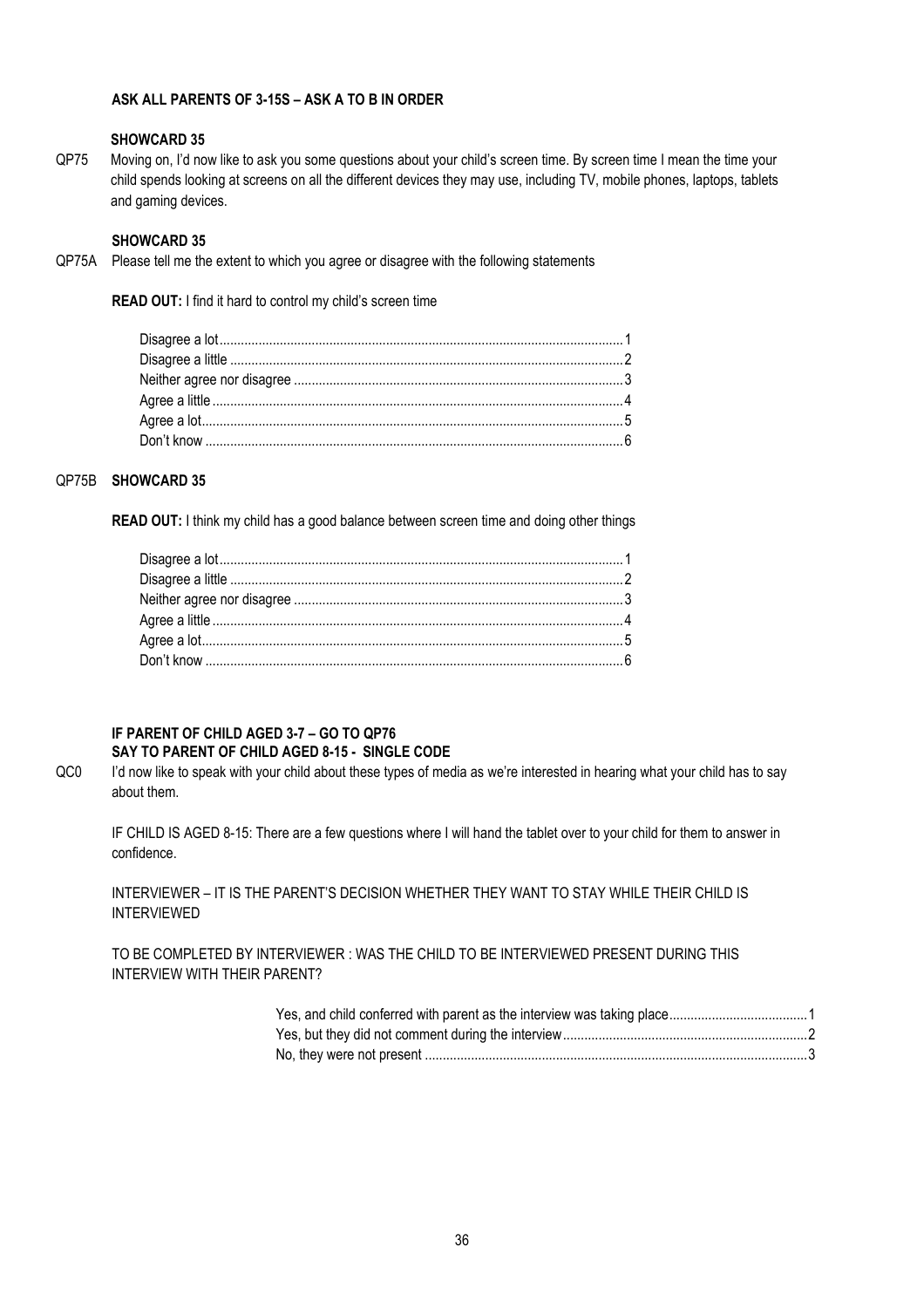#### **TELEVISION**

SAY TO CHILD – Thank you for helping us out with this. We have some questions that we would like to ask you about the things that you do. There are no right or wrong answers to any of these questions as it is not a test. There may be some things you haven't heard of or you don't use but that is fine. If there is any question that you don't understand or you are not sure about it is okay to ask me for help or to answer by saying Don't know.

So to start, we have some questions about TV. Can you have a look at this list please

#### **SKIP IF CHILD AGED 5-7 - MULTICODE OK FOR CODES 1-6 SHOWCARD 36**

QC1 Do you EVER use any of these to watch **television programmes or films at home or somewhere else**?

This could be watching TV or films when they are shown on TV, something that has been recorded or something you watch on iPlayer or Netflix.

**READ OUT** - You can choose as many as you like, as long as they apply to you

**IF NECESSARY** – Not DVDs or video clips.

#### **ASK ALL CHILDREN AGED 12-15 - SINGLE CODE– OTHERS GO TO QC3A**

QC2A Do your ever watch TV programmes or films on services like Netflix, Now TV or Amazon Prime Video?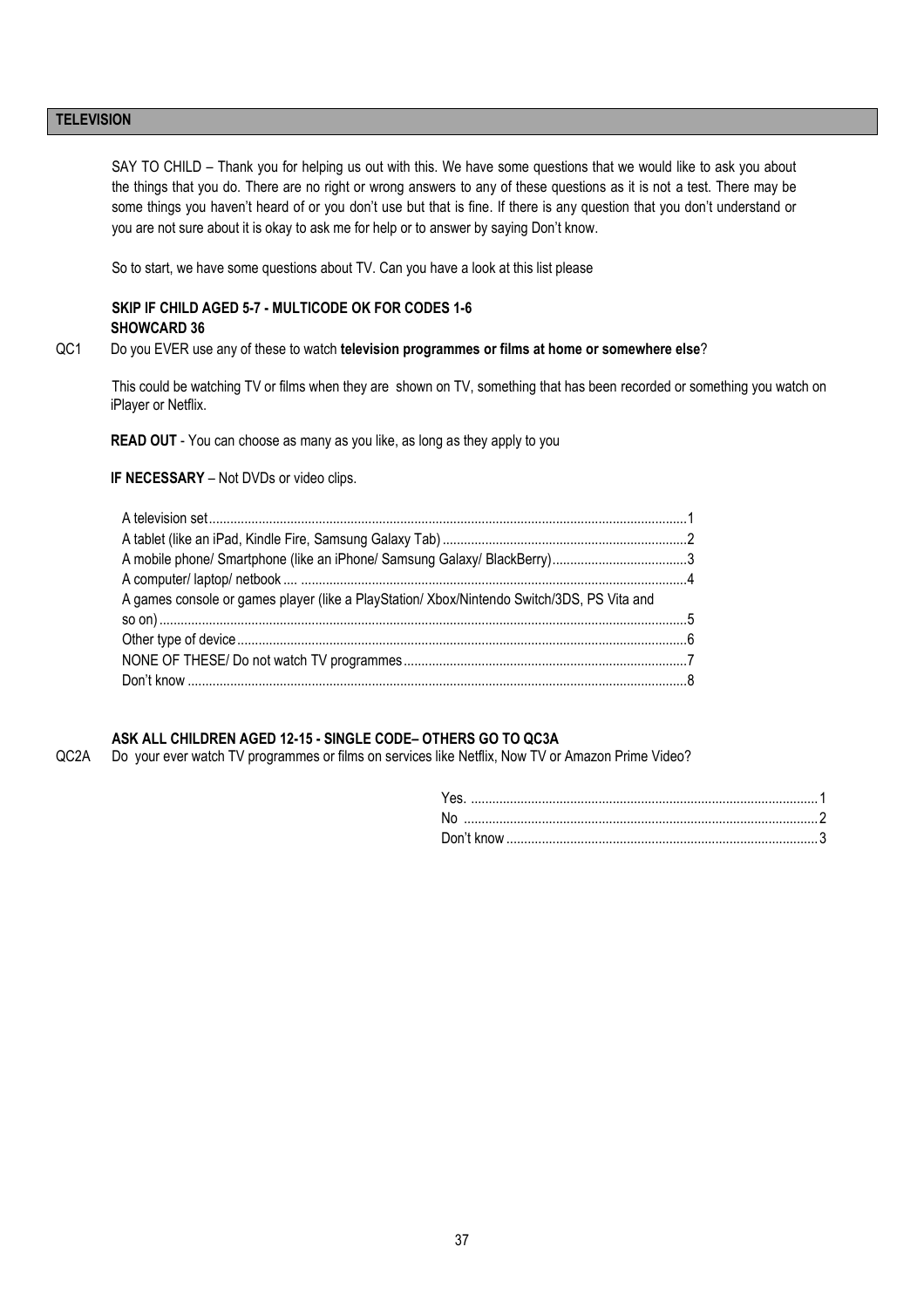#### **ASK ALL CHILDREN AGED 12-15 WHO WATCH THINGS ON OTT SERVICES (QC2A CODE 1) – OTHERS SKIP TO QC3A**

QC2B Thinking now about the types of things you watch on Netflix, Now TV or Amazon Prime Video what is the TV programme, box set or film that is currently your **favourite** thing to watch?

NOTE TO INTERVIEWER: If they mention more than one ask them to select the ONE that is their favourite. Please ask them to spell out the name of the show so that you enter it correctly – This is very important When you have entered the name please double check it with the child

ENTER FAVOURITE CONTENT HERE

#### **ASK ALL 12-15s WHO NOMINATE A FAVOURITE THING AT QC2B – SINGLE CODE- OTHERS SKIP TO QC3A SHOWCARD 37**

QC2C Which one of these statements best describes the type of people that <<INSERT NAME OFFAVOURITE SHOW AT QC2B >> is aimed at?

**For the next couple of questions I would like you to think about any television that you watch on a TV set**

#### **SKIP IF CHILD AGED 5-7 ASK IF CHILD AGED 8-15 WATCHES TV ON A TV SET AT QC1 (CODE 1) – OTHERS SKIP TO QC4**

QC3A Please think about the time you spend watching television on a TV set on a typical school day.

How many hours would you say you spend watching TV programmes on a TV set – before school, during school and after school?

#### **INTERVIEWER – PLEASE ASSIST AS NECESSARY TO GET TO A TOTAL**.

**NB** TYPICAL SCHOOL DAY **NOT** HOLIDAYS. TELEVISION PROGRAMMES NOT DVDS THROUGH THE TV SET OR GAMES.

So before school when you get up? When you get back from school? After you've had dinner or tea?

**IF NECESSARY** – This could be watching TV programmes as they are broadcast or on-demand content which can be accessed at a time that is convenient

**IF NECESSARY** – Not time watching DVDs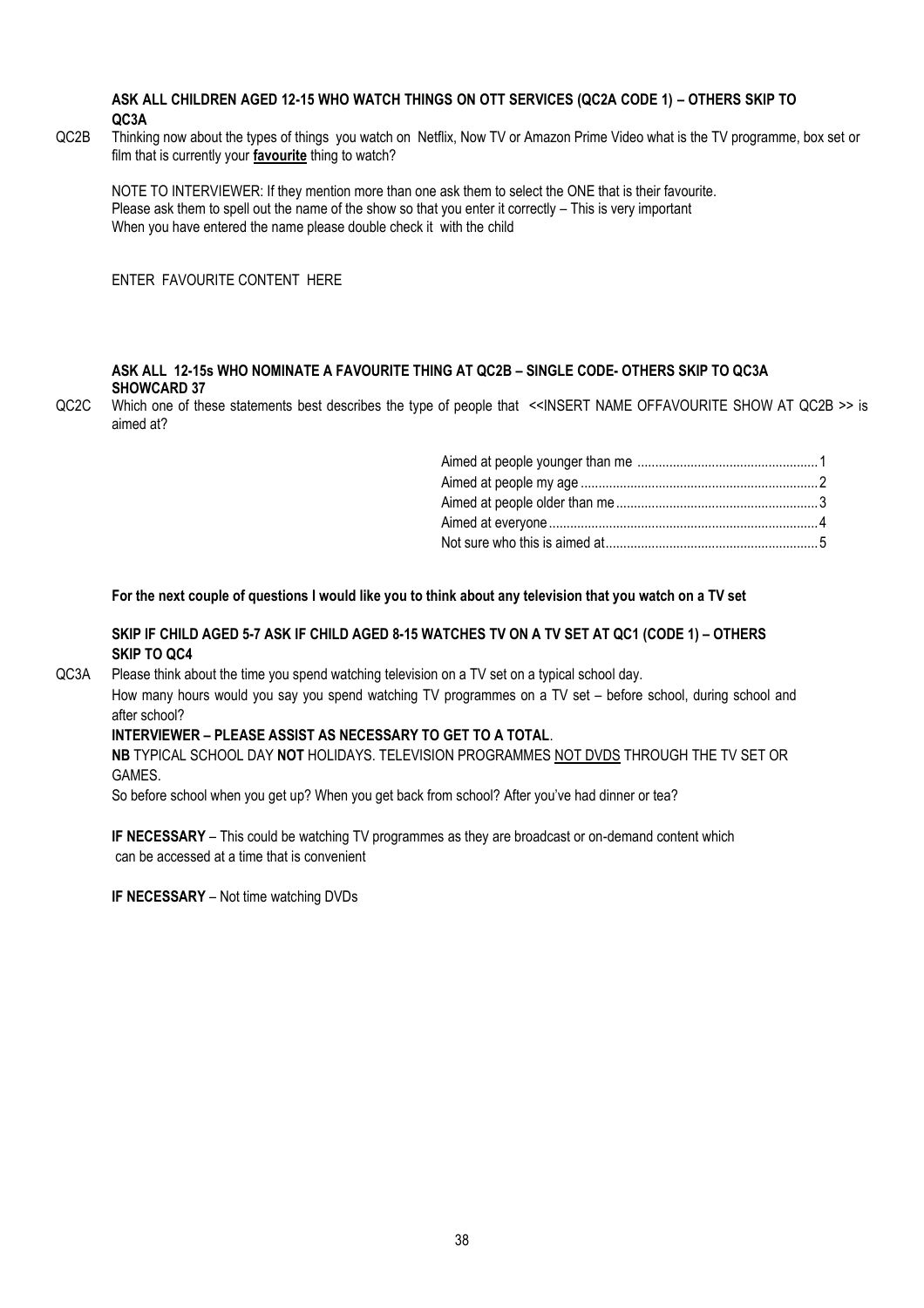## **SKIP IF CHILD AGED 5-7 ASK IF CHILD AGED 8-15 WATCHES TV ON A TV SET AT QC1 (CODE 1) – OTHERS SKIP TO QC4**

QC3B And how many hours would you say you watch television programmes on a TV set on a Saturday or Sunday? INTERVIEWER – PLEASE ASSIST AS NECESSARY TO GET TO A TOTAL Is it more or less than on a school day? About how much more/ less?

**IF NECESSARY** – This could be watching TV programmes as they are broadcast or on-demand content which can be accessed at a time that is convenient

**IF NECESSARY** – Not time watching DVDs

|                                                | QC3A       | QC3B        |
|------------------------------------------------|------------|-------------|
|                                                | School dav | Weekend dav |
| Number of <b>hours watch TV on a TV set</b> in |            |             |
| a typical day – Please enter 0 if none, or     |            |             |
| enter 0.5 if less than 1 hour per day          |            |             |

NOTE TO INTERVIEWER – IF AT QC3A THE CHILD MENTIONS A FIGURE OF FIVE HOURS OR MORE PLEASE DOUBLE CHECK THAT THE RESPONDENT HAS UNDERSTOOD THE QUESTION – WE ARE ASKING ABOUT ONE SCHOOL DAY IN A TYPICAL WEEK NOT ALL FIVE SCHOOL DAYS.

LIKEWISE AT QC3B – IF A FIGURE OF SEVEN HOURS OR MORE IS MENTIONED PLEASE DOUBLE CHECK THAT THE RESPONDENT HAS UNDERSTOOD THE QUESTION – WE ARE ASKING ABOUT ONE WEEKEND DAY AND NOT BOTH WEEKEND DAYS

## **SKIP IF CHILD AGED 5-7 ASK IF CHILD AGED 8-15 WATCHES TV ON ANY DEVICE AT QC1 (CODES 1-6) – SINGLE CODE - OTHERS SKIP TO QC6**

## **SHOWCARD 38**

QC4 I'm going to read out some things about the TV programmes that you watch. This could be watching TV or films on a TV set or on a computer, tablet or phone. This might be when it is shown on TV, something that has been recorded or something you watch on iPlayer or Netflix.

Which answer would you choose for each of the following?

#### **SHOWCARD 38**

QC4A1 **READ OUT:** So starting with A: There are enough programmes for children my age

| Yes |  |
|-----|--|
| .No |  |
|     |  |

### **SHOWCARD 38**

QC4B1 **READ OUT:** And now B: There are enough programmes that show children that look like me

| Yes |  |
|-----|--|
| No  |  |
|     |  |
|     |  |

## **SHOWCARD 38**

QC4C1 **READ OUT:** And now C: There are enough programmes that show children that live in the same part of the country as me

| Don't know |  |
|------------|--|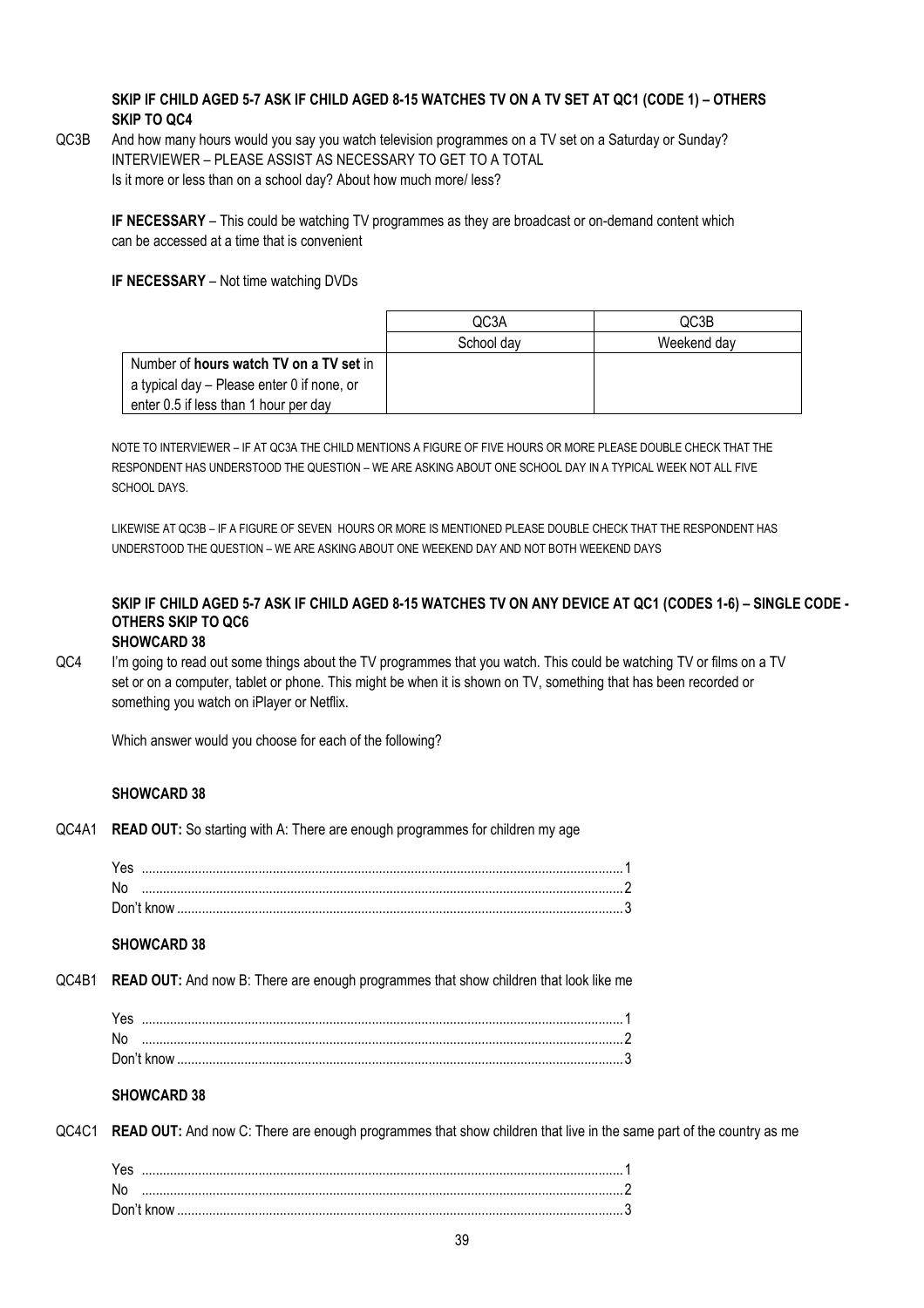#### **SHOWCARD 38**

QC4D1 **READ OUT**: And now D: There are enough programmes that show children doing the sorts of things that me and my friends do

| Yes |  |
|-----|--|
| No  |  |
|     |  |

**SKIP IF CHILD AGED 5-7 - ASK IF CHILD AGED 8-15 WATCHES TV ON ANY DEVICE AT QC1 (CODES 1-6) OTHERS SKIP TO QC6 –SINGLE CODE**

#### **SHOWCARD 39**

QC4 I'm now going to read out some more things about the TV programmes that you watch. Now using this card can you tell me which answer you would choose for each of the following.

IF NECESSARY: This could be watching TV or films on a TV set or on a computer, tablet or phone. This might be when it is shown on TV, something that has been recorded or something you watch on iPlayer or Netflix

#### **SHOWCARD 39**

QC4A2 **READ OUT:** So starting with A: How important is it to you to watch things that are for children your age?

**SKIP IF CHILD AGED 5-7 ASK IF CHILD AGED 8-15 WATCHES TV AT QC1 (CODES 1-6) OTHERS SKIP TO QC6 – SINGLE** 

#### **CODE SHOWCARD 39**

QC4B2 **READ OUT :** And now B: How important is it to you to watch things that show children that look like you?

**SKIP IF CHILD AGED 5-7 ASK IF CHILD AGED 8-15 WATCHES TV AT QC1 (CODES 1-6) OTHERS SKIP TO QC6 SHOWCARD 39**

QC4C2 **READ OUT**: And now C: How important is it to you to watch things that show children that live in the same part of the country as you?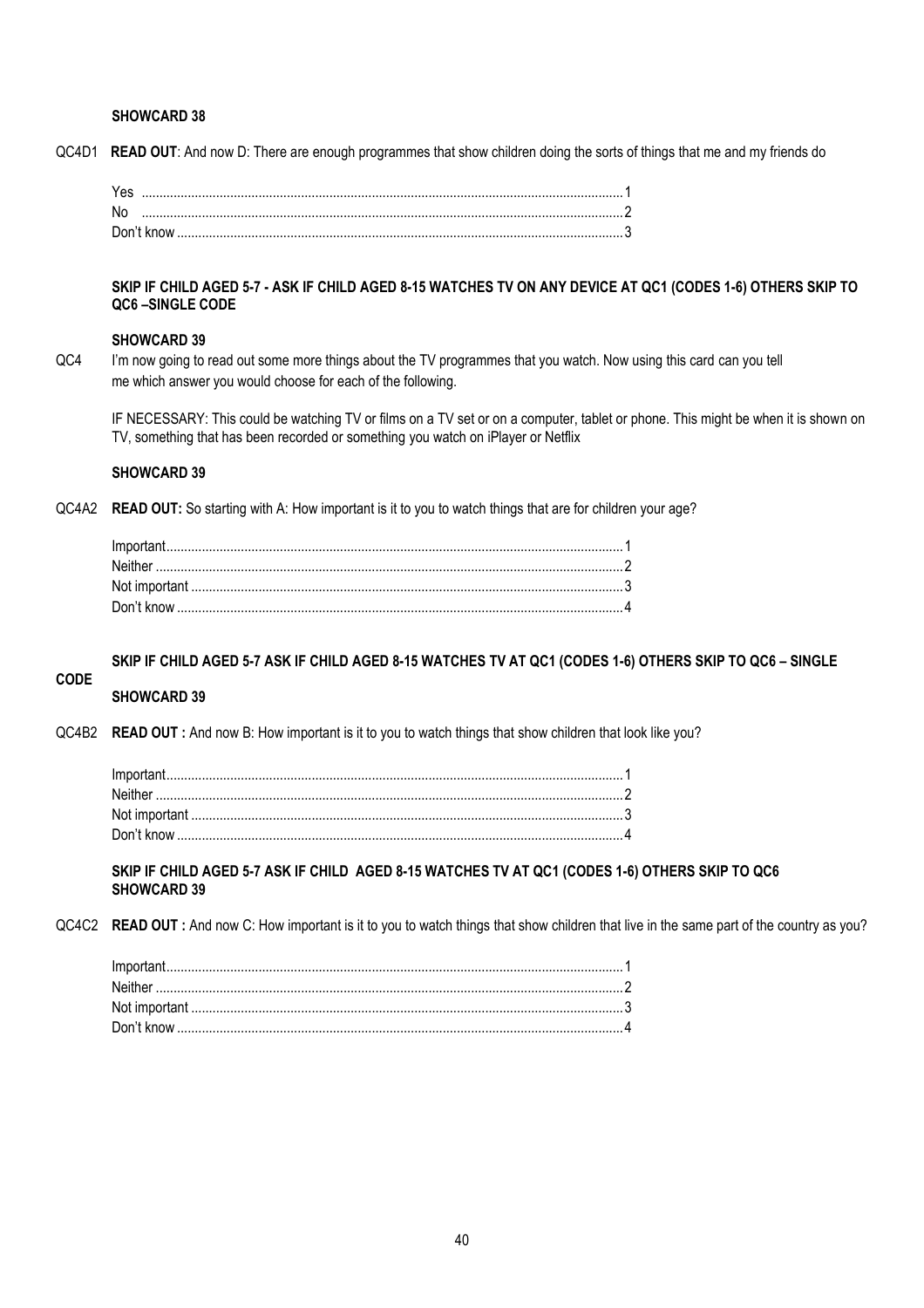**SKIP IF CHILD AGED 5-7 ASK IF CHILD AGED 8-15 WATCHES TV AT QC1 (CODES 1-6) - SINGLE CODE - OTHERS SKIP TO QC6 SHOWCARD 39**

QC4D2 **READ OUT :** And now D: How important is it to you to watch things that show children doing the sorts of things that you and your friends do?

#### **SKIP IF CHILD AGED 5-7 OR 8-11 ASK IF CHILD AGED 12-15 WATCHES TV AT QC1 (CODES 1-6) – SINGLE CODE - OTHERS SKIP TO QC6 SHOWCARD 40**

QC5 Where do you think the BBC mainly gets its money from?

#### **SKIP IF CHILD AGED 5-7 ASK IF CHILD AGED 8-11 WATCHES TV AT QC1 (CODES 1-6) – SINGLE CODE - OTHERS SKIP TO QC6 SHOWCARD 41**

QC5A Which one of the these answers best describe how often you see adverts when you watch TV?

IF NECESSARY: This could be watching TV on any type of device as is it broadcast, anything recorded from the TV to view later or any use of catch up services or other on-demand content.

#### **SKIP IF CHILD AGED 5-7 ASK IF CHILD AGED 8-11 EVER SEES ADVERTS ON TV (CODES 1-2 AT QC5A) – SINGLE CODE - OTHERS SKIP TO QC6 SHOWCARD 42**

QC5B Which one of these answers best describe how you feel about these TV adverts?

I think the TV adverts……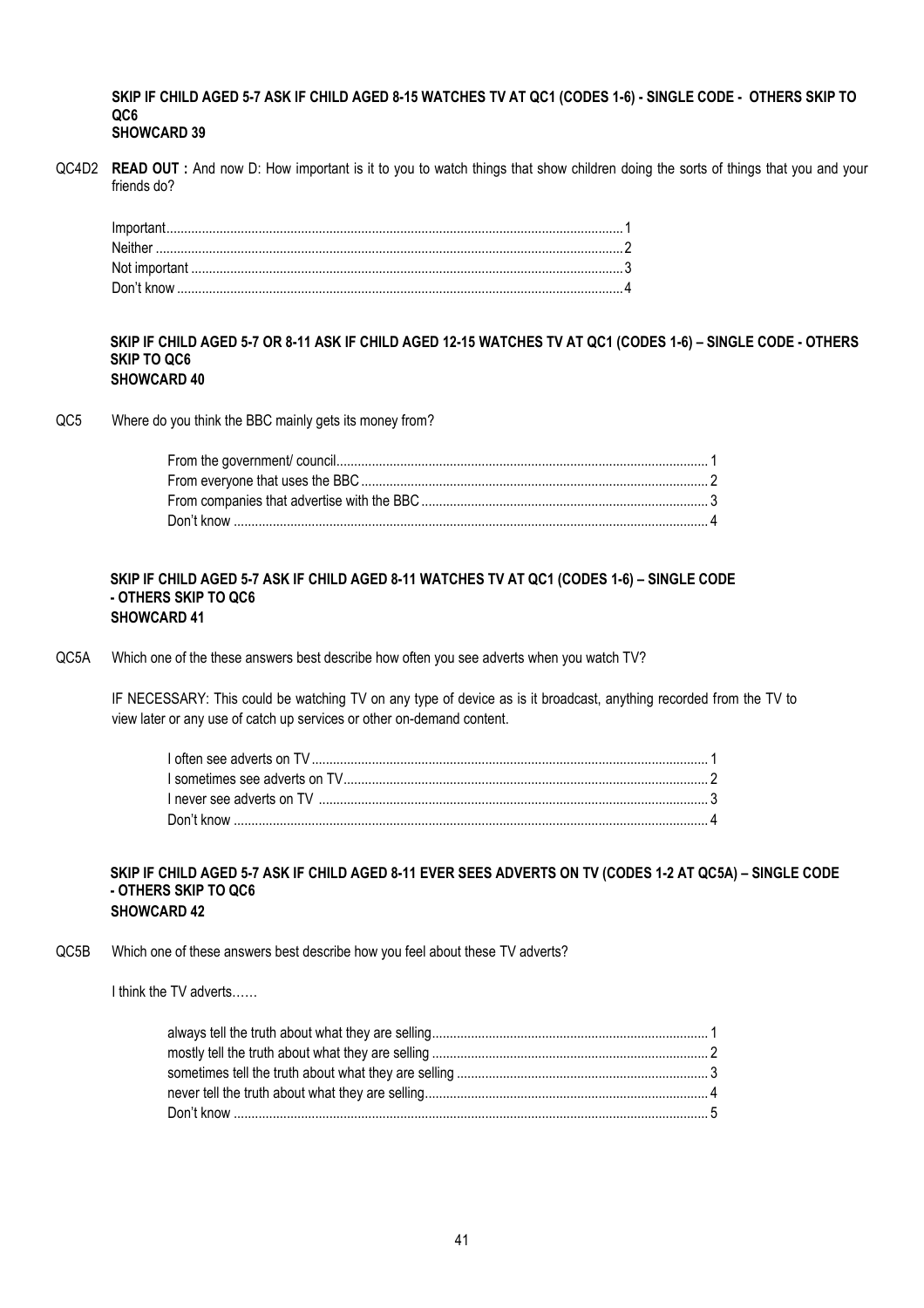## **YOUTUBE**

| QC6  | SKIP IF CHILD AGED 5-7 ASK ALL 8-15S - SINGLE CODE - OTHERS SKIP TO QC10<br>Do you ever use the YouTube website or app?                                                                                                                                |
|------|--------------------------------------------------------------------------------------------------------------------------------------------------------------------------------------------------------------------------------------------------------|
|      | IF NECESSARY: On anything you use to go online at home or somewhere else                                                                                                                                                                               |
|      |                                                                                                                                                                                                                                                        |
| QC7A | ASK IF CHILD ANSWERS YES AT QC6 (CODE 1) - MULTICODE OK FOR CODES 1-11 - OTHERS SKIP TO QC10 -<br><b>SHOWCARD 43</b><br>Here is a list of the sorts of things that you might have watched on YouTube. Which of these, if any, do you watch on YouTube? |
|      | READ OUT: Please choose as many as you like, as long as they apply to you                                                                                                                                                                              |
|      | THEN READ OUT: What other sorts of things do you watch on YouTube that are not included here?                                                                                                                                                          |
|      |                                                                                                                                                                                                                                                        |
|      | QC7B - DELIBERATELY LEFT BLANK                                                                                                                                                                                                                         |

## **ASK IF CHILD ANSWERS YES AT QC6 (CODE 1) – SINGLE CODE - OTHERS SKIP TO QC10**

QC7C Do you prefer to watch YouTube videos, TV programmes on a TV set, or do you like both the same?

## QC8 – DELIBERATELY LEFT BLANK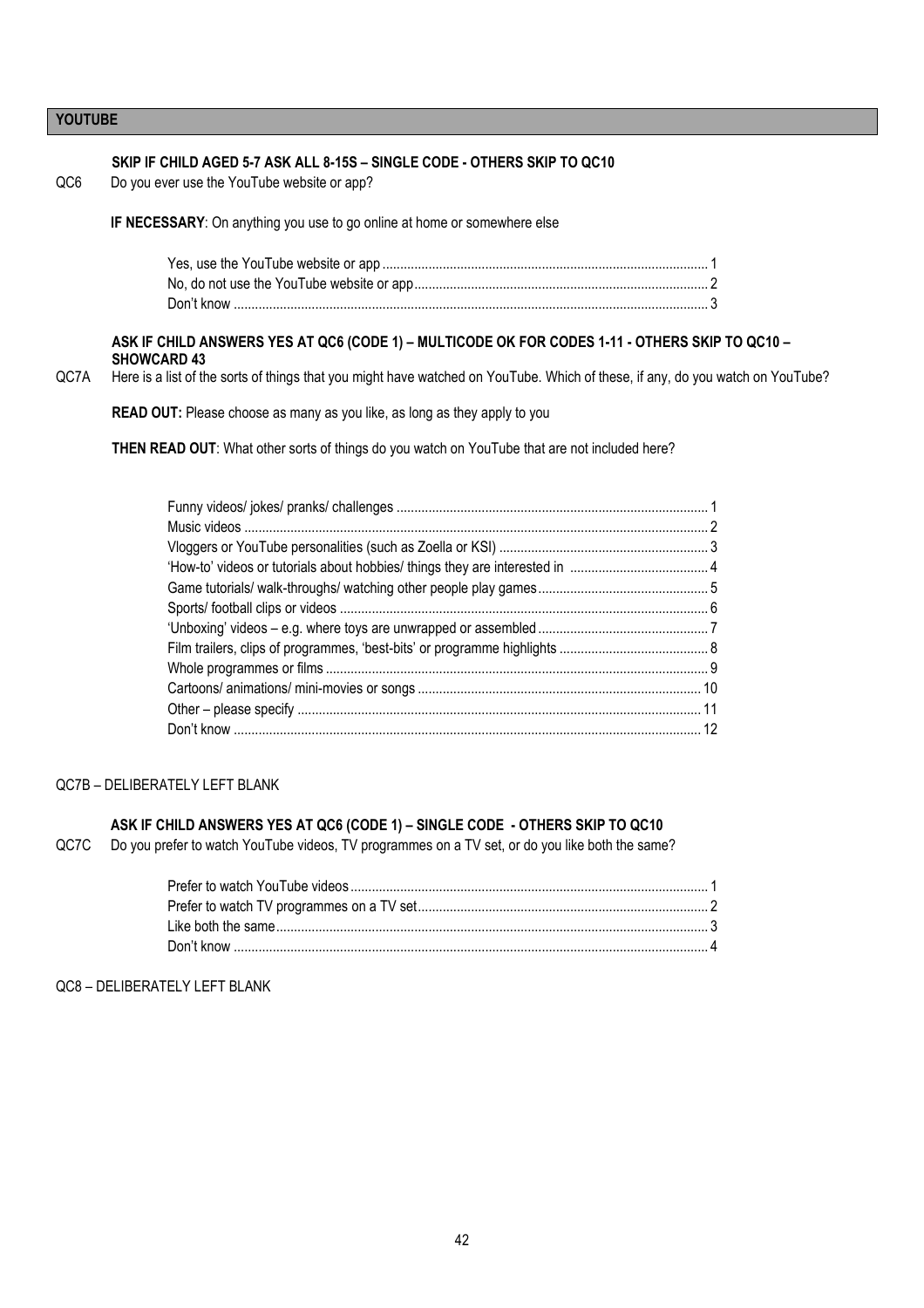#### **SKIP IF CHILD AGED 5-7 OR 8-11 ASK 12-15S WHO USE YOUTUBE AT QC6 (CODE 1) – SINGLE CODE - OTHERS SKIP TO QC10 SHOWCARD 44**

QC9 Where do you think YouTube mainly gets its money from?

## **INTERNET**

Now we're going to talk about the internet and going online. There are lots of different things you might do when you are online: going to websites or apps like Google, Wikipedia or YouTube, playing games online, watching TV programmes or clips online, or using social media sites like Facebook, Instagram, Snapchat or WhatsApp. Please think about all the things you might do online at home or elsewhere

## **SKIP IF CHILD AGED 5-7 - ASK ALL 8-15S - MULTICODE OK FOR CODES 1 -7 SHOWCARD 45**

QC10 We'd like to ask you some questions now about what you might use to access the internet or go online.

Do you ever use any of these to go online **at home or somewhere else**?

**READ OUT -** Please choose as many as apply

| A games console or games player (like a PlayStation, Xbox, Nintendo Switch/ 3DS, PS Vita and so on)5 |  |
|------------------------------------------------------------------------------------------------------|--|
| A Smart TV (a TV set that connects directly to the internet and doesn't need a computer, set-top box |  |
|                                                                                                      |  |
|                                                                                                      |  |
|                                                                                                      |  |
|                                                                                                      |  |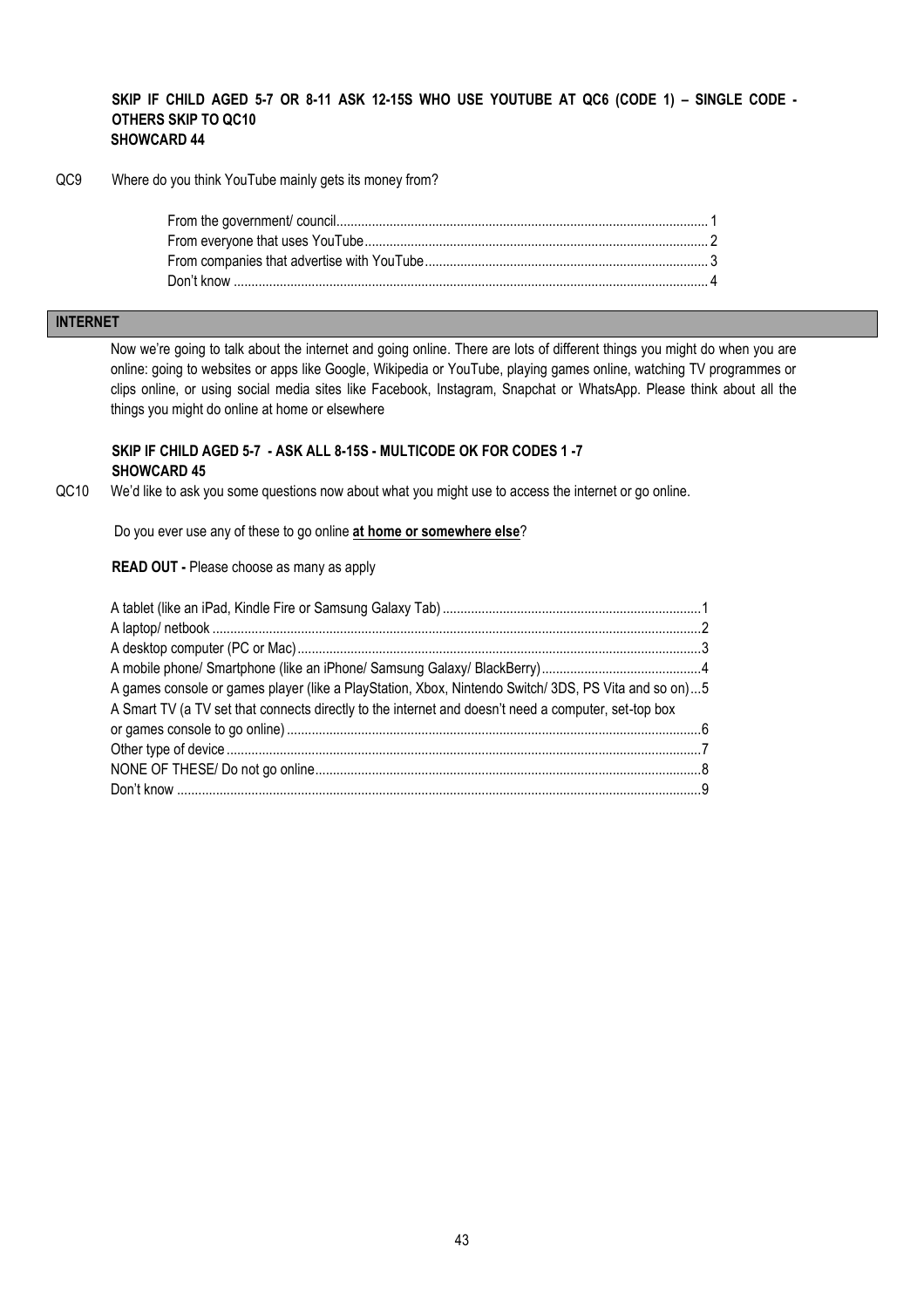## **SKIP IF CHILD AGED 5-7 - ASK IF CHILD AGED 8-15 USES ANY DEVICE TO GO ONLINE AT QC10 (CODES 1-7) - SINGLE CODE - OTHERS SKIP TO QC12A**

#### **SHOWCARD 45 AGAIN**

QC11 And when you go online **at home or somewhere else,** which do you use most often?

| A games console or games player (like a PlayStation, Xbox, Nintendo Switch/ 3DS, PS Vita and so on)  5 |  |
|--------------------------------------------------------------------------------------------------------|--|
| A Smart TV (a TV set that connects directly to the internet and doesn't need a computer, set-top box   |  |
|                                                                                                        |  |
|                                                                                                        |  |
|                                                                                                        |  |

**SKIPPED IF CHILD AGED 5-7 - ASK IF CHILD AGED 8-15 USES THE INTERNET AT QC10 (CODES 1-7) – OTHERS SKIP TO QC40**

QC12A Please think about the time you spend going online at home or somewhere else on a typical school day. We're interested in the time spent on all the things you may use to go online.

**IF NECESSARY**: Such as using any type of computer (so a laptop, netbook, desktop) or tablet, mobile phone or a games console.

How many hours would you say you spend going online – before school, during school and after school? **INTERVIEWER** – PLEASE ASSIST AS NECESSARY TO GET TO A TOTAL **NB** TYPICAL SCHOOL DAY **NOT** HOLIDAYS

#### **SKIPPED IF CHILD AGED 5-7 - ASK IF CHILD AGED 8-15 USES THE INTERNET AT QC10 (CODES 1-7) -OTHERS SKIP TO QC40**

QC12B And how many hours would you say you go online on a Saturday or Sunday? INTERVIEWER – PLEASE ASSIST AS NECESSARY TO GET TO A TOTAL Is it more or less than on a school day? About how much more/ less?

|                                                  | QC <sub>12</sub> A | QC <sub>12</sub> B |
|--------------------------------------------------|--------------------|--------------------|
|                                                  | School day         | Weekend day        |
| Number of <b>hours used</b> in a typical day $-$ |                    |                    |
| Please enter 0 if none, or enter 0.5 if less     |                    |                    |
| than 1 hour per day                              |                    |                    |

NOTE TO INTERVIEWER – IF AT QC12A THE CHILD MENTIONS A FIGURE OF FIVE HOURS OR MORE PLEASE DOUBLE CHECK THAT THE RESPONDENT HAS UNDERSTOOD THE QUESTION – WE ARE ASKING ABOUT *ONE* SCHOOL DAY IN A TYPICAL WEEK *NOT ALL FIVE* SCHOOL DAYS

LIKEWISE AT QC12B – IF A FIGURE OF SEVEN HOURS OR MORE IS MENTIONED PLEASE DOUBLE CHECK THAT THE RESPONDENT HAS UNDERSTOOD THE QUESTION – WE ARE ASKING ABOUT *ONE* WEEKEND DAY AND NOT *BOTH* WEEKEND DAYS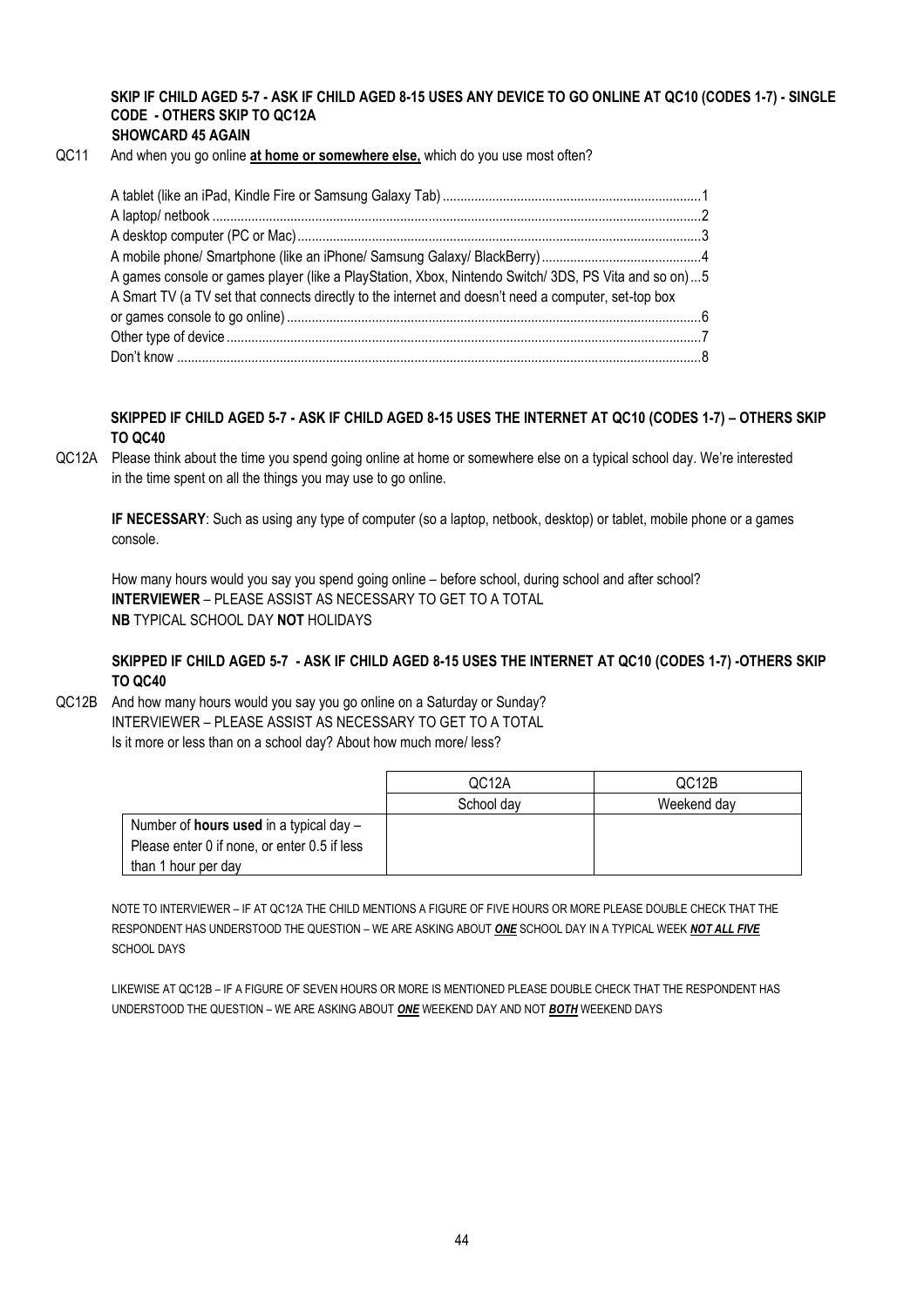## **SKIPPED IF CHILD AGED 5-7 ASK IF CHILD AGED 8-15 GOES ONLINE AT QC10 (CODES 1-7) - MULTICODE OK FOR CODES 1 TO 11 - OTHERS SKIP TO QC40**

#### **SHOWCARD 46**

QC13 When you use things like computers, tablets, or mobile phones, have you ever done any of these things?

IF NECESSARY: This could include any time spent learning about this when you are at school

**READ OUT -** Please choose as many as apply

| Make a meme or gif (an image, video or piece of text that is funny that gets spread around online) 4   |  |
|--------------------------------------------------------------------------------------------------------|--|
|                                                                                                        |  |
|                                                                                                        |  |
|                                                                                                        |  |
|                                                                                                        |  |
|                                                                                                        |  |
| Make a character (avatar) that lives and plays in games or sites like Moshi Monsters, Minecraft etc 10 |  |
|                                                                                                        |  |
|                                                                                                        |  |
|                                                                                                        |  |

## QC14 – DELIBERATELY LEFT BLANK

## **SKIPPED IF CHILD AGED 5-7 ASK IF CHILD AGED 8-15 GOES ONLINE AT QC10 (CODES 1-7) - SINGLE CODE SHOWCARD 47**

QC15A When you go online do you visit social media sites or apps like Facebook, Instagram, Snapchat, Twitter, or You Tube?

**IF NO** – CODE 5 'Don't do this'

**IF YES** - Do you believe that all of the information you see on these sites or apps is true, most of it is true or just some of it is true?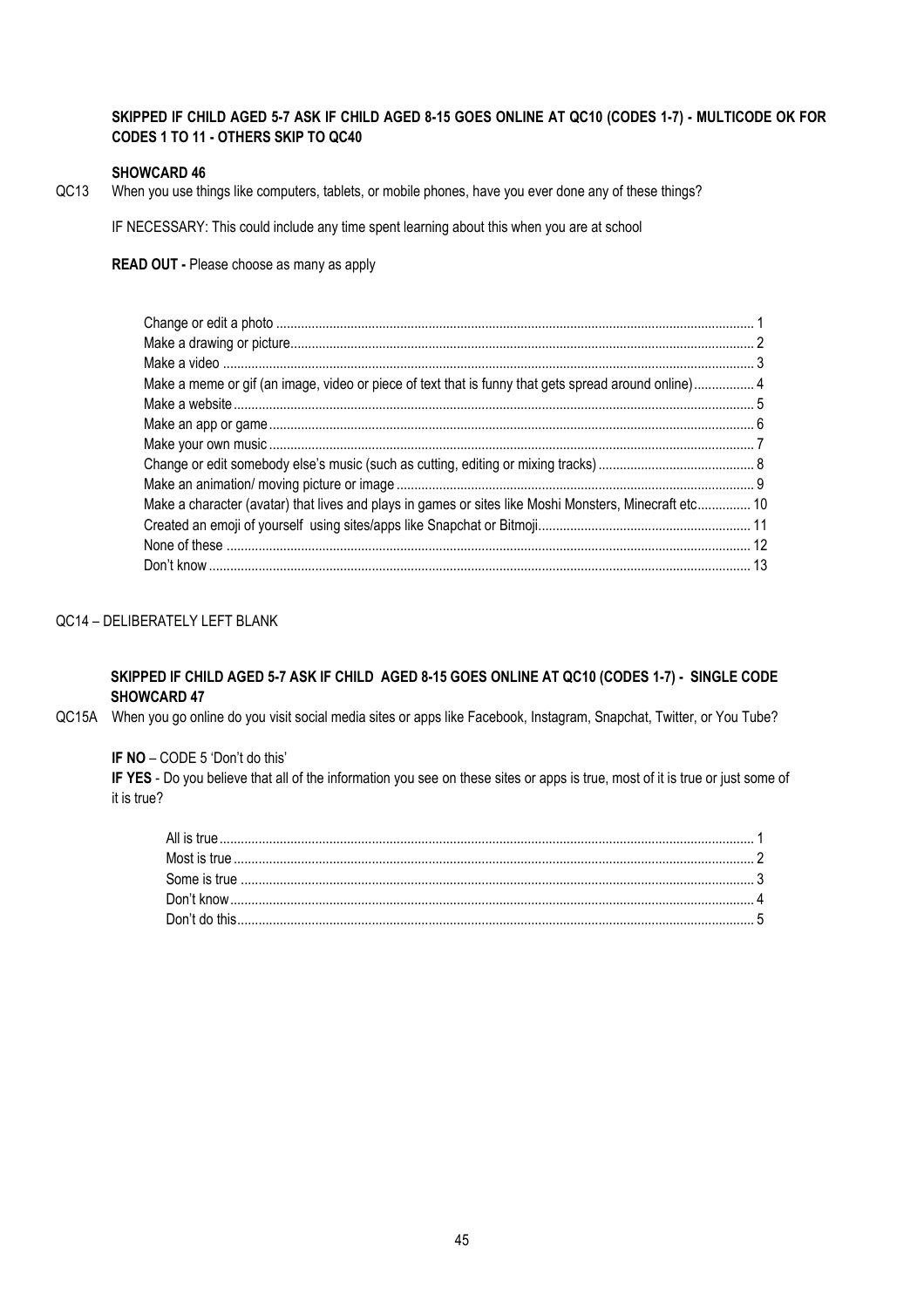#### **SKIPPED IF CHILD AGED 5-7 - ASK IF CHILD AGED 8-15 GOES ONLINE AT QC10 (CODES 1-7) - SINGLE CODE SHOWCARD 47**

QC15B When you go online do you visit sites or apps for school work or homework, for instance BBC Bitesize or sites suggested by your teachers?

**IF NO** – CODE 5 'Don't do this'

**IF YES** - Do you believe that all of the information you see on these sites or apps is true, most of it is true or just some of it is true?

#### **SKIPPED IF CHILD AGED 5-7 - ASK IF CHILD USES THE INTERNET AT QC10 (CODES 1-7) - SINGLE CODE SHOWCARD 47**

QC15C When you go online do you visit sites or apps about news and what is going on in the world, for instance BBC news, CBBC Newsround, newspaper websites like the Daily Mail or the Guardian, or news apps or sites like Buzzfeed?

**IF NO** – CODE 5 'Don't do this'

**IF YES** - Do you believe that all of the information you see on these sites or apps is true, most of it is true or just some of it is true?

#### QC16 DELIBERATELY LEFT BLANK

## **SKIPPED IF CHILD AGED 5-7 - ASK IF CHILD USES THE INTERNET AT QC10 (CODES 1-7) - SINGLE CODE SHOWCARD 48**

QC17 Thinking about all the things you use to go online, in a normal week, would you say that you ……................ ........................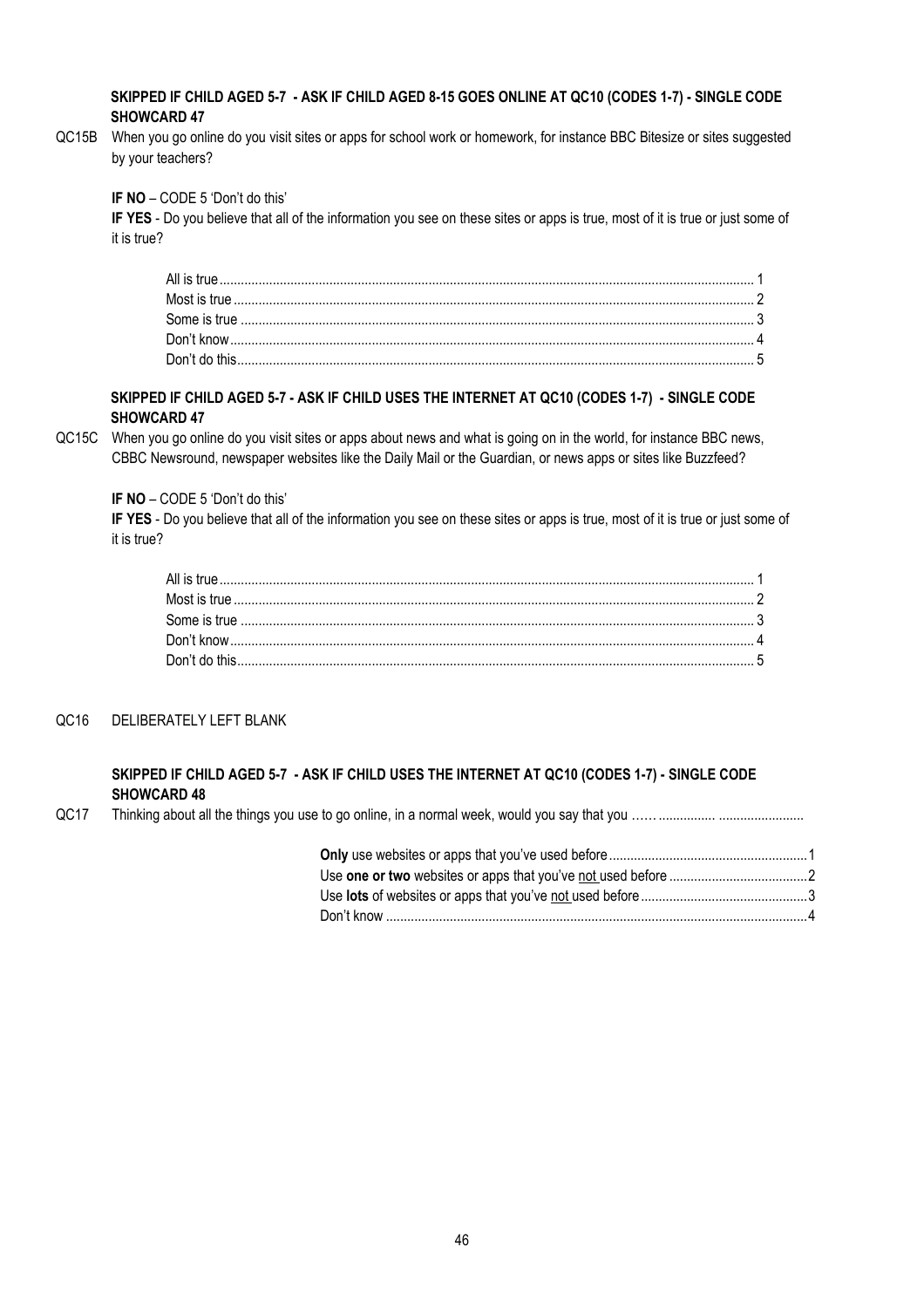#### **SKIPPED IF CHILD AGED 5-7 OR 8-11 - ASK IF CHILD AGED 12-15 GOES ONLINE AT QC10 (CODES 1-7) AND THEY USE SITES THEY'VE NOT USED BEFORE (CODES 2-3 AT QC17) - MULTICODE OK FOR CODES 1-6 - OTHERS SKIP TO QC19**

QC18 When you go to websites or apps you've never used before to look for information online do you ever think about whether you can trust the information to be true or accurate?

IF NO : Code 8

IF YES : **(SHOWCARD 49)** : Which of these things, if any might you check to see if the information is true or accurate?

**READ OUT -** Please choose as many as apply

| Check the general look of the website, for example the layout, colours or how professional it looks3 |  |
|------------------------------------------------------------------------------------------------------|--|
|                                                                                                      |  |
|                                                                                                      |  |
|                                                                                                      |  |
|                                                                                                      |  |
|                                                                                                      |  |
|                                                                                                      |  |

**SKIPPED IF CHILD AGED 5-7 ASK IF CHILD AGED 8-15 USES THE INTERNET AT QC10 (CODES 1-7) - SINGLE CODE** QC19 I'd like to ask you some questions about **social media and messaging sites or apps** – so sites or apps like Facebook, Twitter, Instagram, Snapchat, WhatsApp and some activities on YouTube.

Do you have a social media profile or account on any of these types of sites or apps?

**SKIPPED IF CHILD AGED 5-7 ASK IF CHILD AGED 8-15 HAS A SOCIAL MEDIA PROFILE AT QC19 (CODE 1) - MULTICODE OK FOR CODES 1-14 – OTHERS SKIP TO QC24A**

QC20 Which social media or messaging sites or apps do you use?

**DO NOT READ OUT**

**PROBE**: - Any others?

**NOTE TO INTERVIEWER :** If child mentions Facebook then code 2. Only code 3 if they spontaneously mention Facebook Messenger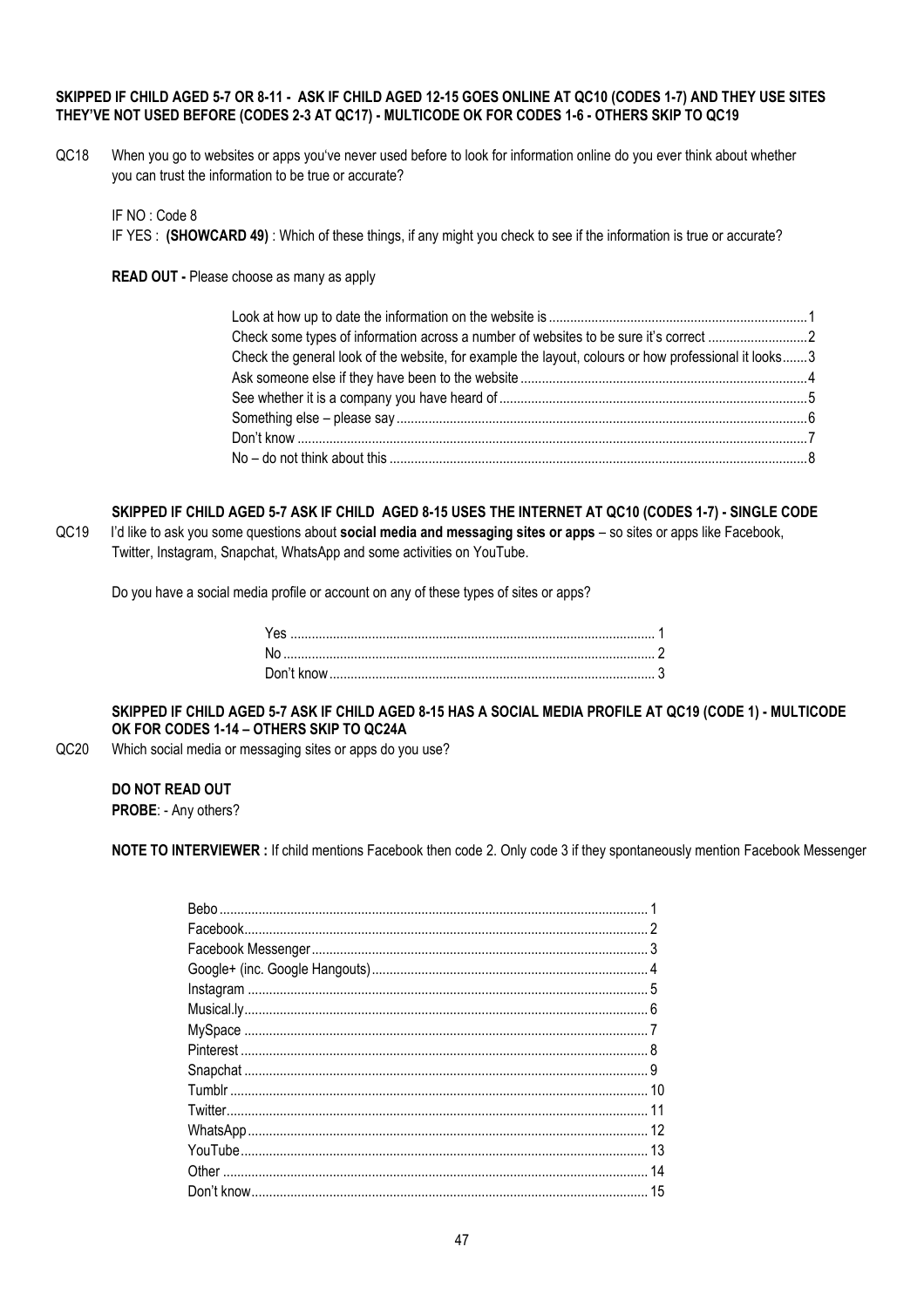#### SKIPPED IF CHILD AGED 5-7 - ASK IF CHILD AGED 8-15 HAS A SOCIAL MEDIA PROFILE/ USES MESSAGING APPS AT QC19 (CODE 1) - SINGLE CODE - OTHERS SKIP TO QC24A

 $QC21$ 

And which is your main social media or messaging site or app, so the one you use most often? DO NOT READ OUT

#### SKIPPED IF CHILD AGED 5-7 - ASK ALL WITH A SOCIAL MEDIA PROFILE/ USE MESSAGING APPS AT QC19 (CODE 1) -SINGLE CODE - OTHERS SKIP TO QC24A

#### **SHOWCARD 50**

- $QC22$ I'm going to read out some things about social media. So when you use sites or apps like << PULL IN SITES USED AT QC20>> Which of these best describes what you think for each one?.
- QC22A READ OUT: So starting with A: There is pressure to look popular on social media

#### **SHOWCARD 50**

QC22B READ OUT: And now B: People are mean to each other on social media

#### **SHOWCARD 50**

QC22C READ OUT: And now C: Using social media makes me feel happy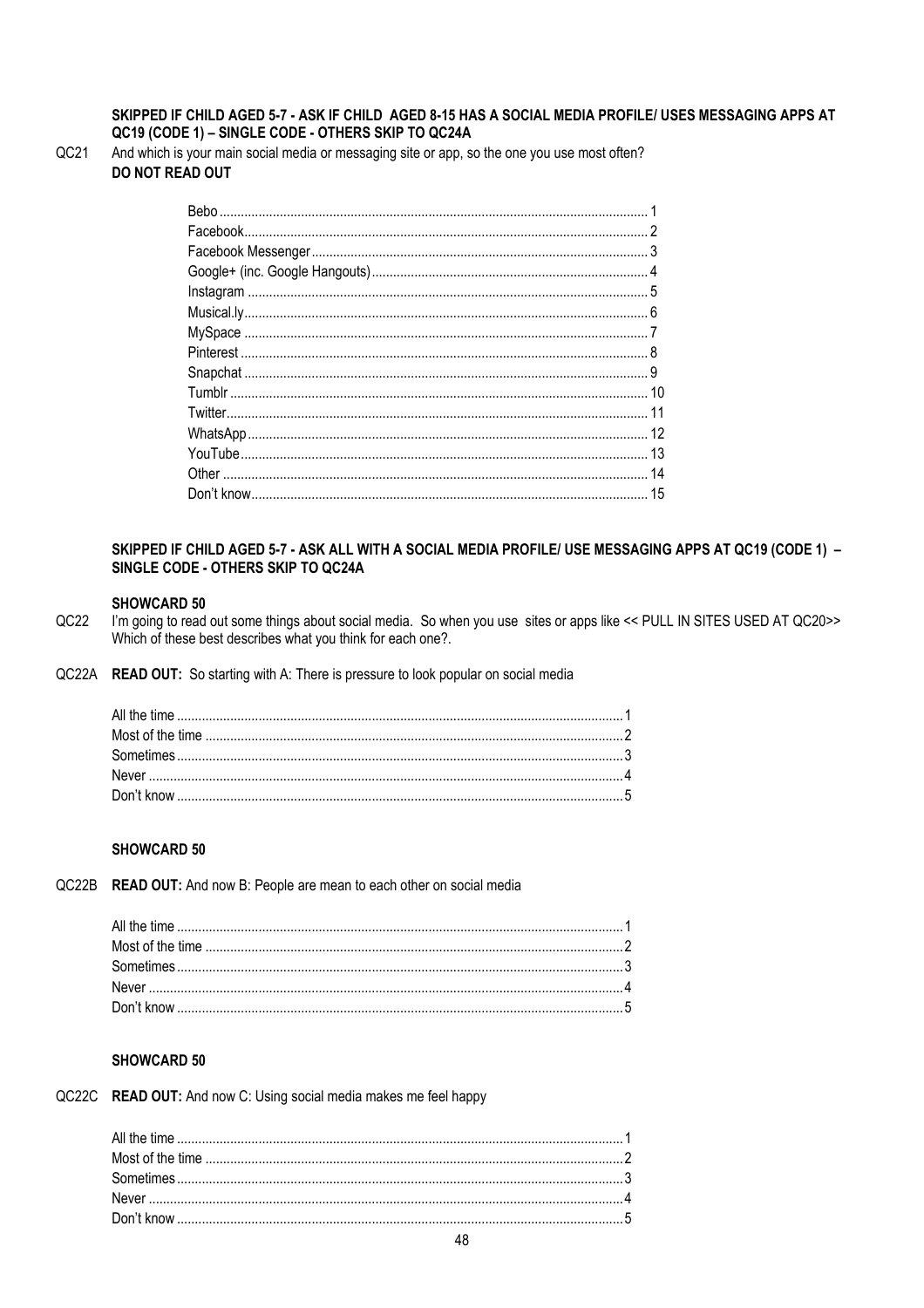#### **SHOWCARD 50**

QC22D **READ OUT:** And now D: Using social media helps me feel closer to my friends

## **ASK OF 12-15S WITH A SOCIAL MEDIA PROFILE/ USE MESSAGING APPS AT QC19 (CODE 1) – MULTICODE FOR CODES1-7 - OTHERS SKIP TO QC24A**

#### **SHOWCARD 51**

QC23 Here is a list of things you may do on social media sites or messaging apps, which if any of them do you ever do?

**READ OUT -** Please choose as many as apply

| Send supportive messages/ comments/ posts to friends if they are having a hard time2 |  |
|--------------------------------------------------------------------------------------|--|
|                                                                                      |  |
|                                                                                      |  |
|                                                                                      |  |
|                                                                                      |  |
|                                                                                      |  |
|                                                                                      |  |
|                                                                                      |  |

#### **SKIPPED IF CHILD AGED 5-11 ASK ALL 12-15S WHO GO ONLINE AT QC10 (CODES 1-7) – SINGLE CODE - OTHERS SKIP TO QC25**

QC24A I'd now like to ask you a question about live streaming. This allows you to 'go live' by sharing live videos with others using services like Facebook Live, YouTube Live or 'Live' on Instagram Stories.

Before today, had you heard about live streaming?

| No |  |
|----|--|
|    |  |

#### **ASK ALL 12-15S THAT ARE AWARE OF LIVE STREAMING (QC24A CODE 1) - SINGLE CODE - OTHERS SKIP TO QC25 SHOWCARD 52**

QC24B Please take a look at this card. Which one of these best describes your experience of live streaming services?

#### **SKIPPED IF CHILD AGED 5-7 ASK IF CHILD USES THE INTERNET AT QC10 (CODES 1-7) - SINGLE CODE - OTHERS SKIP TO QC40**

QC25 Do you ever use Google, or similar sites like Bing or Yahoo to look for or find out things online?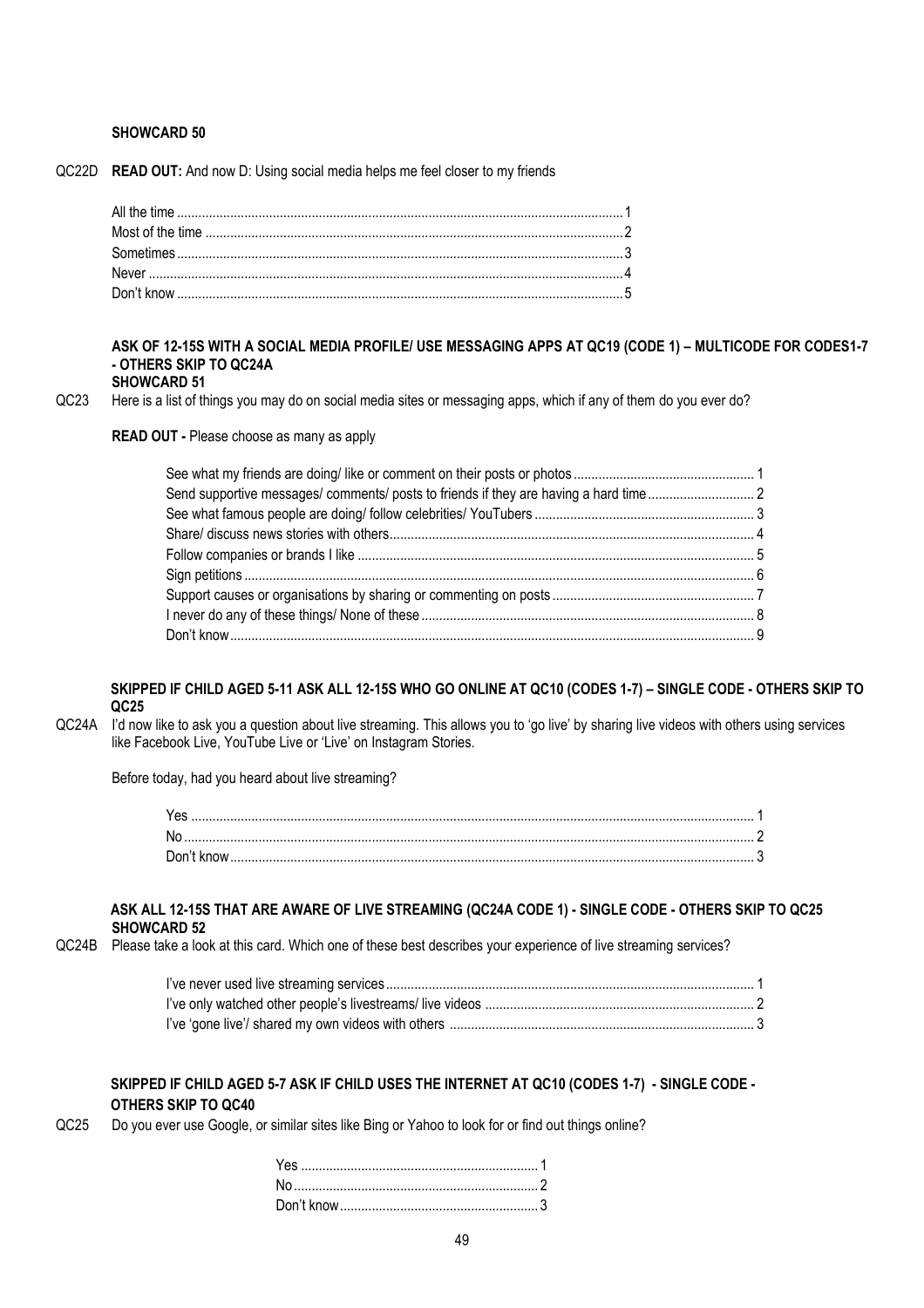## **SKIPPED IF CHILD AGED 5-7- ASK IF USE SEARCH ENGINES AT QC25 (CODE 1) – SINGLE CODE - OTHERS SKIP TO QC30**

#### **SHOWCARD 53**

QC26 When you use Google to look for something online, you are given a list of websites in the Google results page.

Which one of these sentences about these results do you agree with most?

## **SKIPPED IF CHILD AGED 5-7 OR 8-11- ASK IF USE SEARCH ENGINES AT QC25 (CODE 1) - SINGLE CODE – OTHERS SKIP TO QC30**

## **SHOWCARD 54**

QC27 Where do you think Google mainly gets its money from?

#### **SKIPPED IF CHILD AGED 5-7 - ASK IF USE SEARCH ENGINES AT QC25 (CODE 1) - MULTICODE OK FOR CODES 1-4 – OTHERS SKIP TO QC30 SHOWCARDS 55 AND 56**

QC28 This is a picture from a Google search for 'children's trainers' (**SHOWCARD 55**).

(**SHOWCARD 56**) Do you know why the first four results on the left have been listed first?

**READ OUT -** Please choose as many as apply

QC29 DELIBERATELY LEFT BLANK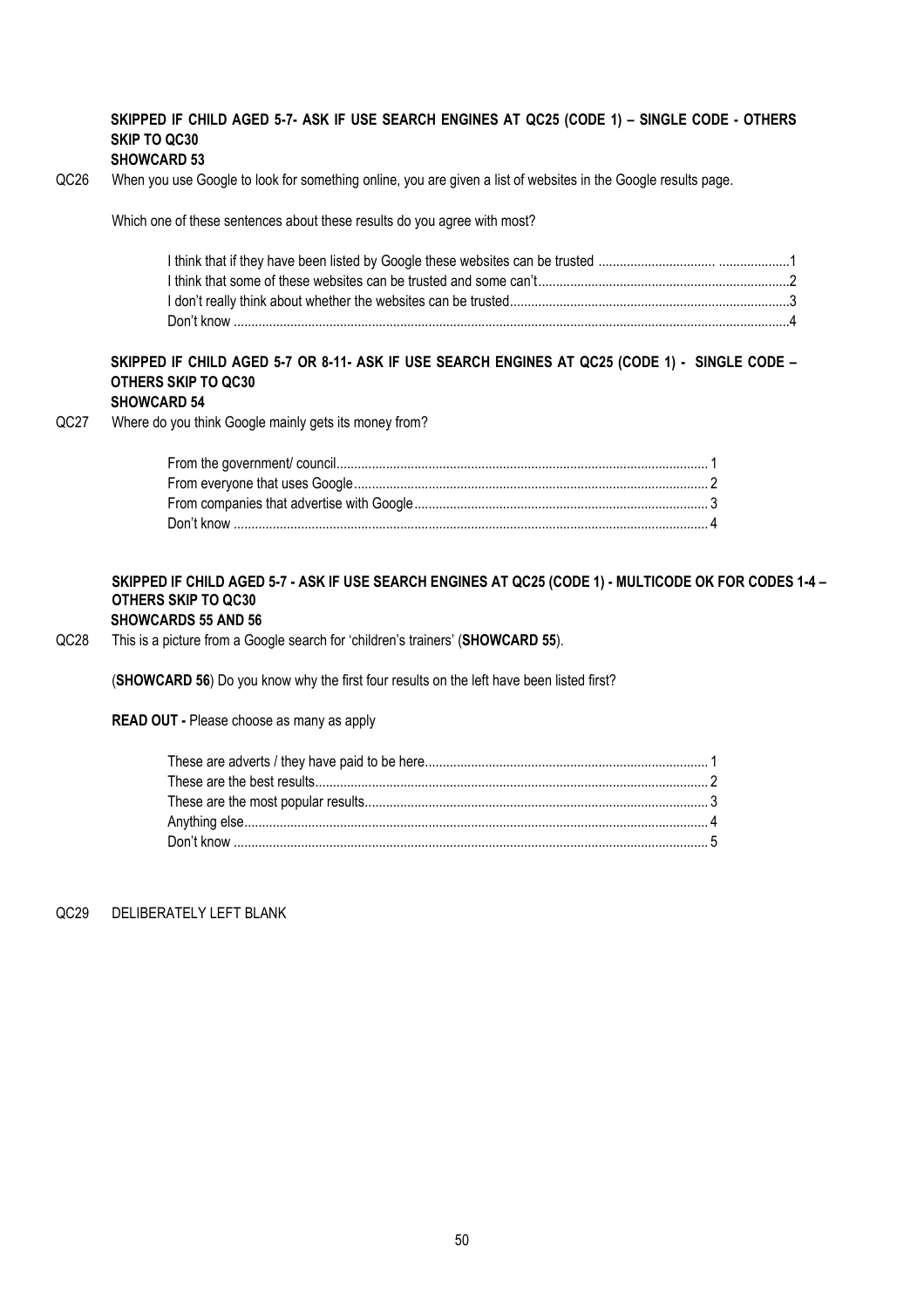## **SKIPPED IF CHILD AGED 5-7 ASK IF CHILD USES THE INTERNET AT QC10 (CODES 1-7) - MULTICODE OK FOR CODES 2-15 – OTHERS SKIP TO QC40**

QC30 When you go online to do things like visit websites or apps, play games online, watch TV programmes or video clips or visit social media sites, if you saw something online that you found worrying or nasty in some way that you didn't like would you tell someone about it?

## **IF NO** – CODE 1 **IF DON'T KNOW WHO THEY WOULD TELL** – CODE 16 **IF DON'T KNOW WHETHER THEY WOULD LET SOMEONE KNOW** – CODE 17

**IF YES** – Who would you tell?

**DO NOT READ OUT PROBE**: Who else?

| The internet service providers (e.g. Virgin/ Sky/ BT)  8 |  |
|----------------------------------------------------------|--|
|                                                          |  |
| CEOP/ Child Exploitation and Online Protection Centre 10 |  |
|                                                          |  |
| PEGI website/ Pan European Game Information  12          |  |
|                                                          |  |
|                                                          |  |
|                                                          |  |
|                                                          |  |
|                                                          |  |
|                                                          |  |

## **SKIPPED IF CHILD AGED 5-7 ASK IF CHILD USES THE INTERNET QC10 (CODES 1-7) - SINGLE CODE – OTHERS SKIP TO QC40**

QC31 And, have you ever seen anything online that you found worrying or nasty in some way that you didn't like?

#### **SKIPPED IF CHILD AGED 5-7 OR 8-11 ASK IF CHILD USES THE INTERNET AT QC10 (CODES 1-7) – SINGLE CODE - OTHERS SKIP TO QC34**

QC32 Did you know that many websites, apps and online games have a report function so that you can let them know if you see something worrying or nasty?

**IF NECESSARY:** The report function could be a button, a link, an email address or online form through which you can point out the worrying or nasty content.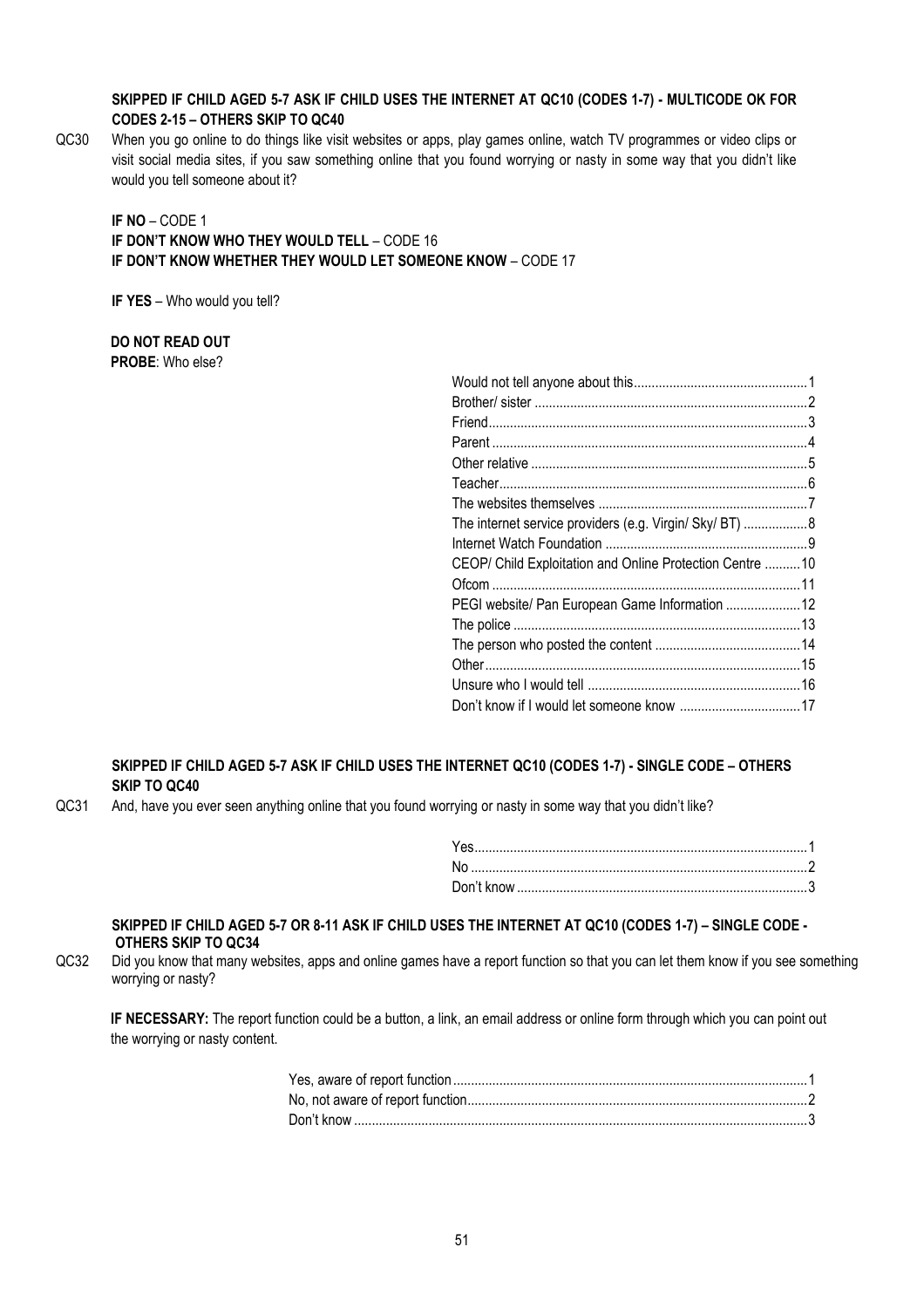#### **ASK IF SEEN SOMETHING WORRYING/ NASTY AT QC31 (CODE 1) AND AWARE OF REPORT FUNCTION AT QC32 (CODE 1) – SINGLE CODE – OTHERS SKIP TO QC34**

QC33 Have you ever used this report function to report what you saw online that you found worrying or nasty?

#### **SKIPPED IF CHILD AGED 5-7 ASK IF CHILD USES THE INTERNET AT QC10 (CODES 1-7) - MULTICODE OK FOR CODES 1-8 – OTHERS SKIP TO QC40**

QC34 Has anyone ever told you about how to use the internet safely?

#### **IF NO**: CODE 9 **IF YES**: Who was it that told you about this?

#### **DO NOT READ OUT PROBE**: Who else?

| Yes - from police coming in to school to talk to us |  |
|-----------------------------------------------------|--|
|                                                     |  |
|                                                     |  |
|                                                     |  |
|                                                     |  |

## **SKIPPED IF CHILD AGED 5-7 ASK IF CHILD USES THE INTERNET AT QC10 (CODES 1-7) - SINGLE CODE – OTHERS SKIP TO QC40**

## **SHOWCARD 57**

QC35A When you go to websites or use apps which one of these answers best describes how often you see any online adverts?

**NOTE TO INTERVIEWER**: If the child is unsure in any way about what online adverts are, please code 4 - Don't know

## **SKIP IF CHILD AGED 5-7 - ASK IF CHILD EVER SEES ONLINE ADVERTS (CODES 1-2 AT QC35A) – SINGLE CODE - OTHERS SKIP TO QC37**

#### **SHOWCARD 58**

QC35B Which one of these answers best describes how you feel about these online adverts?

I think the online adverts……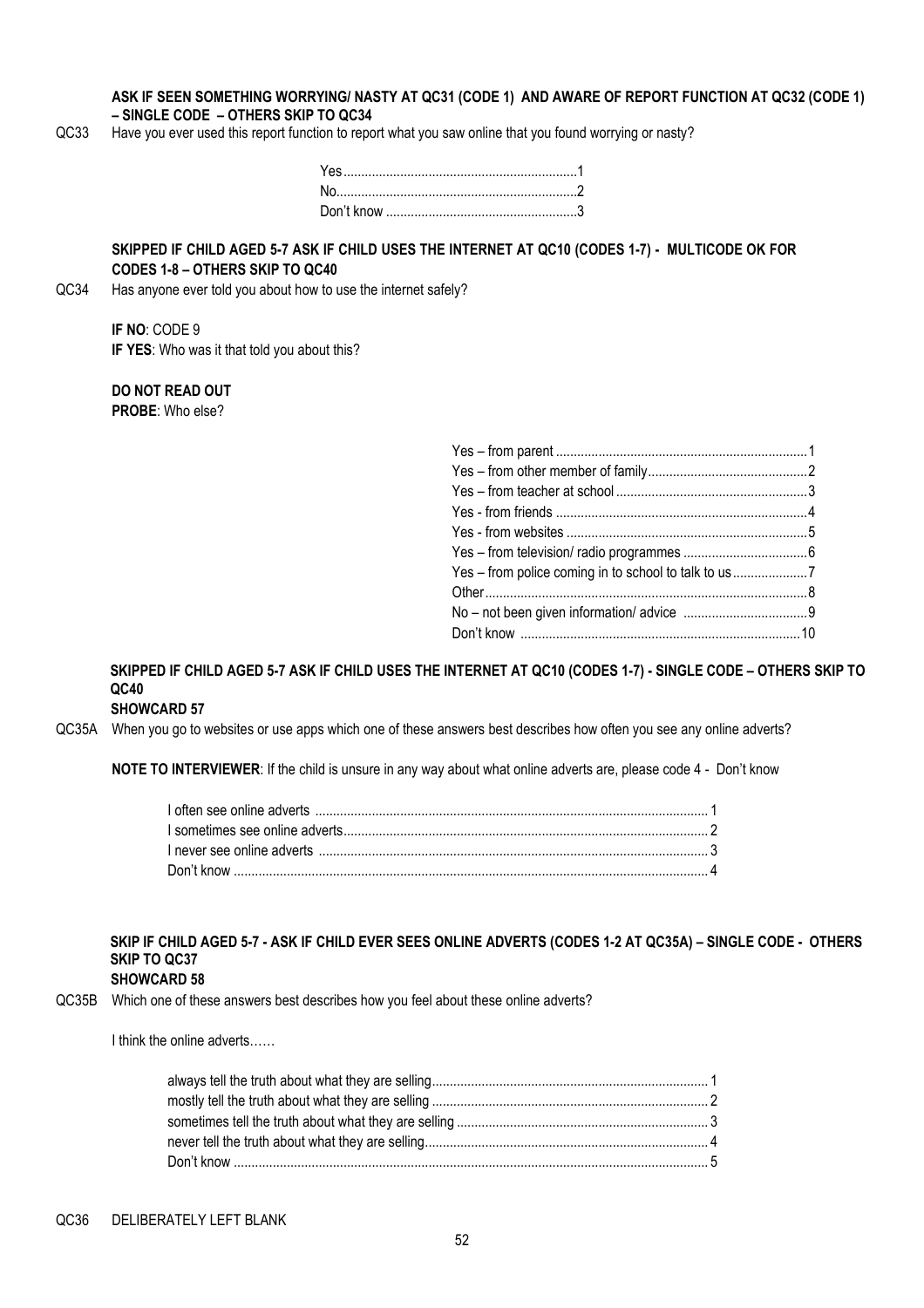#### **SKIPPED IF CHILD AGED 5-7 OR 8-11 ASK IF CHILD USES INTERNET AT QC10 (CODES 1-7) - MULTI CODE OK FOR CODES 1-4 – OTHERS SKIP TO QC39A SHOWCARD 59**

QC37 On sites like YouTube some vloggers with lots of followers like Zoella or KSI might say good things about a particular company or product or brand, such as Nike clothing, a new game or clothes from TopShop.

Why do you think they might say good things about these products or brands?

#### **READ OUT -** Please choose as many as apply

## **SKIP IF CHILD AGED 5-7 AND 8-11 ASK IF CHILD USES THE INTERNET AT QC10 (CODES 1-7) - SINGLE CODE – OTHERS SKIP TO QC39A**

#### **SHOWCARD 60**

QC38A I'm going to read out some things about going online, for each one please say which of these applies to you.

**READ OUT**: So starting with A: I think it is important that people can say what they want online, even if it is hurtful to others

## **SKIP IF CHILD AGED 5-7 AND 8-11 ASK IF CHILD USES THE INTERNET AT QC10 (CODES 1-7) -SINGLE CODE – OTHERS SKIP TO QC39A**

## **SHOWCARD 60**

QC38B **READ OUT**: And now B: I think there should be rules about what people can say online so that people can't say hurtful things about others.

**SKIP IF CHILD AGED 5-7 AND 8-11 ASK IF CHILD USES THE INTERNET AT QC10 (CODES 1-7) - SINGLE CODE – OTHERS SKIP TO QC39A SHOWCARD 60**

QC38C **READ OUT**: And now C: The images or videos that other people post online make their life look more interesting than it is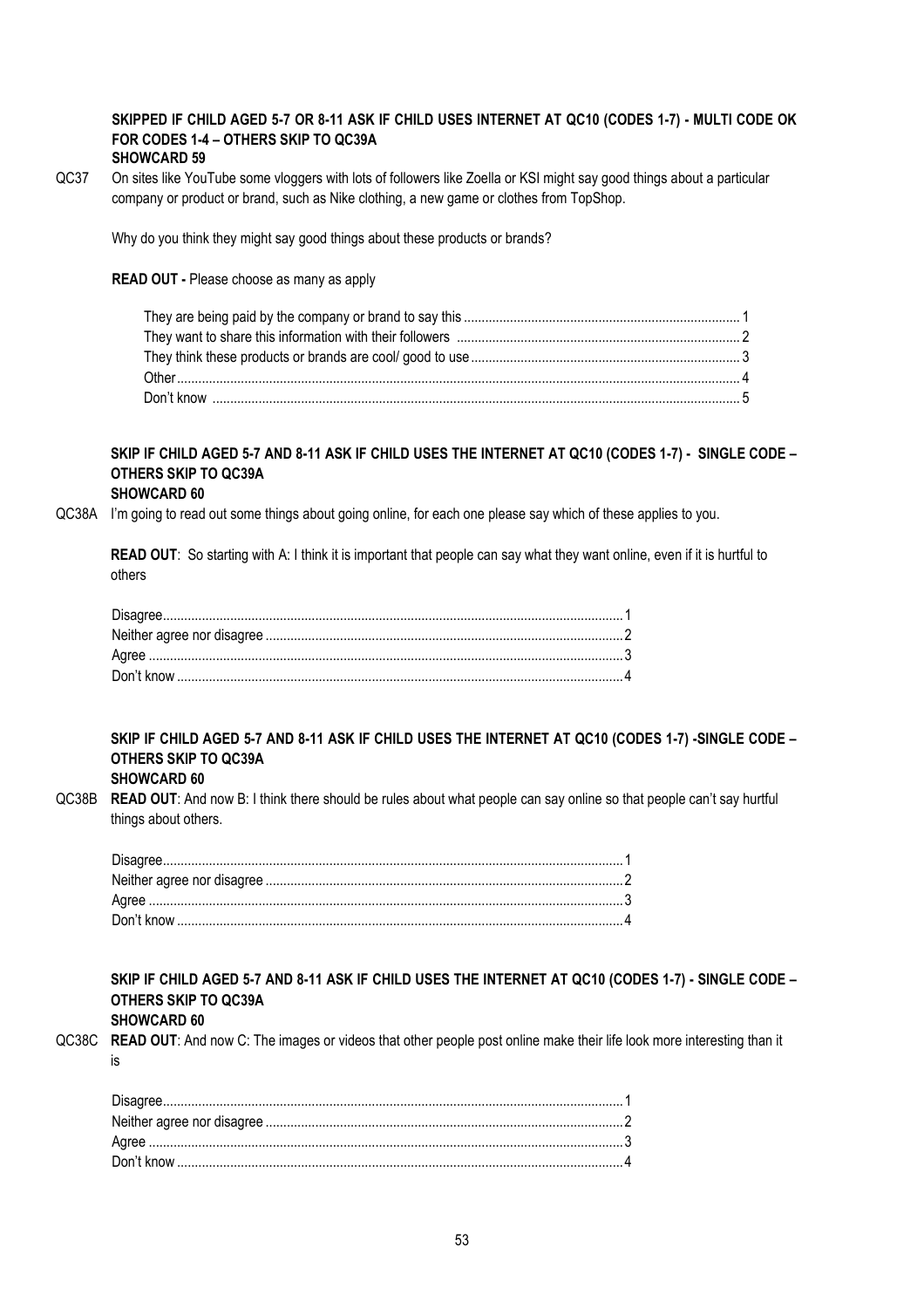**ASKED OF CHILDREN AGED 8-15 WHO GO ONLINE AT QC10 (CODES 1-7) –SINGLE CODE - OTHERS SKIP TO QC40**

QC39A Do you ever use BBC websites or apps for your schoolwork or homework, so sites or apps like BBC Bitesize?

| .No |  |
|-----|--|
|     |  |

#### **ASKED OF CHILDREN AGED 8-15 WHO SAY YES AT QC39A (CODE 1) – SINGLE CODE - OTHERS SKIP TO QC40 SHOWCARD 61**

QC39B Please say which of these options applies to you.

**READ OUT**: When I use these BBC websites or apps for my schoolwork or homework I find them helpful.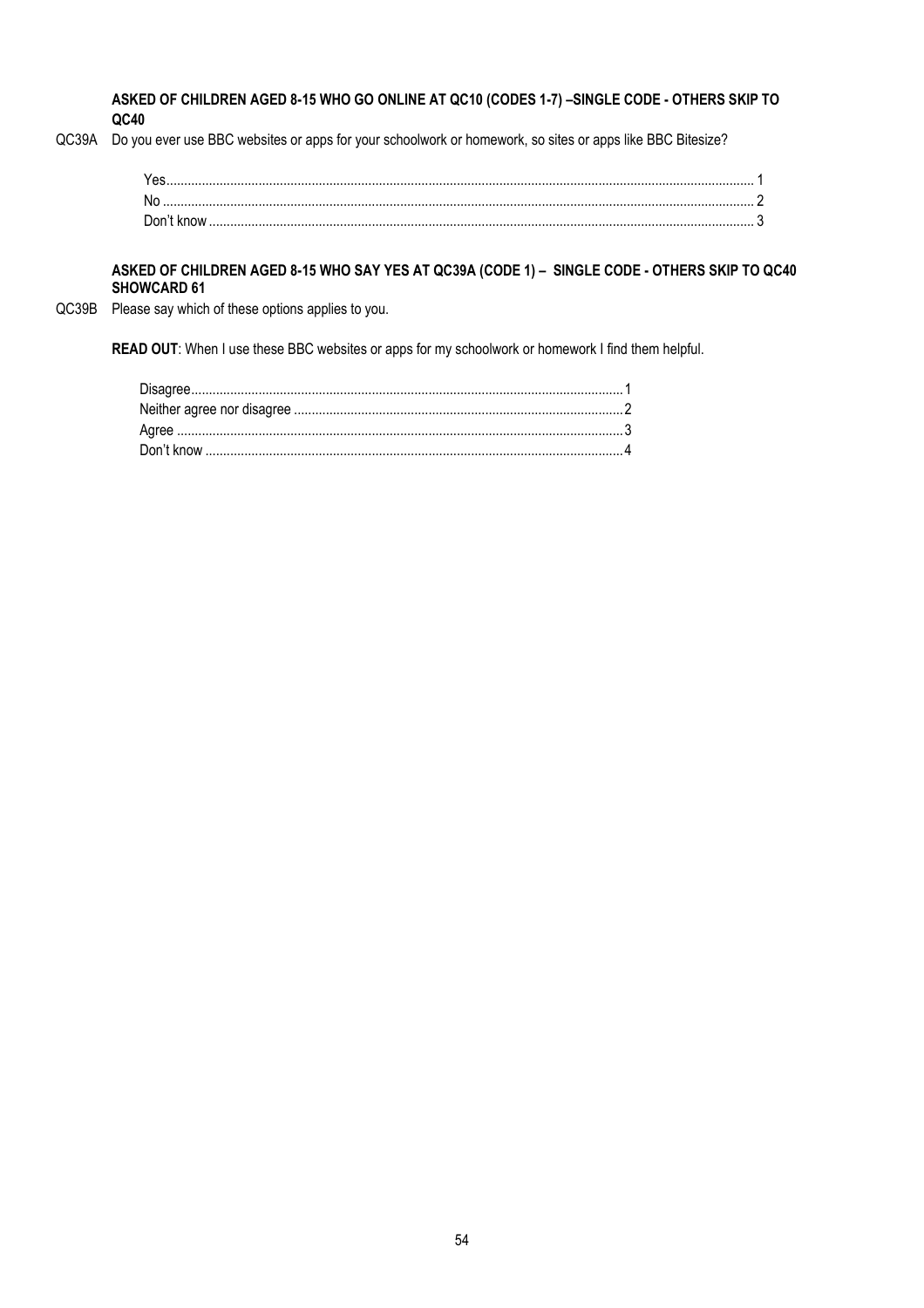#### **GAMING**

Now some questions about playing games and gaming

#### **SKIP IF CHILD AGED 5-7 - ASK ALL 8-15S - MULTICODE OK FOR CODES 1-5 SHOWCARD 62**

#### QC40 Do you ever play games at home or somewhere else in any of these ways?

#### **READ OUT -** Please choose as many as apply

| On a games console or games player (like a PlayStation, Xbox, Nintendo Switch/ 3DS, PS Vita and so on)1 |  |
|---------------------------------------------------------------------------------------------------------|--|
|                                                                                                         |  |
|                                                                                                         |  |
|                                                                                                         |  |
|                                                                                                         |  |
|                                                                                                         |  |

## **SKIPPED IF CHILD AGED 5-7 - ASK IF PLAY GAMES AT QC40 (CODES 1-5) – OTHERS SKIP TO QC48A**

QC41A Please think about the time you spend playing any types of games at all on a typical **school day**. How many hours would you say you spend playing–before school, during school and after school? **INTERVIEWER** – PLEASE ASSIST AS NECESSARY TO GET TO A TOTAL. **NB** TYPICAL SCHOOL DAY **NOT** HOLIDAYS

#### **SKIPPED IF CHILD AGED 5-7 - ASK IF PLAY GAMES AT QC40 (CODES 1-5) – OTHERS SKIP TO QC48A**

QC41B And how many hours would you say you spend playing any types of games at all on a Saturday or Sunday? **INTERVIEWER** – PLEASE ASSIST AS NECESSARY TO GET TO A TOTAL Is it more or less than on a school day? About how much more/ less?

|                                                        | QC41A      | QC41B       |
|--------------------------------------------------------|------------|-------------|
|                                                        | School day | Weekend day |
| Number of hours gaming in a typical day – Please enter |            |             |
| 0 if none, or enter 0.5 if less than 1 hour per day    |            |             |

NOTE TO INTERVIEWER – IF AT QC41A THE CHILD MENTIONS A FIGURE OF FIVE HOURS OR MORE PLEASE DOUBLE CHECK THAT THE RESPONDENT HAS UNDERSTOOD THE QUESTION – WE ARE ASKING ABOUT *ONE* SCHOOL DAY IN A TYPICAL WEEK *NOT ALL FIVE* SCHOOL DAYS

LIKEWISE AT QC41B – IF A FIGURE OF SEVEN HOURS OR MORE IS MENTIONED PLEASE DOUBLE CHECK THAT THE RESPONDENT HAS UNDERSTOOD THE QUESTION – WE ARE ASKING ABOUT *ONE* WEEKEND DAY AND NOT *BOTH* WEEKEND DAYS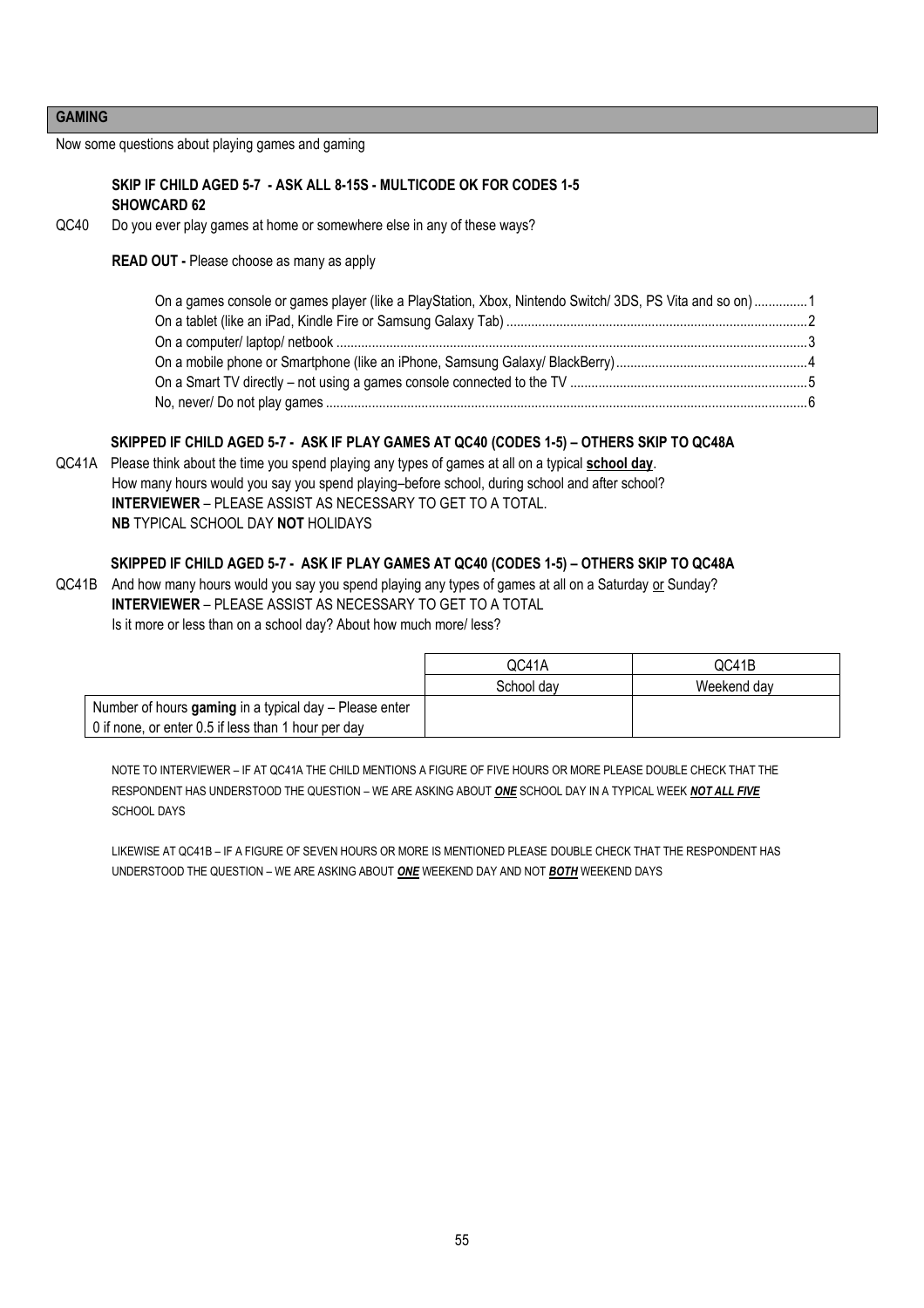#### **SKIP IF CHILD AGED 5-7 – ASK ALL WHO PLAY GAMES AT QC40 (CODES 1-5) – MULTICODE OK FOR CODES 1-4 - OTHERS SKIP TO QC48A SHOWCARD 63**

QC42 Many games can now be played online, either through games consoles, other games players or through other things like computers, laptops, tablets, mobile phones and smart TVs. Examples of popular games that can be played online include FIFA football games, Minecraft, Animal Jam, Stardoll and Moshi Monsters.

Do you ever play online games?

#### **IF NO**: Code 5

**IF YES**: refer to **SHOWCARD 63 AND SAY:** When you play online games, which of these describe how you are playing?

**READ OUT -** Please choose as many as apply.

| Playing against or with one or more other people you have not met in person who is playing somewhere else 4 |  |
|-------------------------------------------------------------------------------------------------------------|--|
|                                                                                                             |  |
|                                                                                                             |  |

## **SKIP IF CHILD AGED 5-7 - ASK IF EVER PLAY GAMES ONLINE AT QC42 (CODES 1-4) – SINGLE CODE - OTHERS SKIP TO QC48A**

QC43 When you play games online do you ever chat through the game to other people who are playing, through instant messaging or using a headset?

#### **SKIP IF CHILD AGED 5-7 ASK IF EVER CHAT AT QC43 (CODE 1)– MULTICODE OK FOR CODES 1-2 – OTHERS SKIP TO QC48A SHOWCARD 64**

QC44 And when you chat, who do you chat to?

**READ OUT -** Please choose as many as apply

QC45/46/47 – DELIBERATELY LEFT BLANK

.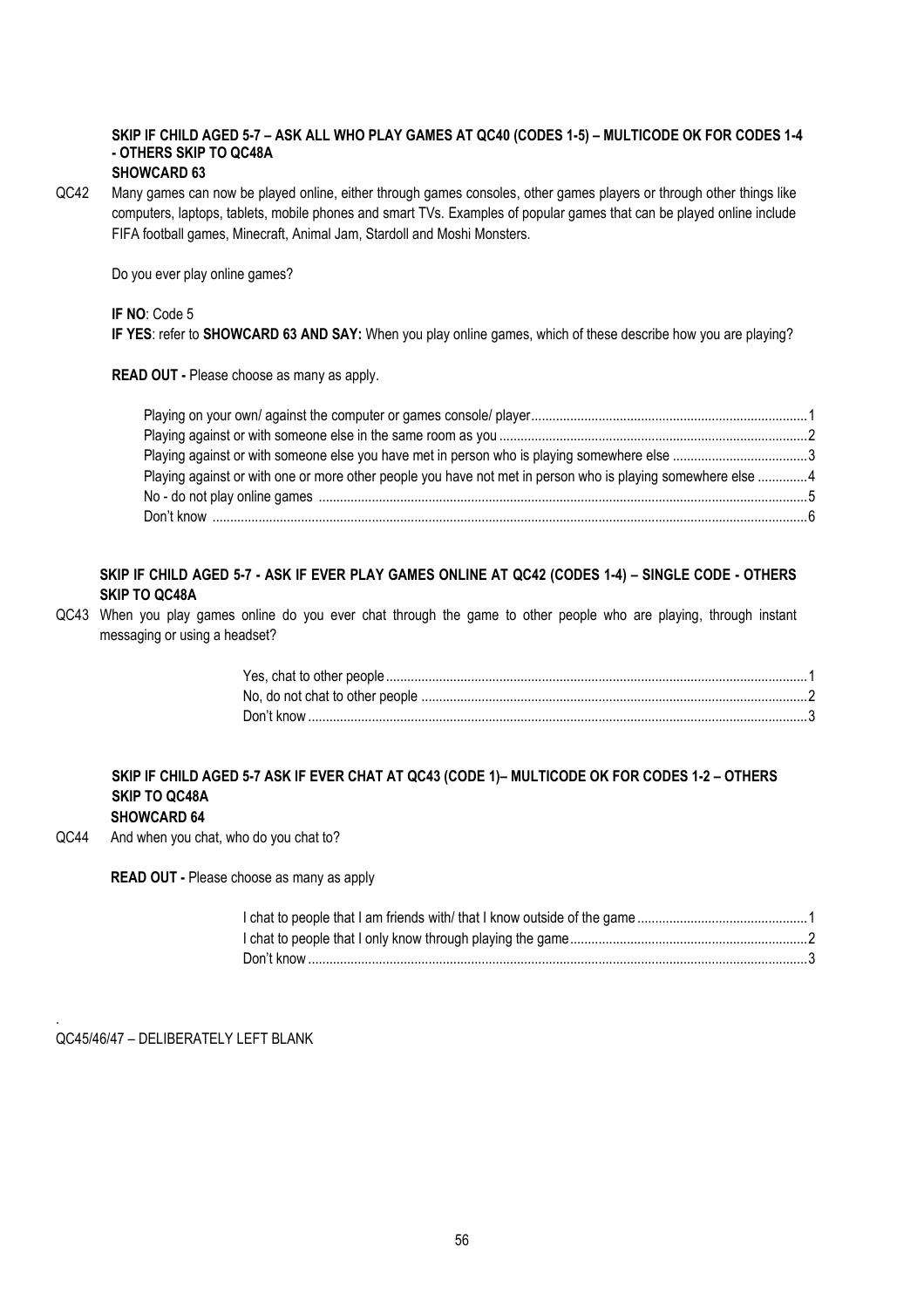#### **MOBILE PHONE**

Now some questions about mobile phones

## **SKIPPED IF CHILD AGED 5-7 - ASK IF CHILD AGED 8-15 HAS OWN MOBILE PHONE/ SMARTPHONE AT QP3F (CODE 1) – OTHERS SKIP TO QC51**

QC48A Please think about the time you spend using your mobile phone on a typical school day. How many hours would you say you spend using your mobile phone – before school, during school and after school? **INTERVIEWER** – PLEASE ASSIST AS NECESSARY TO GET TO A TOTAL. **NB** TYPICAL SCHOOL DAY **NOT** HOLIDAYS.

So before school when you get up? When you get back from school? After you've had dinner or tea? **IF NECESSARY** – This could be for calls, texts, for going online, for checking social media, using other messaging apps, playing games, watching videos etc.

#### **SKIPPED IF CHILD AGED 5-7 ASK IF CHILD AGED 8-15 HAS OWN MOBILE PHONE/ SMARTPHONE AT QP3F (CODE 1) – OTHERS SKIP TO QC51**

QC48B And how many hours would you say you use your mobile phone on a Saturday or Sunday? **INTERVIEWER** – PLEASE ASSIST AS NECESSARY TO GET TO A TOTAL Is it more or less than on a school day? About how much more/ less?

**IF NECESSARY** – This could be for calls, texts, for going online, for checking social media, using other messaging apps, playing games, watching videos etc.

|                                                                                                                                          | QC48A      | QC48B       |
|------------------------------------------------------------------------------------------------------------------------------------------|------------|-------------|
|                                                                                                                                          | School day | Weekend day |
| Number of hours they use their mobile<br>phone in a typical day - Please enter 0 if<br>none, or enter 0.5 if less than 1 hour per<br>day |            |             |

NOTE TO INTERVIEWER – IF AT QC48A THE CHILD MENTIONS A FIGURE OF FIVE HOURS OR MORE PLEASE DOUBLE CHECK THAT THE RESPONDENT HAS UNDERSTOOD THE QUESTION – WE ARE ASKING ABOUT ONE SCHOOL DAY IN A TYPICAL WEEK NOT ALL FIVE SCHOOL DAYS.

LIKEWISE AT QC48B– IF A FIGURE OF SEVEN HOURS OR MORE IS MENTIONED PLEASE DOUBLE CHECK THAT THE RESPONDENT HAS UNDERSTOOD THE QUESTION – WE ARE ASKING ABOUT ONE WEEKEND DAY AND NOT BOTH WEEKEND DAYS

QC49/QC50 – DELIBERATELY LEFT BLANK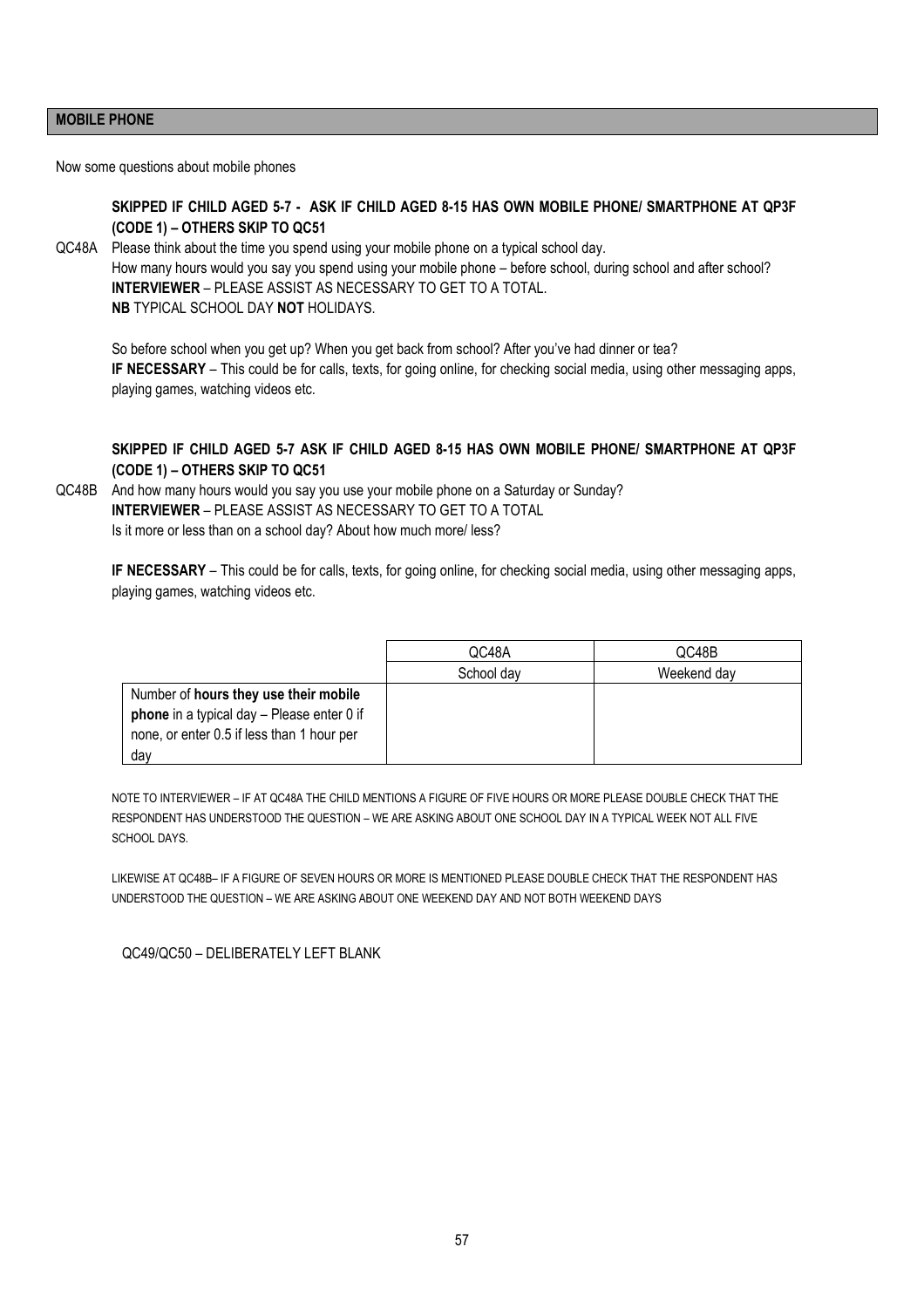## **ASK ALL CHILDREN AGED 12-15 - SINGLE CODE – OTHERS SKIP TO QCTAB**

QC51 Moving on, I'd now like to ask you some questions about your screen time. By screen time I mean the time you spend looking at screens on all the different devices you may use, including TV, mobiles, laptops, tablets and games players.

Please have a look at this card, for each thing I read out about screen time please say which of the options on the card applies to you.

#### **SHOWCARD 65**

QC51A **READ OUT:** I find it hard to control my screen time

#### **SHOWCARD 65**

QC51B **READ OUT:** I think I have a good balance between screen time and doing other things

#### **SKIPPED IF CHILD AGED 5-7 OR 8-11 - ASK IF CHILD AGED 12-15 USES THE INTERNET AT QC10 (CODES 1-7) - RANDOMISE ORDER FOR EACH OF A TO C - SINGLE CODE - OTHERS SKIP TO QCTAB SHOWCARD 66**

QC52 I'm going to read out some types of information you may want to find out about and I'd like you to say which one of these you would turn to first for accurate and true information online.

#### **SHOWCARD 66**

QC52A Which one of these would you turn to first for accurate and true information online about serious things that are going on in the world?

| Social media - like Facebook, Twitter or Instagram 4 |  |
|------------------------------------------------------|--|
|                                                      |  |
|                                                      |  |
|                                                      |  |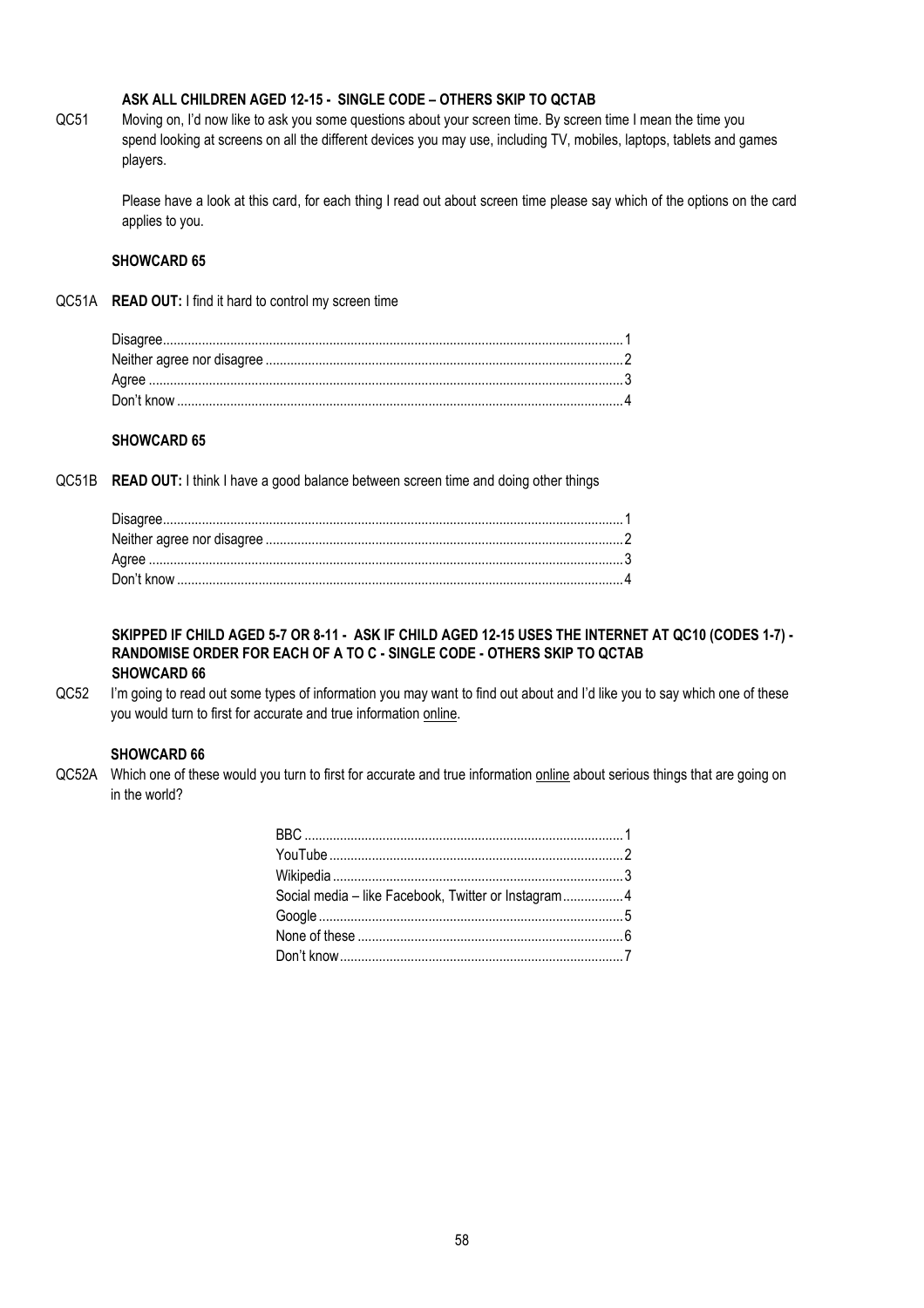#### **SKIPPED IF CHILD AGED 5-7 OR 8-11 - ASK IF CHILD AGED 12-15 USES THE INTERNET AT QC10 (CODES 1-7) - RANDOMISE ORDER FOR EACH OF A TO C - SINGLE CODE - OTHERS SKIP TO QCTAB SHOWCARD 66**

QC52B Which one of these would you turn to first for accurate and true information online about fun things, like hobbies and interests?

| Social media - like Facebook, Twitter or Instagram 4 |  |
|------------------------------------------------------|--|
|                                                      |  |
|                                                      |  |
|                                                      |  |

#### **SKIPPED IF CHILD AGED 5-7 OR 8-11 - ASK IF CHILD AGED 12-15 USES THE INTERNET AT QC10 (CODES 1-7) - RANDOMISE ORDER FOR EACH OF A TO C - SINGLE CODE - OTHERS SKIP TO QCTAB SHOWCARD 66**

QC52C Which one of these would you turn to first for accurate and true information online about how to build, make or create things?

| Social media - like Facebook, Twitter or Instagram4 |  |
|-----------------------------------------------------|--|
|                                                     |  |
|                                                     |  |
|                                                     |  |
|                                                     |  |

#### **SKIP IF AGED 5-7 – ASK OF 8-15s – SINGLE CODE - OTHERS SKIP TO INTRO AHEAD OF QP76**

QCTAB The next few questions are about some of the things that can be more difficult about mobile phones and going online in general.

We would like you to answer them on the tablet. Are you happy to do this on your own or would you like me to help you with this?

If there is anything you don't understand please feel free to ask me for help. On some screens you may need to scroll down to see all the possible answers.

| No would rather not complete these questions 3 |  |
|------------------------------------------------|--|

**IF QCTAB CODE 3 AND CHILD AGED 8-11 – CLOSE WITH CHILD AND GO TO INTRO AHEAD OF QP76 IF QCTAB3 AND CHILD AGED 12-15 – GO TO QC59**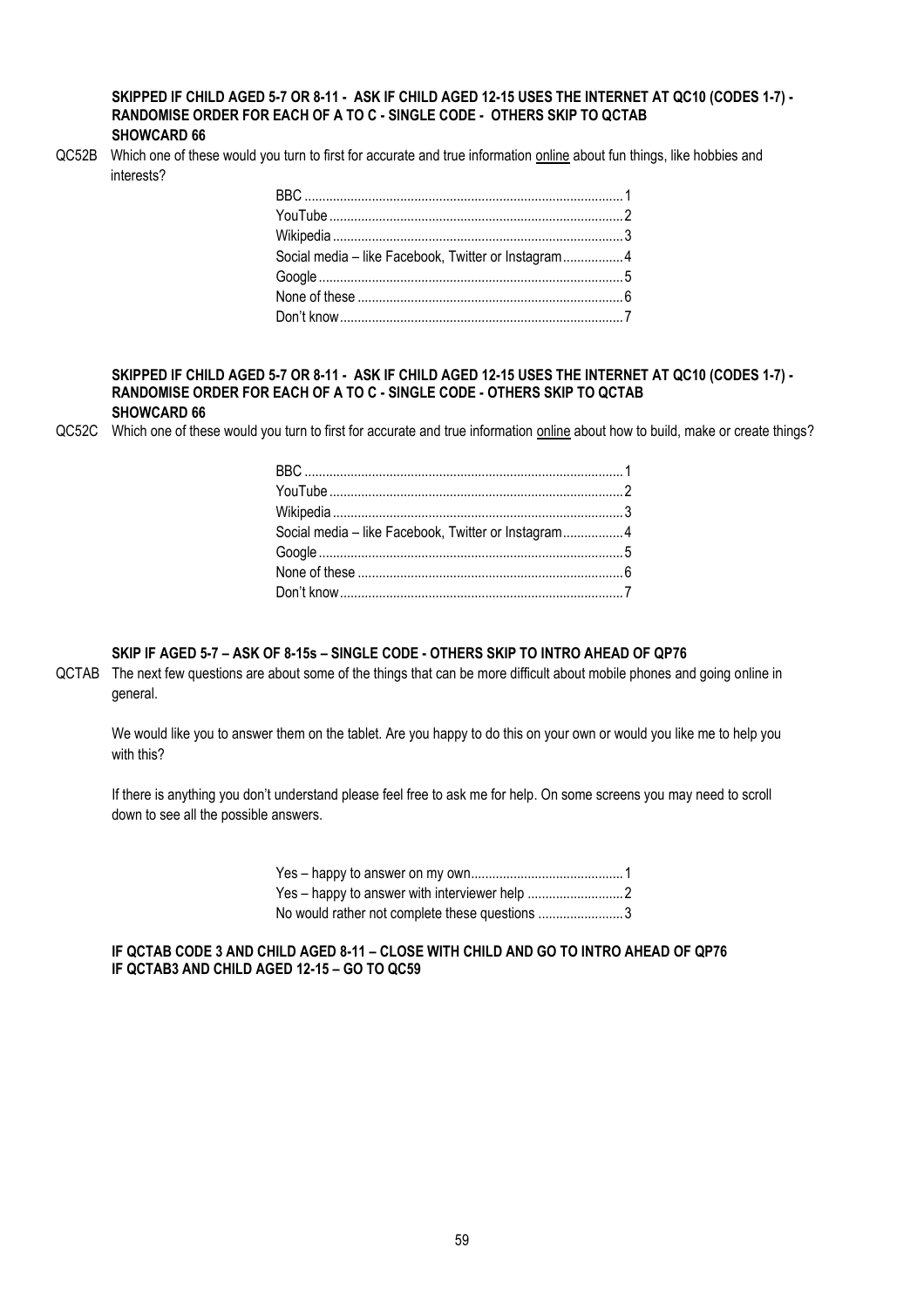#### **ASKED OF CHILDREN AGED 8-11 - SINGLE CODE**

QC53 Please read the information below and then answer the **TWO** questions underneath. You might need to scroll down to see both of the questions. Just tap the screen to choose the answer you want to give

When you have finished, please hit the 'Next' button in the top right hand corner.

**People can be nasty or hurtful. It could be behind someone's back, to their face, through calls or texts. It could be by being nasty through social media, games or other websites.**

**It could be by calling people names, leaving them out, or through sharing photos or videos that upset them. It could be threatening to hurt or actually hurting them.**

**It could be done on purpose or as a joke that goes too far.**

Has this ever happened to anyone you know?

## **ASKED OF CHILDREN AGED 8-11 - SINGLE CODE**

## QC54 And has this ever happened to you?

When you have finished, please hit the 'Next' button in the top right hand corner.

#### **ASK ALL 8-15S WHO SAY YES AT QC54 (CODE 1) – MULTICODE OK FOR 1-8**

QC55 When somebody was nasty or hurtful to you did it happen in any of these ways?

Please choose as many of the options below that apply. If you choose any answers by mistake, tap it again to remove the tick. You may need to scroll down to see all of the possible answers.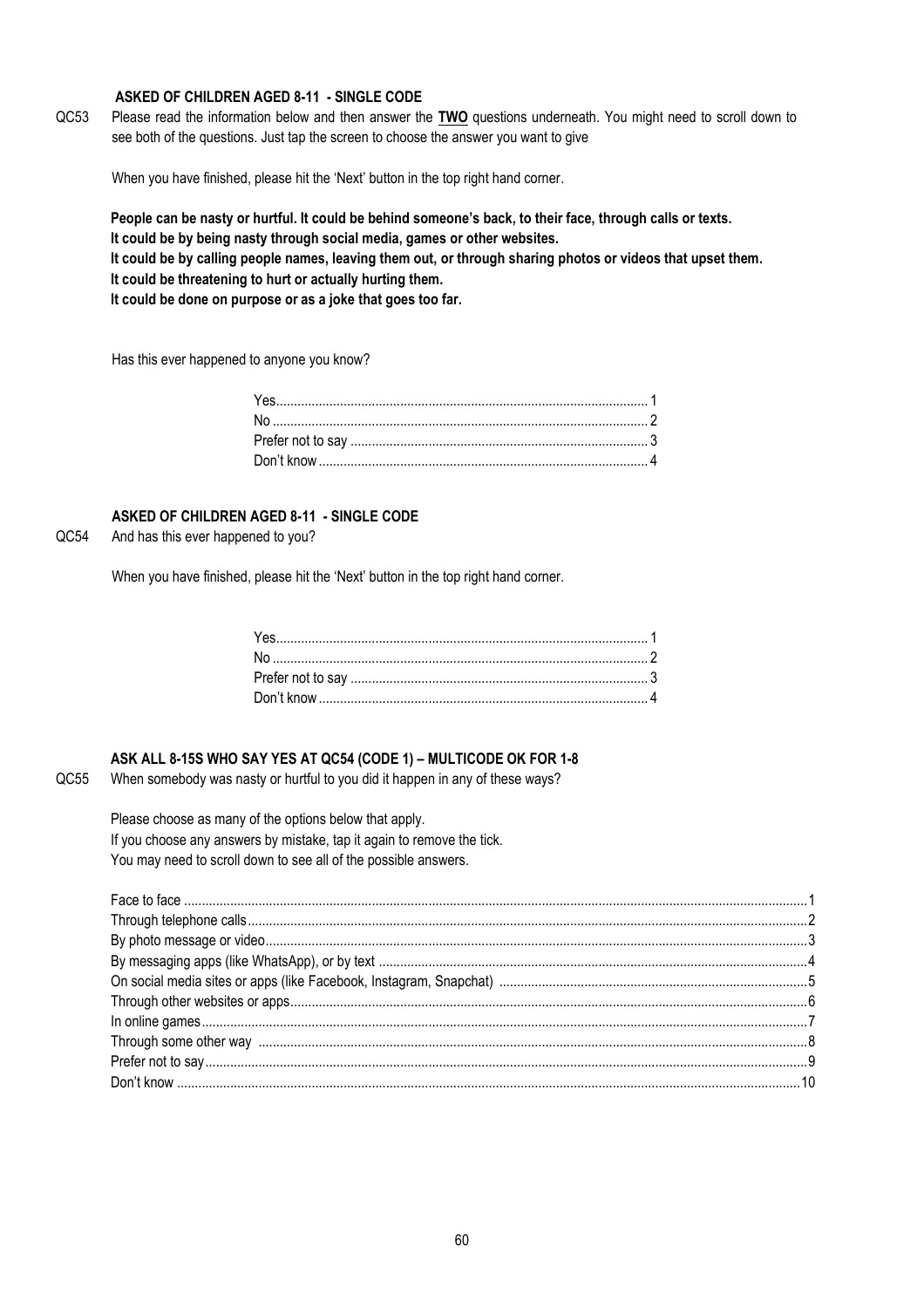## **SKIPPED IF CHILD AGED 5-7 OR 8-11 – ASK OF 12-15S - MULTICODE OK FOR CODES 1-5**

QC56 Please take a look at the list of things below and think about whether they have happened to you, either online or on a mobile phone.

## Please choose those that have ever happened to you

You may need to scroll down the screen to see all the possible answers

## **SKIPPED IF CHILD AGED 5-7 OR 8-11 ASK IF CHILD AGED 12-15 USES THE INTERNET AT QC10 (CODES 1-7) MULTICODE OK FOR CODES 1-8**

QC57 Do you know how to do any of these things online?

You may not have heard of all of these things which is okay. Please choose the ones that you know how to do even if you haven't ever done them.

You may need to scroll down the screen to see all the possible answers

| Choose to use privacy mode/ Incognito mode on a web browser (like Google Chrome)  4 |  |
|-------------------------------------------------------------------------------------|--|
|                                                                                     |  |
|                                                                                     |  |
|                                                                                     |  |
|                                                                                     |  |
|                                                                                     |  |
|                                                                                     |  |
|                                                                                     |  |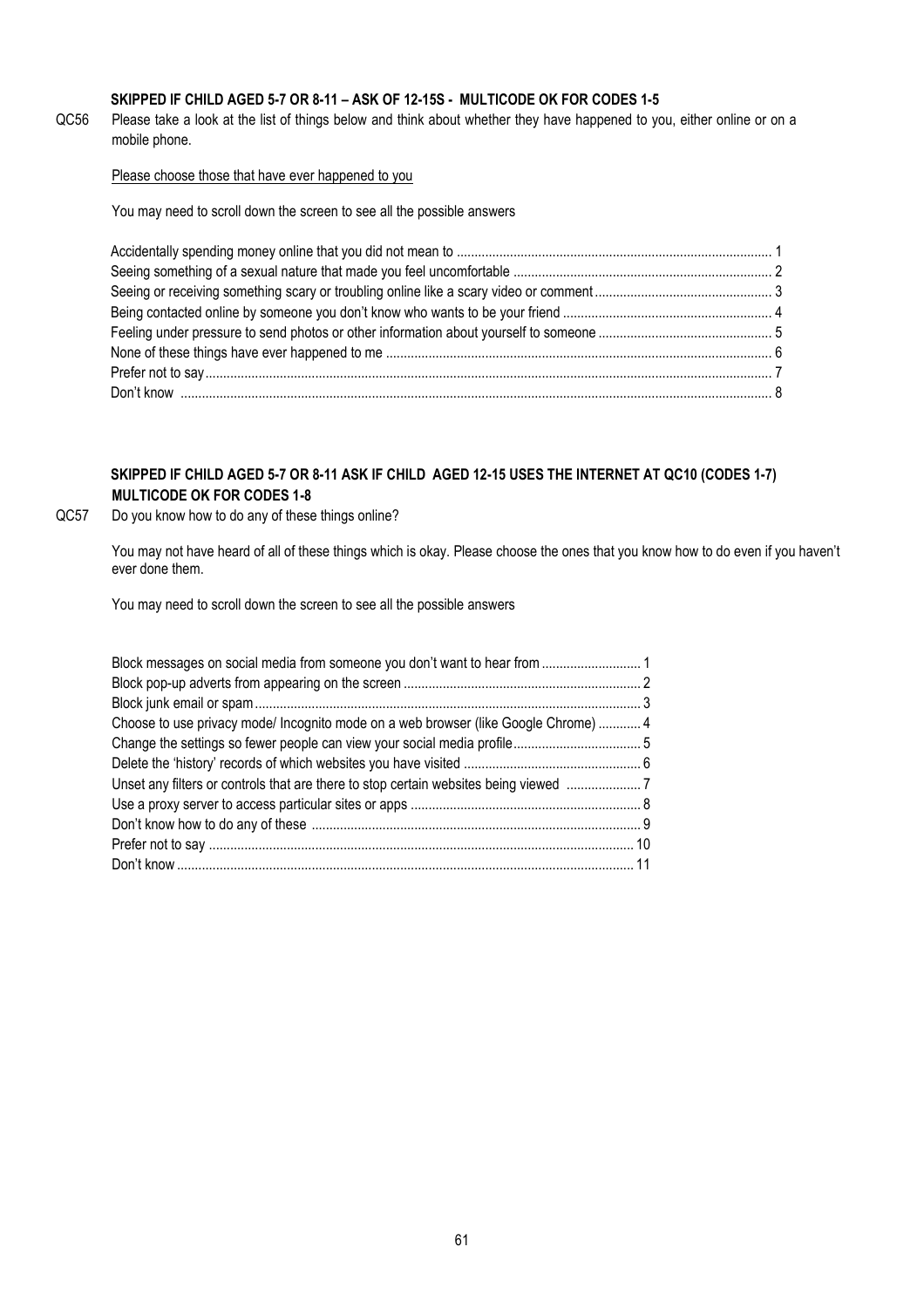**SKIPPED IF CHILD AGED 5-7 OR 8-11 ASK IF CHILD KNOWS HOW TO DO ANY AT QC57 (CODES 1-8) MULTICODE OK FOR CODES 1-8**

QC58 This list shows the things that you just said you know how to do online.

If you have ever done any of them please choose them again.

| Choose to use privacy mode/ Incognito mode on a web browser(like Google Chrome)  4 |  |
|------------------------------------------------------------------------------------|--|
|                                                                                    |  |
|                                                                                    |  |
| Unset any filters or controls that are there to stop certain websites being viewed |  |
|                                                                                    |  |
| 0R                                                                                 |  |
|                                                                                    |  |
|                                                                                    |  |
|                                                                                    |  |

## **SKIPPED IF CHILD AGED 5-7 OR 8-11 ASK IF CHILD USES THE INTERNET AT QC10 (CODES 1-7) - SINGLE CODE**

#### **SHOWCARD 67**

.

QC59 In the past year have you seen anything hateful on the internet that has been directed at a particular group of people, based on for instance their gender, religion, disability, sexuality or gender identity?

Examples of these sorts of things might be nasty or hateful comments or images that have been posted on social media, comments in response to an article that you read online, or videos posted on sites like YouTube.

Which of these options best describes whether you have seen things like this online in the past year?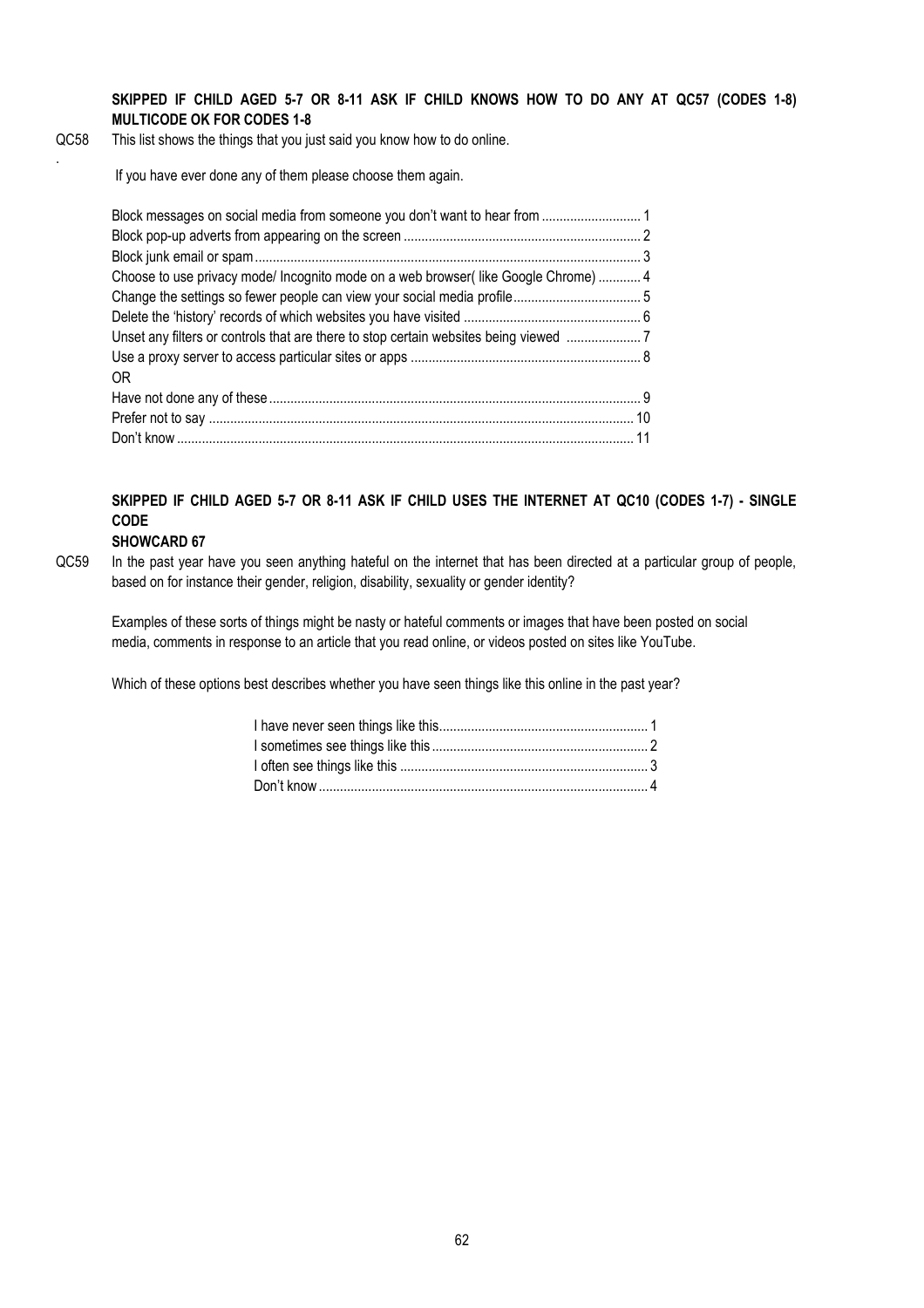## **SKIPPED IF CHILD AGED 5-7 OR 8-11 ASK IF CHILD AGED 12-15 GOES ONLINE AT QC10 (CODES 1-7) - ASK IF CHILD HAS EVER SEEN HATE SPEECH IN THE LAST YEAR AT QC59 (CODES 2-3) - MULTICODE OK FOR CODES 1-7 SHOWCARD 68**

QC60 What if anything did you do after you saw the most recent example of something hateful online?

| I shared it with my friends to say I thought it was wrong 3 |  |
|-------------------------------------------------------------|--|
|                                                             |  |
| I blocked the person who shared or made the comments5       |  |
|                                                             |  |
|                                                             |  |
|                                                             |  |
|                                                             |  |

## **THANK AND CLOSE INTERVIEW WITH CHILD – COMPLETE CLASSIFICATION WITH PARENT**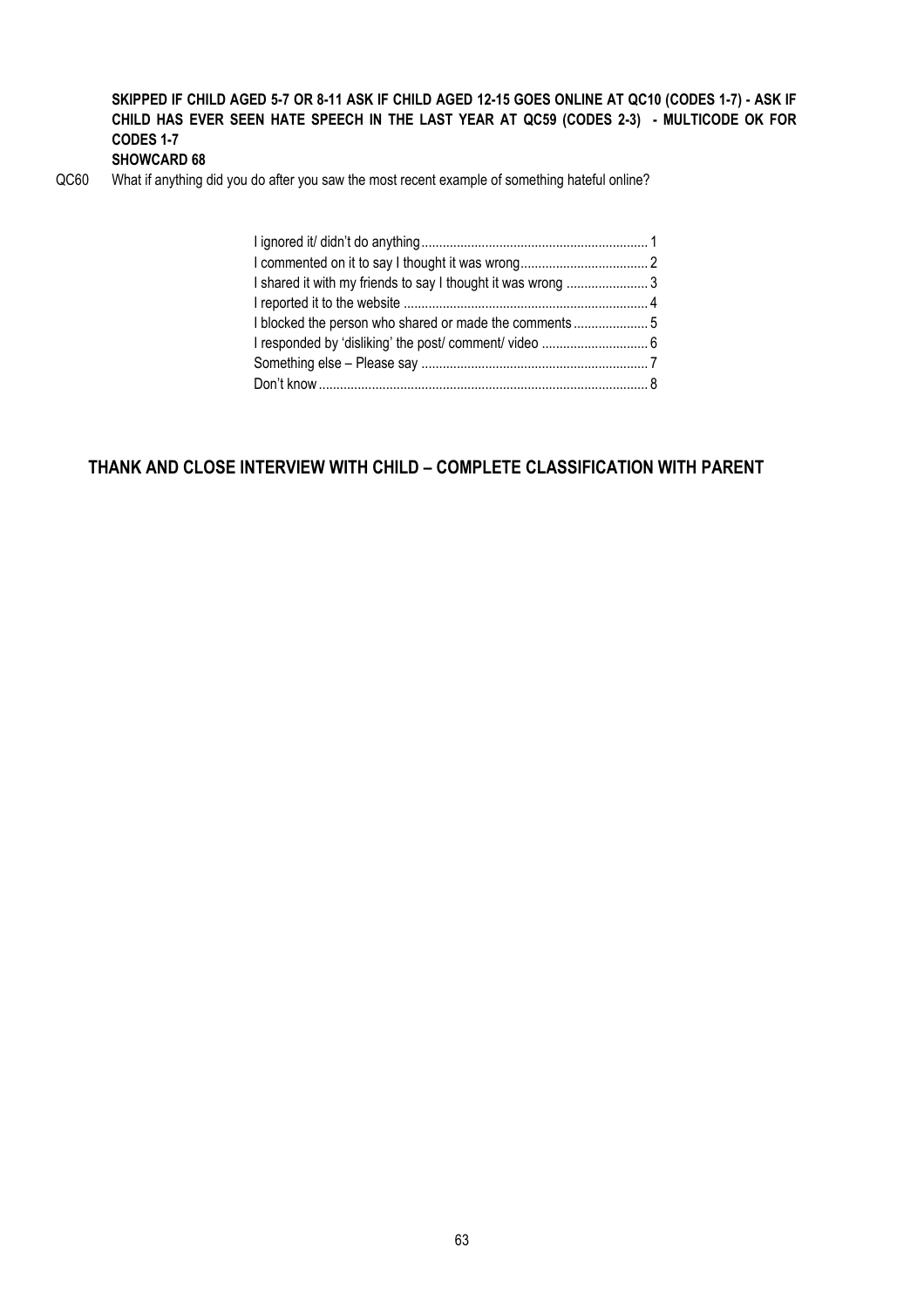## **CLASSIFICATION**

**SAY TO PARENT** – I'd now like to finish the interview by asking you some questions about your child and your household. These questions are used to help us to group the different people we will speak with across the UK as part of this survey when we look at the results.

#### **ASK ALL PARENTS THAT HAVE GIVEN EXPLICIT CONSENT TO BE ASKED THIS QUESTION AT THE OUTSET OF THE INTERVIEW - SINGLE CODE – OTHERS SKIP TO QP77 SHOWCARD 69**

QP76 Which of these groups best describes your child's ethnic group or background?

## **WHITE**

#### MIXED

\_\_\_\_\_\_\_\_\_\_\_\_\_\_\_\_\_\_\_\_\_\_\_\_\_\_\_\_\_\_\_\_\_\_\_\_\_\_\_\_\_\_\_\_\_\_\_\_\_\_\_

\_\_\_\_\_\_\_\_\_\_\_\_\_\_\_\_\_\_\_\_\_\_\_\_\_\_\_\_\_\_\_\_\_\_\_\_\_\_\_\_\_\_\_\_\_\_\_\_\_\_\_

#### ASIAN AND BRITISH ASIAN

\_\_\_\_\_\_\_\_\_\_\_\_\_\_\_\_\_\_\_\_\_\_\_\_\_\_\_\_\_\_\_\_\_\_\_\_\_\_\_\_\_\_\_\_\_\_\_\_\_\_\_

#### BLACK AND BLACK BRITISH

| Any other black background (WRITE IN) 17 |  |  |
|------------------------------------------|--|--|
| MIDDLE EAST AND ARABIC ORIGIN            |  |  |
|                                          |  |  |

| CHINESE OR OTHER ETHNIC GROUP |  |
|-------------------------------|--|
|                               |  |
|                               |  |
|                               |  |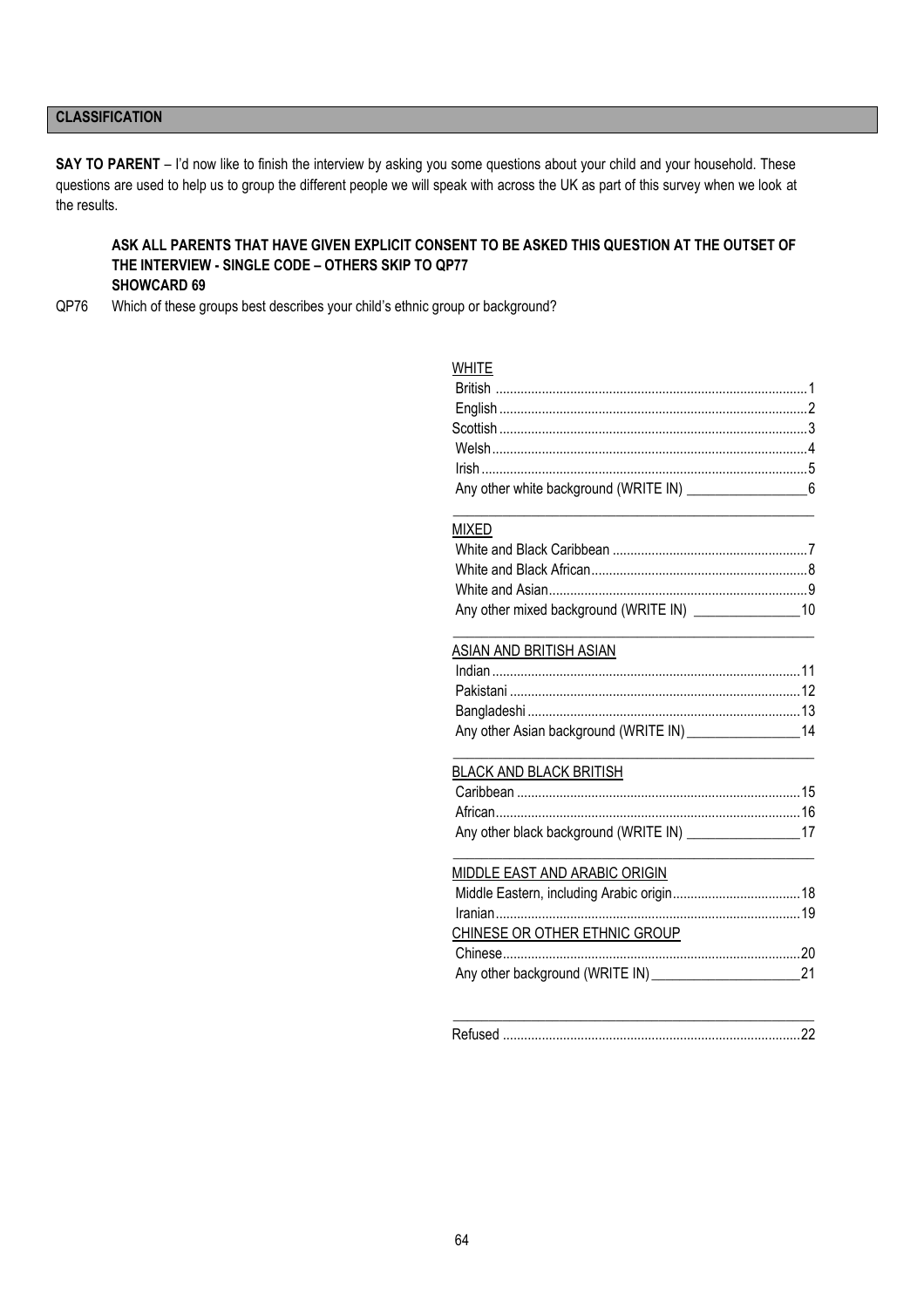**ASK ALL PARENTS** 

QP77 How many people are there in your household in total (including yourself)? **WRITE IN BELOW – USE LEADING ZEROS**

## **ASK ALL PARENTS**

QP78 How many of your children aged under 16 live at home with you? IF NECESSARY – That is, children for whom you are their parent or guardian. **WRITE IN BELOW – USE LEADING ZEROS**



**ASK PARENTS WITH 2 OR MORE CHILDREN AT QP78 - MULTICODE OK FOR CODES 1-17 – OTHERS SKIP TO QP80**

QP79 What are the ages of the other children aged under 16 living at home with you?

## **ASK ALL PARENTS – SINGLE CODE**

QP80 What is your working status? SINGLE CODE

| Not working (i.e. under 8hrs/wk) – unemployed (registered/ not  |  |
|-----------------------------------------------------------------|--|
|                                                                 |  |
|                                                                 |  |
| Not working (i.e. under 8hrs/wk) - housewife/ disabled/ other 6 |  |
|                                                                 |  |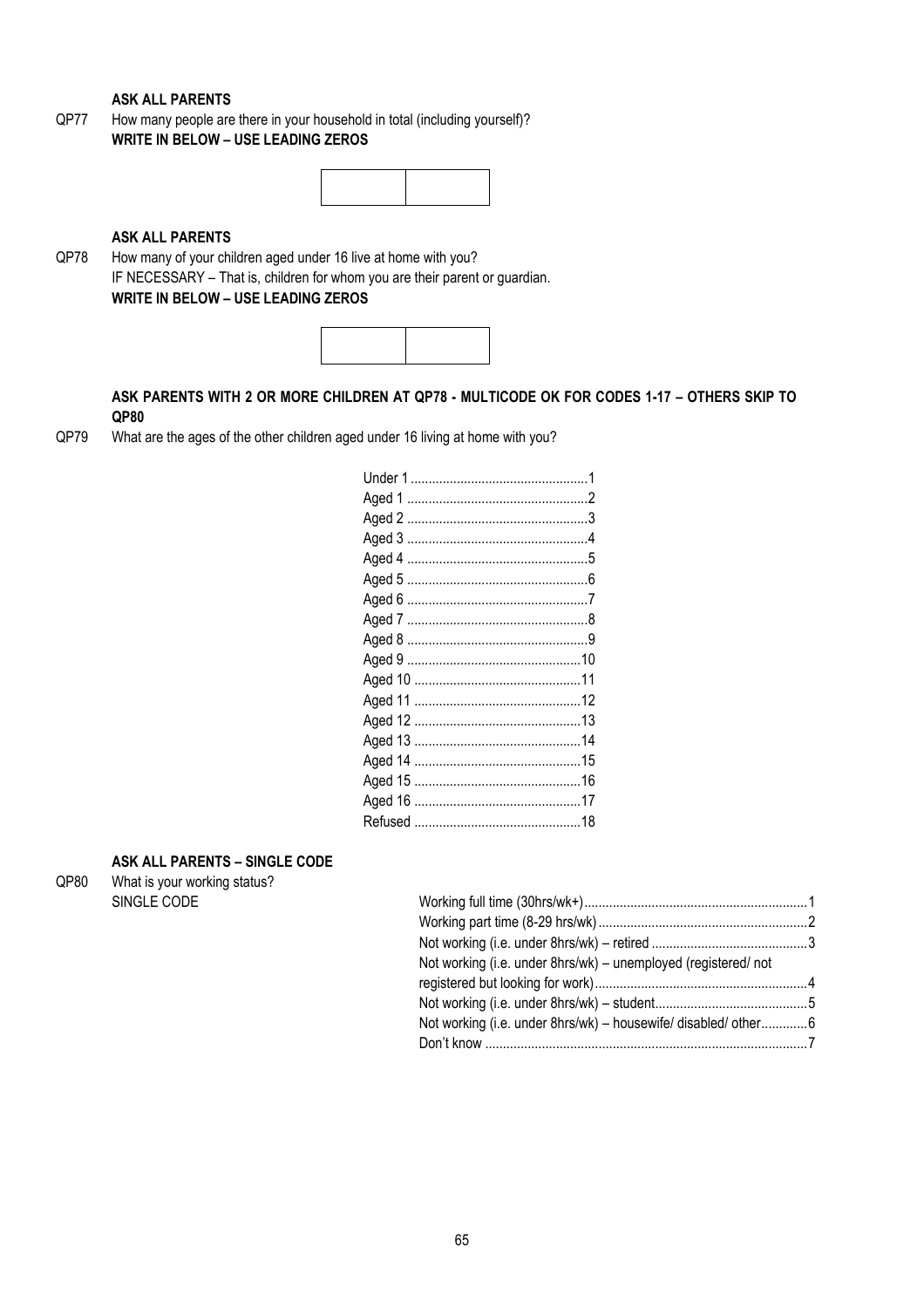## **ASK IF NOT WORKING AT QP80 (CODES 3-7) AND MORE THAN ONE ADULT IN THE HOUSEHOLD BASED ON RESPONSE AT QP77/ QP78 – SINGLE CODE – OTHERS SKIP TO QP82**

QP81 Are any other adults in the household working either full time or part time? SINGLE CODE

#### **ASK ALL PARENTS THAT HAVE GIVEN EXPLICIT CONSENT TO BE ASKED THIS QUESTION AT THE OUTSET OF THE INTERVIEW – SINGLE CODE - OTHERS SKIP TO QP84**

QP82 Does your child have any long-standing illness, disability or infirmity? IF NECESSARY: By long-standing I mean anything that has troubled them over a period of time or that is likely to affect them over a period of time?

## **ASK IF LONG STANDING ILLNESS/ DISABILITY OR INFIRMITY AT QP82 (CODE 1) – SINGLE CODE - OTHERS SKIP TO QP78**

QP83 Does this illness, disability or infirmity limit their activities in any way?

| Yes…………………………………………………………1 |  |
|----------------------------|--|
|                            |  |
|                            |  |

## **ASK ALL PARENTS**

QP84 Can I please ask your age? WRITE IN EXACT AGE AND THEN CODE



QP85-QP86 DELIBERATELY LEFT BLANK